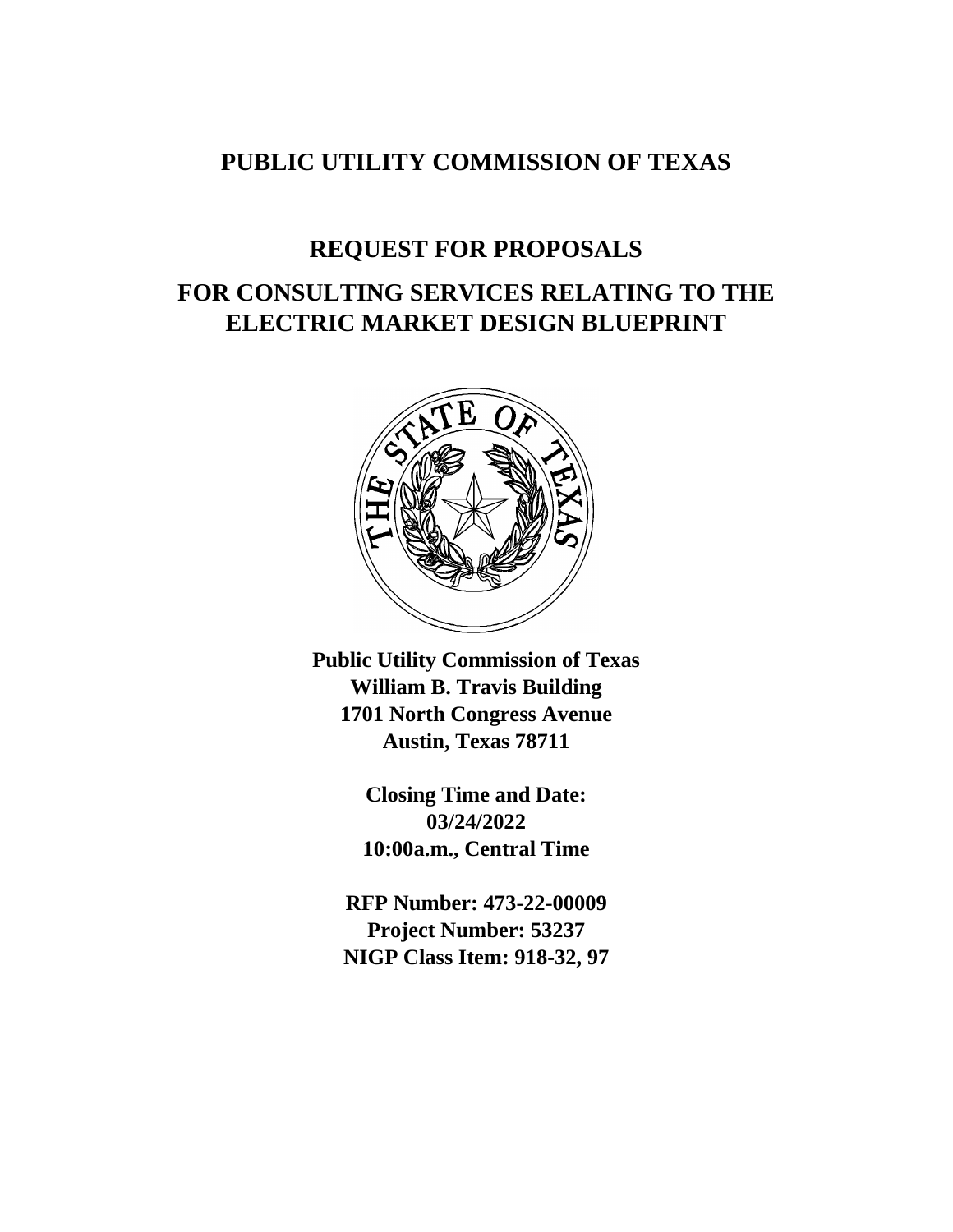# **Table of Contents**

| <b>Contents</b>                                                     |    |
|---------------------------------------------------------------------|----|
|                                                                     |    |
|                                                                     |    |
|                                                                     |    |
|                                                                     |    |
|                                                                     |    |
|                                                                     |    |
|                                                                     |    |
|                                                                     |    |
|                                                                     |    |
|                                                                     |    |
|                                                                     |    |
|                                                                     |    |
|                                                                     |    |
|                                                                     |    |
|                                                                     |    |
|                                                                     |    |
|                                                                     |    |
|                                                                     |    |
|                                                                     |    |
|                                                                     |    |
|                                                                     | 20 |
|                                                                     |    |
|                                                                     |    |
|                                                                     |    |
|                                                                     |    |
|                                                                     |    |
| ATTACHMENT A -General Terms and Conditions for Proposed Contract 22 |    |
|                                                                     |    |
|                                                                     |    |
|                                                                     |    |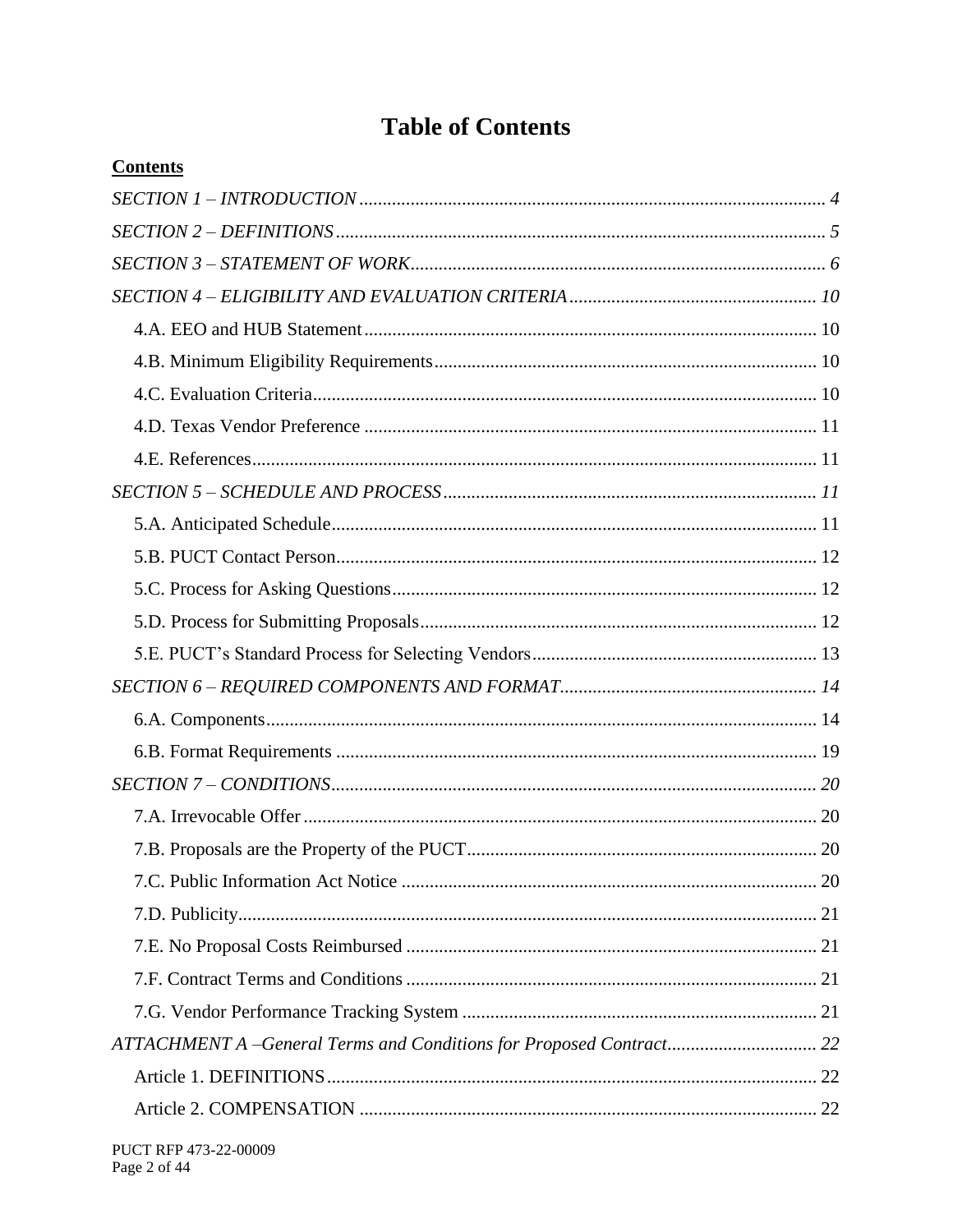| Article 8. REPRESENTATIONS, WARRANTIES AND COVENANTS  26         |    |
|------------------------------------------------------------------|----|
|                                                                  |    |
|                                                                  |    |
| Article 11. CONFLICTS OF INTEREST AND EMPLOYMENT RESTRICTION  28 |    |
|                                                                  |    |
|                                                                  |    |
|                                                                  |    |
|                                                                  |    |
|                                                                  |    |
|                                                                  |    |
|                                                                  |    |
|                                                                  |    |
|                                                                  |    |
|                                                                  |    |
|                                                                  |    |
|                                                                  |    |
|                                                                  |    |
|                                                                  |    |
|                                                                  |    |
|                                                                  |    |
|                                                                  |    |
|                                                                  |    |
| ATTACHMENT B - SUPPLEMENTAL TERMS AND CONDITIONS                 | 40 |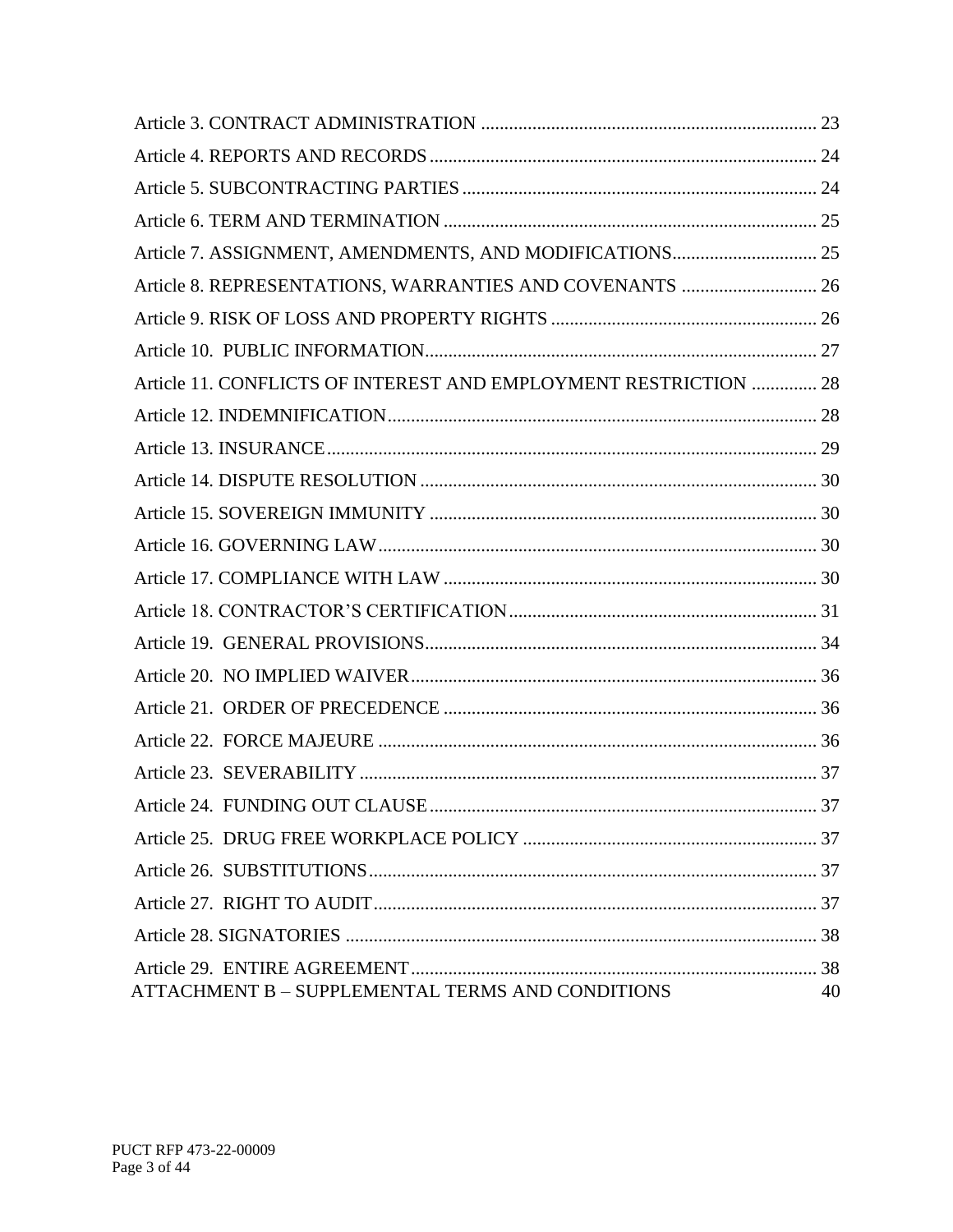#### <span id="page-3-0"></span>**SECTION 1 – INTRODUCTION**

The Public Utility Commission of Texas (PUCT) is seeking the services of an independent consultant to assist in the analysis, development and implementation of certain market design and market structure mechanisms in the Electric Reliability Council of Texas (ERCOT) wholesale market. The commissioners (collectively, the Commission) have adopted a Market Design "Blueprint" with Phase I and Phase II market design and structure reforms that are intended to ensure sufficient dispatchable generation resources in the ERCOT wholesale market to meet the reliability needs of the ERCOT power region during a range of extreme weather conditions and net load variability scenarios. The consultant will recommend implementation strategies and support the Commission and PUCT staff in the development of business requirements for those strategies.

The Blueprint can be found at: [http://interchange.puc.texas.gov/Documents/52373\\_336\\_1180125.PDF.](http://interchange.puc.texas.gov/Documents/52373_336_1180125.PDF)

The consultant will review various proposals from market participants and commissioners; analyze and advise PUCT staff and the Commission on appropriate reliability standards and metrics to achieve a certain level of dispatchable generation with the Blueprint's market reforms; provide estimated implementation and consumer cost analysis associated with the Blueprint's market reforms; provide potential dispatchable generation investment outcomes associated with the Blueprint's market reforms; and provide reliability impact analysis associated with the Blueprint's market reforms.

Senate Bill 3 (SB 3), the 87th regular legislative session, amended the Public Utility Regulatory Act §§ 39.159 and 39.160 to require the PUCT to ensure the ERCOT power region's generation fleet contains sufficient dispatchable generation resources to meet the reliability needs of the ERCOT power region.

#### *See*, [https://capitol.texas.gov/BillLookup/Text.aspx?LegSess=87R&Bill=SB3.](https://capitol.texas.gov/BillLookup/Text.aspx?LegSess=87R&Bill=SB3)

SB 3 requires the PUCT to ensure that ERCOT: (1) establishes a reliability standard to meet the needs of the power region; (2) annually assesses the quantity and characteristics of the reliability services needed to meet the needs of the power region under extreme weather conditions; (3) procures sufficient ancillary or reliability services during times of low non-dispatchable power production; (4) develops qualifications and performance requirements for providing these reliability services, including appropriate penalties for failure to provide the services; and (5) sizes the services procured to prevent prolonged rotating outages due to net load variability in high demand and low supply scenarios.

The PUCT has conducted extensive market design work sessions that have resulted in the adoption of the Blueprint, which is divided into Phase I and Phase II market design and structure reforms. The Commission has directed the implementation of the Phase I market design reforms. Phase II of the Commission's Blueprint is an agreed set of principles for market design and structure reforms.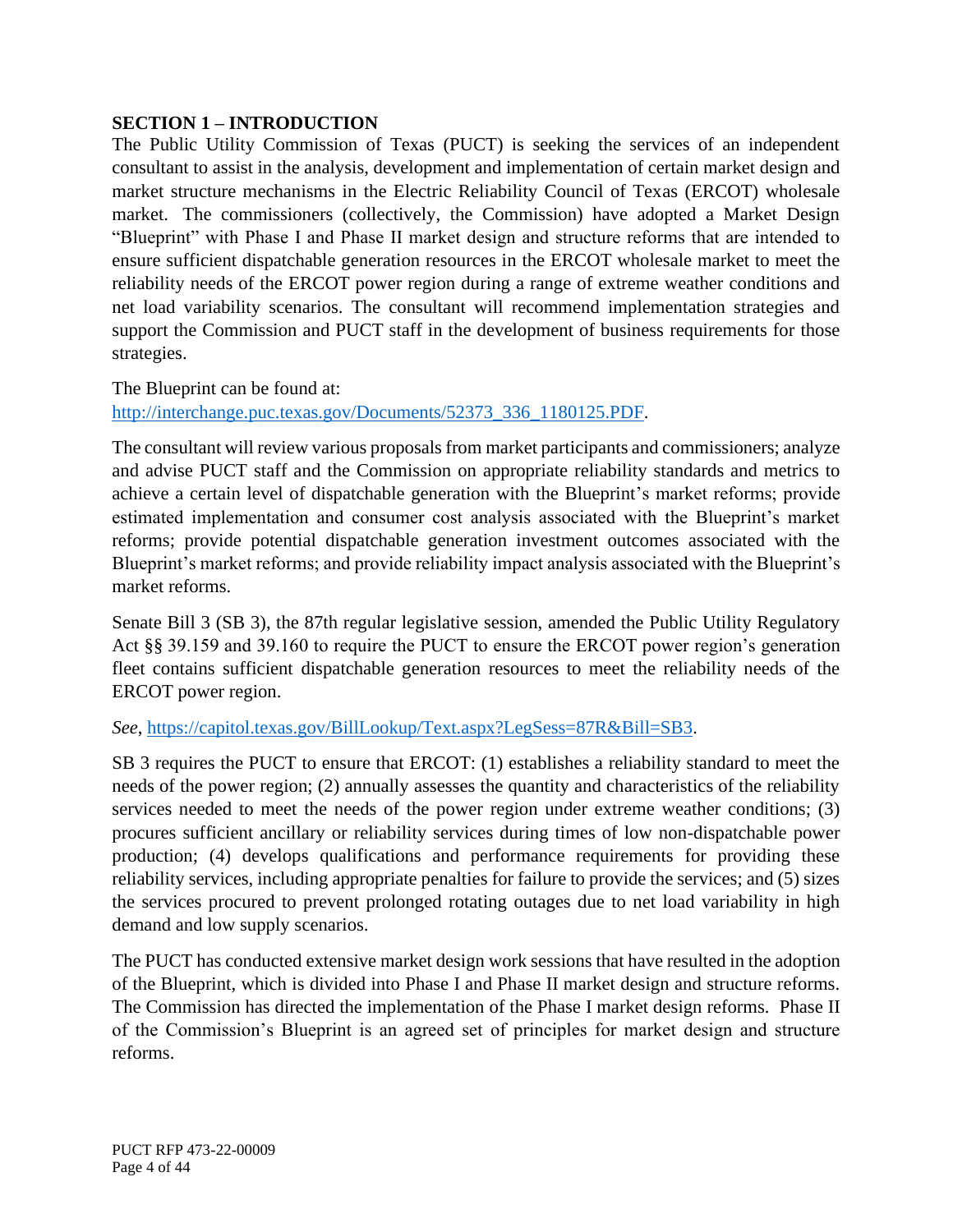The PUCT is issuing this Request for Proposals (RFP) for a contractor to assist in the development of the Phase II market design and structure reforms to comply with the statutory requirements set forth in SB 3 as stated above. The contractor should be prepared to evaluate original, modified, and hybrid versions of the market design and structure mechanisms described in the Commission's Blueprint using the principles and framework that the Commission has set forth in its Blueprint and as stated below.

Phase II market design and structure mechanisms include:

Load-Side Reliability Mechanism (LSRM) – The Commission has directed the development of a load-side market-based mechanism intended to ensure sufficient dispatchable generation in the ERCOT fleet, able to meet a range of weather and demand scenarios, and to further stimulate investment in dispatchable generation in the ERCOT market. A range of load-side market-based mechanisms are to be considered, from a Load Serving Entity Obligation to a Dispatchable Portfolio Standard and associated credits that Load Serving Entities (LSE) would procure, and other mechanisms or requirements for LSEs to prove their ability to meet load obligations. The proposals to be considered should place a requirement on LSEs to either purchase an energy credit, a type and quantity of energy resources, or prove its ability to meet the demand of the customers that it has contracted to serve. The contractor should be prepared to analyze both the cost to the ERCOT market and the financial impact to consumers of up to five specific proposals. The analysis must also include expected reliability outcome and future investment in dispatchable generation resources.

Backstop Reliability Service (BRS) – The Commission has directed the development of a reliability service that will identify and meet specific reliability needs that will not be met by ERCOT's real-time and ancillary services market. The BRS will be used to procure accredited new and existing dispatchable generation resources to serve as an insurance policy to help prevent energy emergency conditions in the ERCOT power region. The BRS will include new and existing accredited dispatchable generation resources that are seasonally-tested and able to meet specified start-time and duration requirements. The BRS is intended to provide a forward price signal to dispatchable generation resources that does not negatively impact real-time energy prices and incents investment in new dispatchable generation in the ERCOT power region. The contractor should be prepared to analyze quantity and sizing options; eligibility characteristics; deployment, payment, and penalty options; verification/accreditation options; and other parameters as necessary within the framework of the Commission's stated principles. The contractor will also evaluate and analyze potential implementation and consumer cost impacts, potential dispatchable generation investment outcomes, and reliability outcomes that will result from the implementation of BRS in the ERCOT power region.

#### <span id="page-4-0"></span>**SECTION 2 – DEFINITIONS**

As used in this RFP, the following terms have the meanings specified:

- 1. "**Business day**" means a day the PUCT is open for business and is not observing a holiday.
- 2. "**Commission**" means the governing body of the PUCT.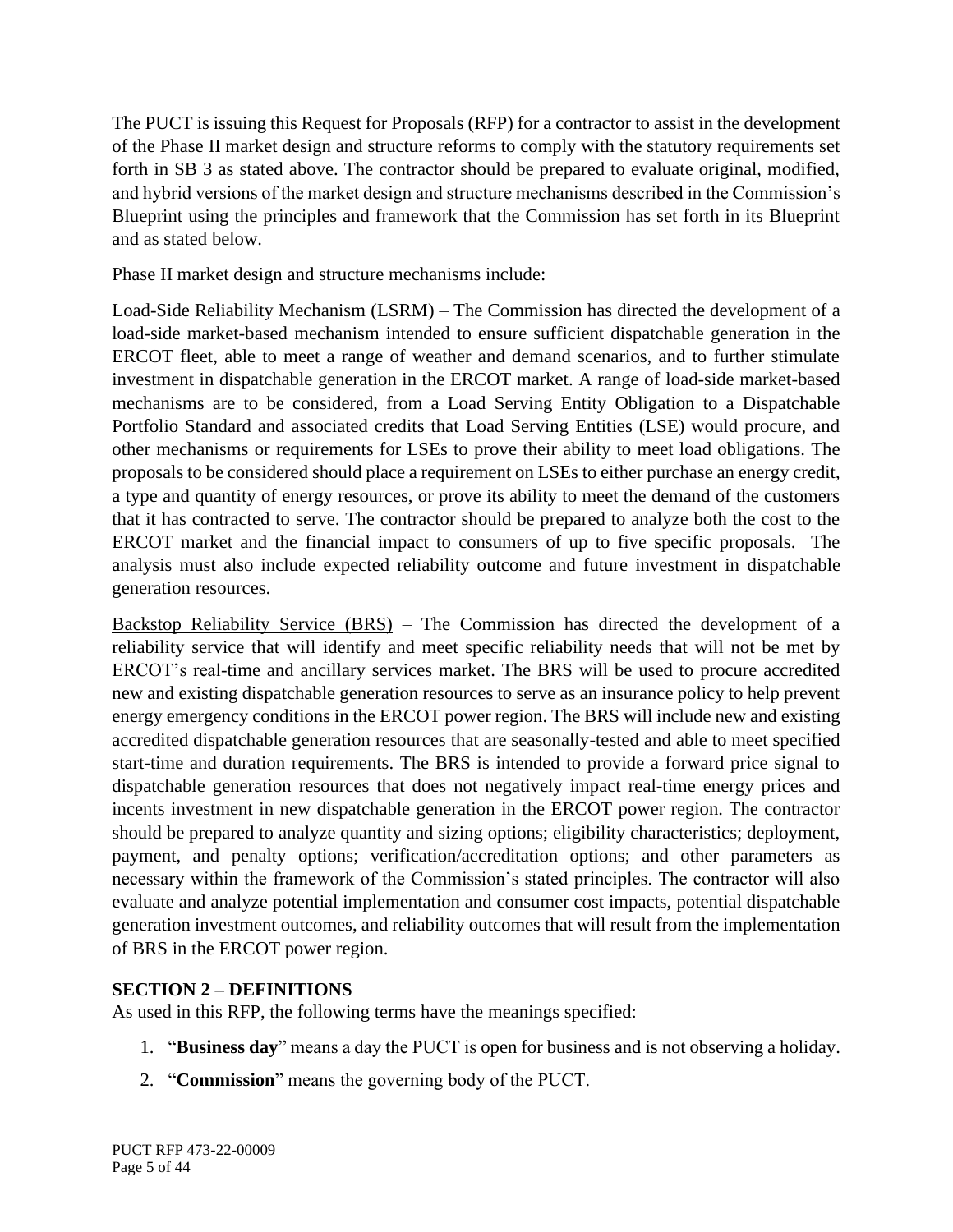- 3. "**Contractor**" means the person, organization, business entity, or other entity that is selected for the contract contemplated by this RFP.
- 4. "**May**" means is authorized to.
- 5. "**Proposer**" means a person, organization, business entity, or other entity that submits a proposal for this RFP."
- 6. "**PUCT**" means the Public Utility Commission of Texas, an agency of the state of Texas, acting through its Executive Director and the agency's designated contract administrator.
- 7. "**Vendor**" means a person, organization, business entity, or other entity that has been selected for or entered into a contract with a Texas state agency.
- 8. "**Vendor Performance Tracking System**" means the system the Texas Comptroller of Public Accounts is required to provide under Section 2262.055, Texas Government Code, for evaluating vendor performance. The Vendor Performance Tracking System is located at: **<http://txsmartbuy.com/vpts>**

#### <span id="page-5-0"></span>**SECTION 3 – STATEMENT OF WORK**

- I. Design a turnkey Load-Side Reliability Mechanism that can be fully operational and functioning in the ERCOT power region within one year of Commission adoption. A Load-Side Reliability Mechanism should:
	- A. Offer economic rewards and provide robust penalties or alternative compliance payments based on a resource' s ability to meet established standards (including penalty at cost of new entry for both non-compliance of load and non-performance of generation).
	- B. Build on ERCOT's existing Renewable Energy Credit (REC) trading program framework or other existing framework to the extent practicable.
	- C. Be self-correcting (in a properly functioning market, higher energy prices will incentivize new supply and over time that additional supply will drive energy prices back down to market equilibrium).
	- D. Have clear performance standards (incentivize higher performance).
	- E. Sizing of the program must be dynamic (e.g., peak net load).
	- F. Provide a forward price signal to encourage investment in dispatchable generation resources.
	- G. Value or qualify resources based on capability.
	- H. Establish standards that can be regularly tested or certified upon the start of commercial operation.
	- I. Be proportional to the system need, with dynamic pricing and sizing to ensure reliability needs are met without over-purchasing reserves.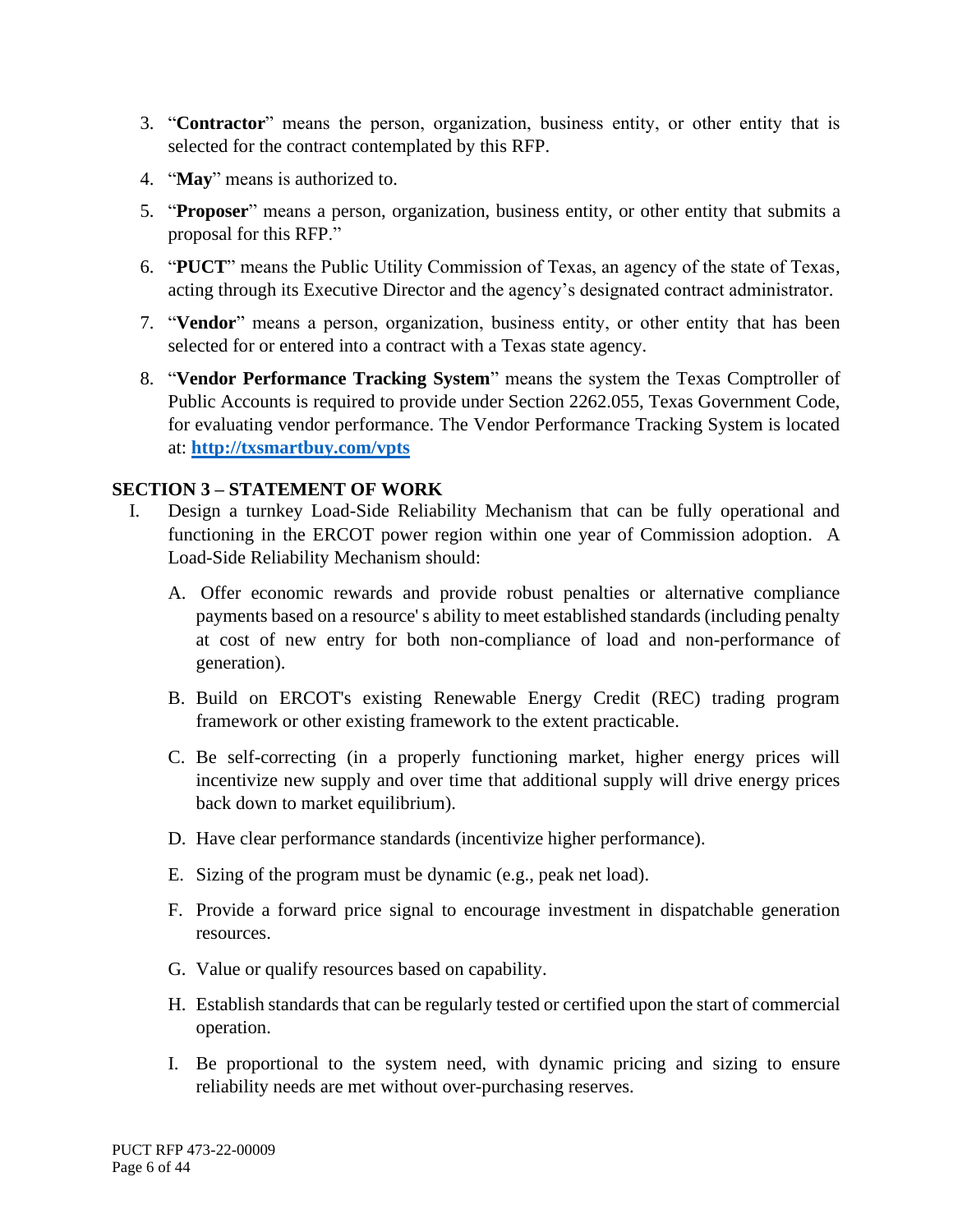- J. Be compatible with ERCOT's robust competitive retail electricity market that provides choice for consumers.
- K. Ensure market power concerns are mitigated, especially regarding electric generation companies that also serve retail customers, so that competition and innovation will continue to thrive in the ERCOT market.
- II. Design a turnkey Backstop Reliability Service that Mechanism that can be fully operational and functioning in the ERCOT power region by Summer 2023. The Backstop Reliability Service should:
	- A. Be sized on a dynamic, flexible basis to meet a specific reliability need (i.e., seasonal net load variability, low-probability/high-impact scenarios).
	- B. Include new and existing accredited dispatchable generation resources that are seasonally tested and able to meet specific minimum and maximum start-time and duration requirements.
	- C. Include robust non-performance penalties and clawback of payment for noncompliance.
	- D. Deploy generation resources in a manner that does not negatively impact real-time energy prices (i.e., the deployed generation resources will truly serve as a backstop).
	- E. Provide a forward price signal through an annual procurement on a seasonal basis to encourage investment in dispatchable generation resources.
	- F. Include cost allocation to load based on a load ratio share basis that is measured on a coincident net-peak interval basis.
	- G. Be developed through a framework that would allow maximum expedited implementation by ERCOT.
	- H. Be analyzed in conjunction with other long-term market design enhancements
- III. Analyze whether a hybrid of a BRS and LSRM could be created to enhance grid reliability.
- IV. For each market design and structure mechanism, provide:
	- A. Business requirements and specifications for implementation in the ERCOT wholesale market.
	- B. Policy decisions, with pros and cons, to be addressed by the Commission.
	- C. A list of ERCOT Protocols and Commission rules that would need to be revised.
	- D. A cost/benefit analysis that addresses:
		- i. Expected reliability outcomes.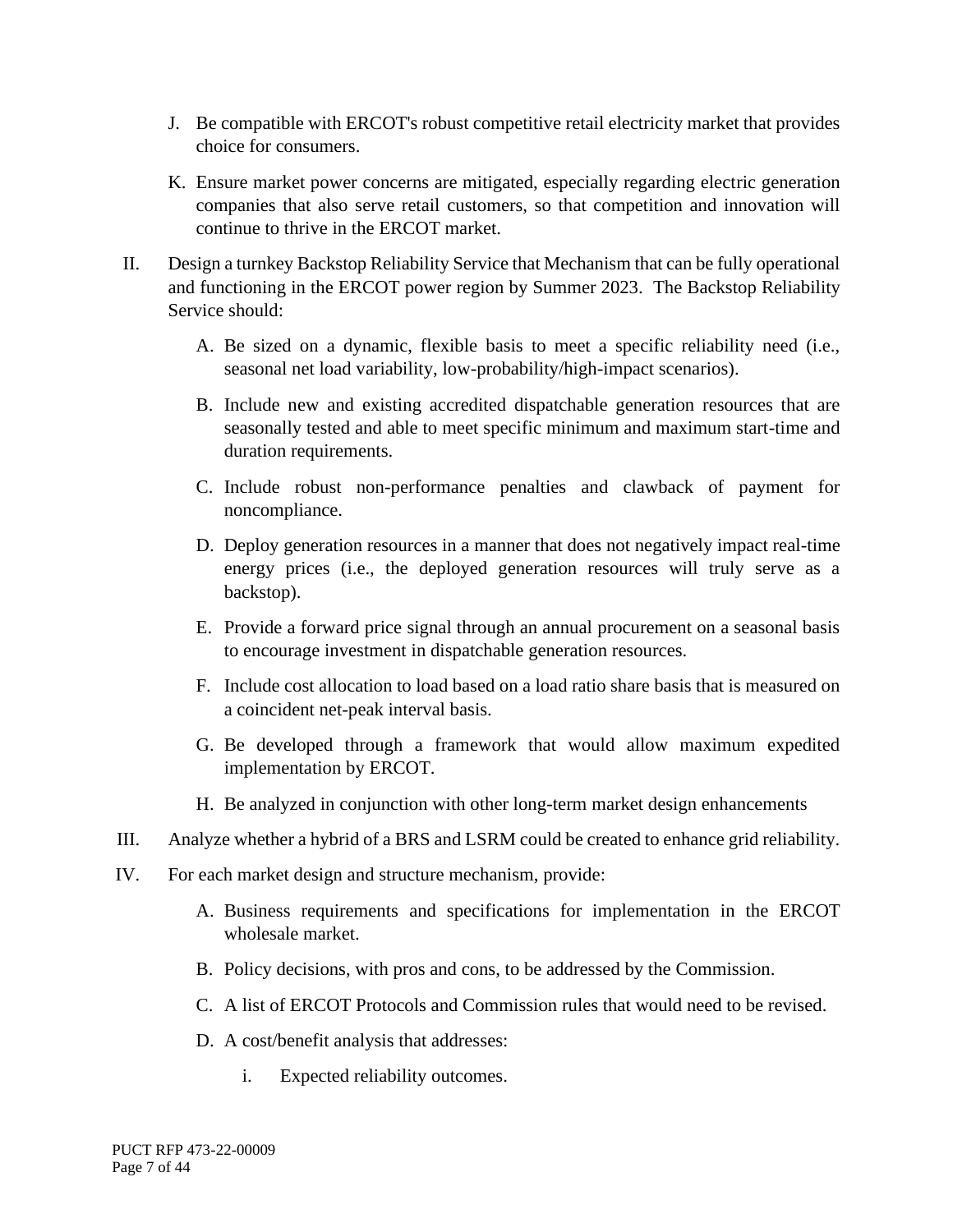- ii. Implementation and consumer cost impacts in ERCOT's competitive retail market.
- iii. Potential impacts on future monetary investment in dispatchable generation.
- V. Additional expectations.
	- A. When responding to the RFP, a sample work product from a similar project or an outline of work for this project is required.
	- B. The Contractor will be expected to review the Commission's Blueprint [\(http://interchange.puc.texas.gov/Documents/52373\\_336\\_1180125.PDF\)](http://interchange.puc.texas.gov/Documents/52373_336_1180125.PDF) for Phase I and Phase II of the market design and structure reforms and assist PUCT staff and the Commission with the evaluation of the Phase I and II market design and structure mechanisms for implementation of both phases.
	- C. The Contractor will be expected to maintain independence from ERCOT and other interested parties and conduct its work in an unbiased and impartial manner. The Contractor reports only to the PUCT with regard to its work under this contract.
	- D. The Contractor must appropriately handle sensitive information. The Contractor must cooperate with reasonable requests of ERCOT regarding access to sensitive information. ERCOT has established procedures for access to sensitive information, including agreements to ensure confidentiality and prevent accidental disclosure or risk of access by bad actors. To the extent possible, and assuming that it does not prevent the Contractor from performing its other duties under this contract, Contractor must cooperate with ERCOT's procedural requirements for access. If there is a conflict between the duties of this contract and ERCOT's requirements for access, the Contractor must inform the PUCT contract administrator, who will assist in resolving the conflict. Attachment B to this RFP is an agreement with ERCOT for access to facilities and information. To the extent a proposer believes the terms of Attachment B may impair them in performing the duties under this contract, the proposer must describe the obstacle in their proposal and explain what they need to perform the duties of the contract.
- VI. Deliverables:
	- A. Biweekly meetings with the PUCT contract administrator and PUCT Staff, with a written summary update beginning 30 days after the contract is executed.
	- B. A draft Final Report is due to the contract administrator 90 days after the contract is executed with the option to extend if approved by the contract administrator.
	- C. Conduct an interview with each commissioner to ascertain policy objectives and priorities at each of the following milestones: upon contract execution, following submission the draft Final Report, and prior to submission of the Final Report.
	- D. Gather input from PUCT Staff and ERCOT to inform the Contractor's evaluation of the market design and structure reforms and propose modifications to the market design and structure reforms, as necessary, to address the feedback.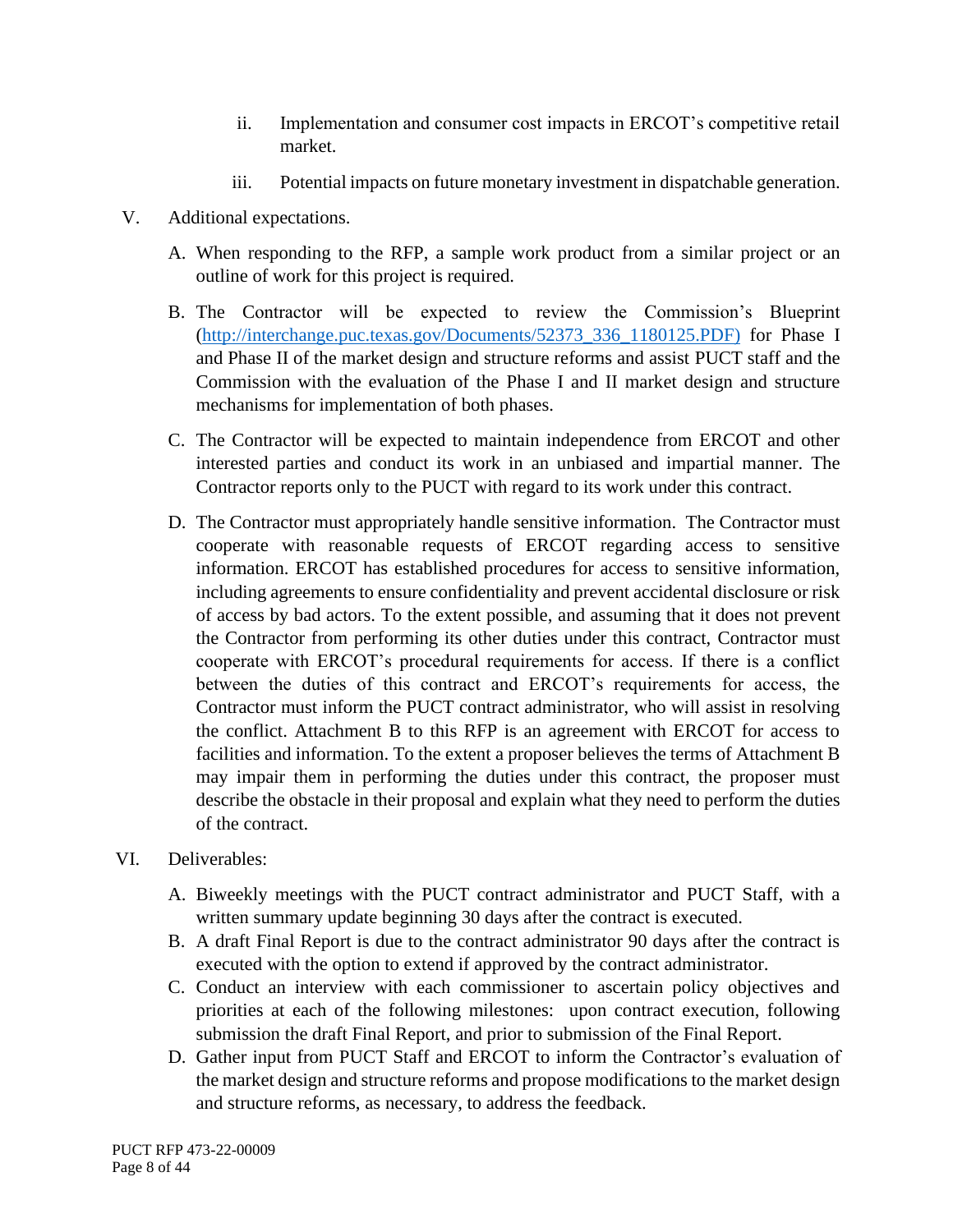- E. Work with ERCOT to identify and evaluate how the market design and structure reforms can most efficiently be implemented consistent with the principles set forth in the Blueprint.
- F. Further analyze and propose modifications to market design and structure reforms resulting from Commission input.
- G. Participate in public meetings held at the PUCT to introduce recommendations on the market design and structure reforms to stakeholders and the public.
- H. Submit a Final Report to the PUCT that includes the final framework for the market design and structure reforms.
- I. Work with ERCOT to draft Nodal Protocol Revision Requests that are necessary to implement the market design and structure reforms approved by the Commission.
- VII. PUCT Staff and ERCOT will provide other support and cooperation, as necessary, for the Contractor to perform its functions, including all support and cooperation that is determined appropriate by the PUCT.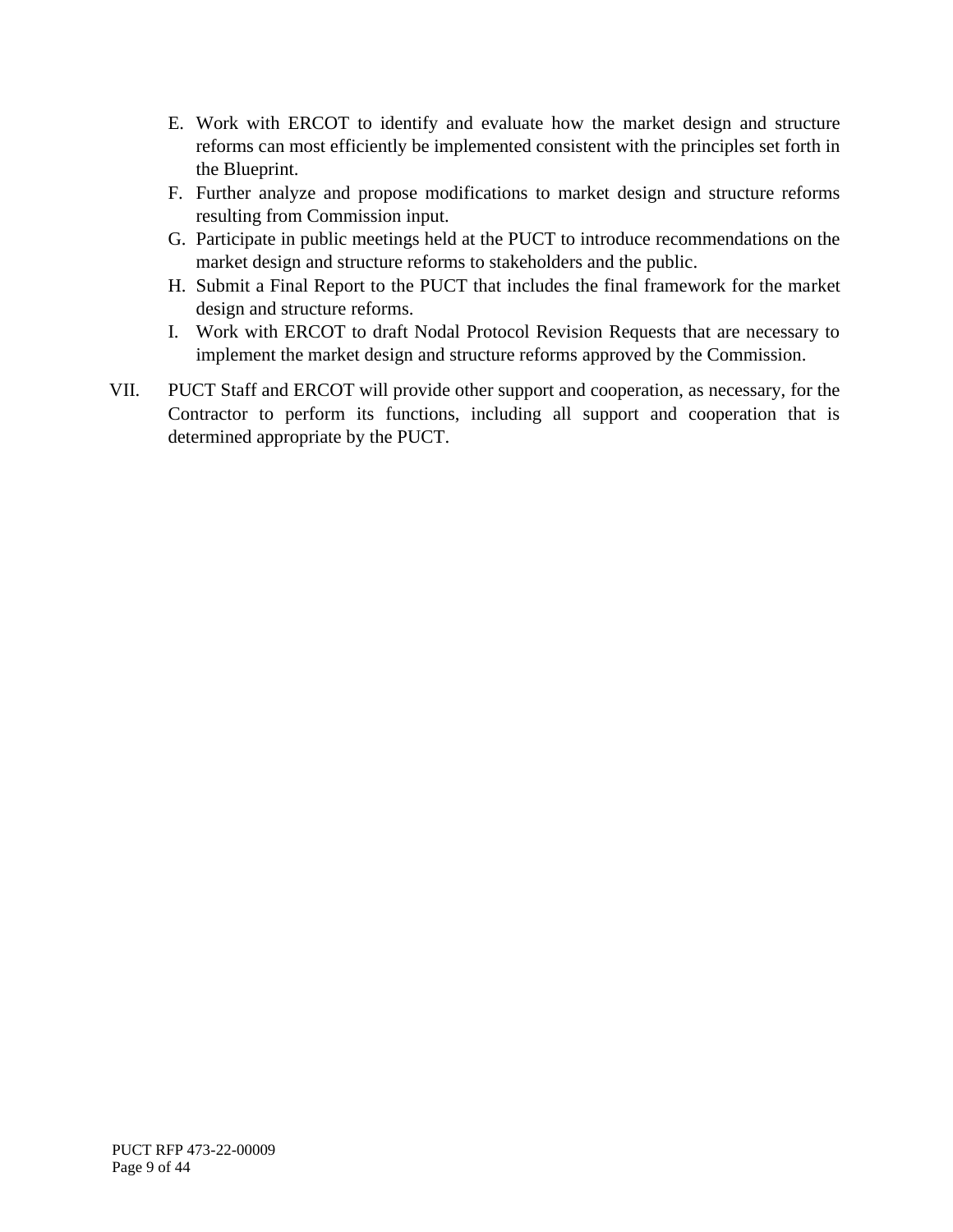# <span id="page-9-1"></span><span id="page-9-0"></span>**SECTION 4 – ELIGIBILITY AND EVALUATION CRITERIA 4.A. EEO and HUB Statement**

The PUCT is an equal employment opportunity employer and does not discriminate on the basis of race, color, religion, sex, national origin, sexual orientation, veteran status, age, or disability in employment or in the provision of services. This commitment extends to proposers, vendors, and their employees as well.

The PUCT encourages Historically Underutilized Businesses (HUBs) to compete for this award.

# <span id="page-9-2"></span>**4.B. Minimum Eligibility Requirements**

4.B.1. Proposers must have a minimum of ten years of experience providing services similar to those described in the Statement of Work (SOW), Attachment A. An entity in existence for fewer than ten years is eligible to submit a proposal if key personnel on the proposal team have the minimum required experience. Proposers who do not meet this requirement are not eligible for award and will be disqualified.

The PUCT encourages Historically Underutilized Businesses (HUBs) to compete for this award.

4.B.2. Under Texas law, vendors may be barred from participating in state contracts that are subject to Texas Government Code Chapter 2155, Subchapter B (General Purchasing Requirements, Procedures, and Programs). Tex. Gov't. Code § 2155.077. If a proposer is barred from participating in state contracts, its proposal will be disqualified and will receive no further consideration.

4.B.3. The PUCT is required to purchase goods and services that provide the best value to the state. Tex. Gov't. Code § 2155.074. To that end, the PUCT will review information in the statewide Vendor Performance Tracking System regarding proposers' past performance. Any of the following conditions may result in a proposer being disqualified from consideration for this RFP:

- having a score of less than a C in the Vendor Performance Tracking System;
- currently being under a corrective action plan through the Texas Comptroller of Public Accounts;
- having repeated negative Vendor Performance Reports for the same or similar reason; or
- having purchase orders that have been cancelled in the previous 12 months for nonperformance (for example, late delivery or failing to meet quality standards).

# <span id="page-9-3"></span>**4.C. Evaluation Criteria**

The PUCT will make the selection and award on the basis of the proposal substance and the proposer's demonstrated knowledge and competence to provide the services described in Section 3, Statement of Work. A description of the categories under which each proposal will be judged and the percentage of weight given to each category are as follows:

- Proposal Substance 50%
	- o Proposal demonstrates a clear understanding of the objectives, as described in Section 3 – Statement of Work.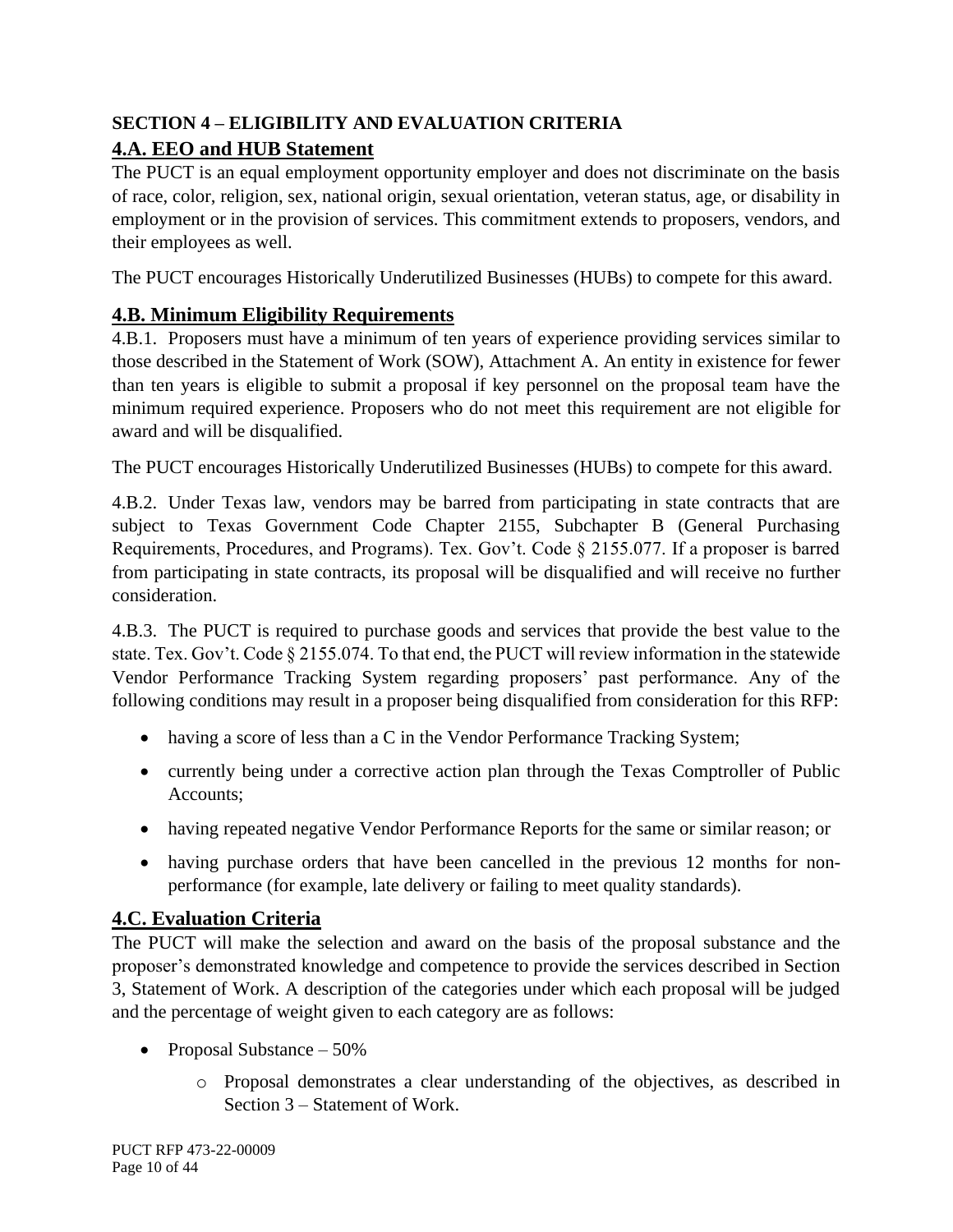- o Proposed approach is both thorough and practical.
- o Proposed approach for meeting objectives is desirable.
- o Conditions included in the proposal are acceptable.
- Competence and Knowledge 30%
	- o Competence and experience are demonstrated by the qualifications described in the proposal.
	- $\circ$  Management structure is well-suited to the objectives described in Section 3 Statement of Work.
	- o The proposer has the capacity and financial resources to perform the contract and meet deadlines without delay or interference.
	- o The proposal demonstrates the team's qualifications and experience, drawing on lessons learned and best practices.
- Proposed Compensation 20%

### <span id="page-10-0"></span>**4.D. Texas Vendor Preference**

All other factors being equal, preference will be given to a proposer who meets one or more of the following criteria:

- Proposer is incorporated in Texas;
- Proposer's principal place of business is in Texas; or
- Proposer has an established physical presence in Texas.

Proposers who may qualify for the Texas Vendor Preference should provide information establishing the applicable criteria as part of the proposal package.

### <span id="page-10-1"></span>**4.E. References**

The PUCT may check references as part of the evaluation process. Information gained through reference checks can be used as grounds for disqualification of a proposal if the information casts doubt upon the ability of the proposer to successfully meet the objectives of the RFP. However, any information obtained through a reference check that is discriminatory on the basis of race, color, religion, sex, national origin, sexual orientation, gender identity, veteran status, age, or disability will not be considered.

### <span id="page-10-2"></span>**SECTION 5 – SCHEDULE AND PROCESS**

### <span id="page-10-3"></span>**5.A. Anticipated Schedule**

Disclaimer: Dates are subject to change at the PUCT's discretion. Changes to proposer deadlines will be posted on the Electronic State Business Daily (ESBD) website and the PUCT's Procurement webpage, along with any other RFP modifications and addenda. It is the proposer's responsibility to periodically check the websites prior to submitting a proposal. A proposer's failure to review additional information posted on the ESBD and PUCT websites will not release the proposer from requirements described in those postings and could result in disqualification of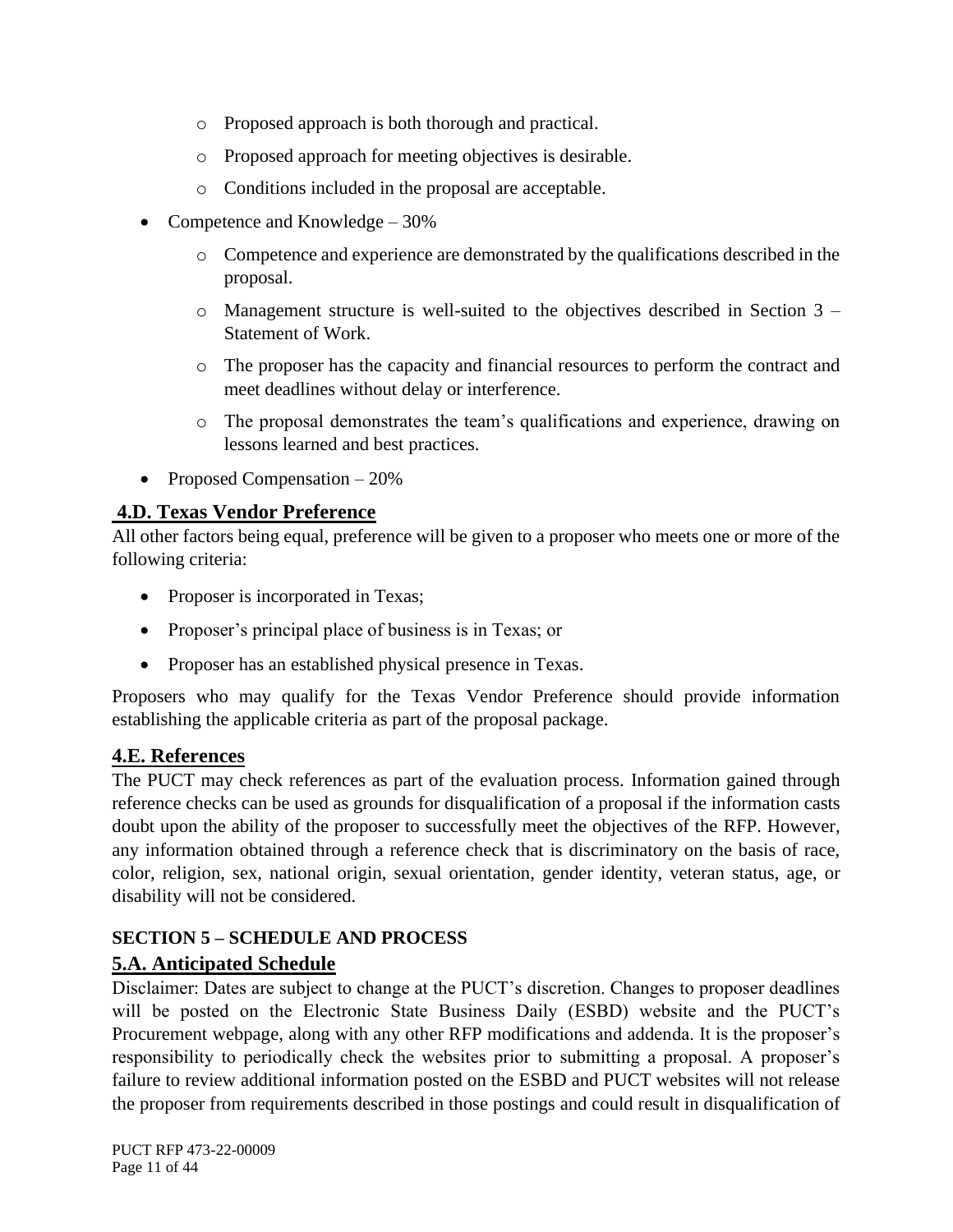a proposal or additional costs to meet the requirements of the contract should the proposer be selected for the contract.

PUCT Procurement Webpage:<http://www.puc.texas.gov/agency/about/procurement/Default.aspx>

ESBD Website:<http://www.txsmartbuy.com/sp>

| <b>Event</b>                                           | <b>Anticipated Date</b>        |
|--------------------------------------------------------|--------------------------------|
| <b>RFP Release</b>                                     | March 02, 2022                 |
| Last day to submit written questions regarding the RFP | March 04, 2022, 4pm CT         |
| Deadline for submission of proposals                   | March 24, 2022, 10 am CT       |
| Post-proposal interviews or presentations, if required | March 30, 2022                 |
| Staff recommendation for selection                     | April 5, 2022                  |
| Selection approved                                     | April 6, 2022                  |
| Contract negotiations                                  | April, 2022                    |
| Contract period begins                                 | <b>Upon Contract Execution</b> |

#### <span id="page-11-0"></span>**5.B. PUCT Contact Person**

Jay Stone, CTCD, CTCM, or his designated substitute, is the only permitted PUCT point of contact regarding this RFP. Contact or attempted contact with other PUCT employees, including commissioners and their staffs, may result in a proposer's immediate disqualification. Proposers will be notified if circumstances require a designated substitute contact for this RFP.

#### <span id="page-11-1"></span>**5.C. Process for Asking Questions**

The PUCT will only accept written questions and requests for clarification. Requests must be sent by email to [RFPCorrespondence@puc.texas.gov,](mailto:RFPCorrespondence@puc.texas.gov) attention: Jay Stone, CTCD, CTDM. Inquiries and comments must reference RFP No. 473-22-00009.

The PUCT aims to answer all questions within two business days after receipt. Answers to all questions will be provided through an addendum posted on the ESBD and agency procurement websites.

#### <span id="page-11-2"></span>**5.D. Process for Submitting Proposals**

5.D.1. Proposers must submit their proposals by email to [RFPCorrespondence@puc.texas.gov](mailto:RFPCorrespondence@puc.texas.gov) before the stated closing date and time. Proposals will not be considered if received in the [RFPCorrespondence@puc.texas.gov](mailto:RFPCorrespondence@puc.texas.gov) email inbox after 10:00 am, central time, on March 24, 2022. All required information must be provided at that time. Supplements will only be allowed if information is requested by the PUCT after the closing date of the RFP.

Jay Stone, CTCD, CTCM, or his designated substitute will file the sealed proposals confidentially in Project Number 53237 with the PUCT's Central Records Division.

5.D.2. The PUCT will only accept the time and date stamp of the email received in the [RFPCorrespondence@puc.texas.gov](mailto:RFPCorrespondence@puc.texas.gov) inbox as evidence of timely submission.

5.D.3. Confidential filing is required because this RFP is conducted using a sealed bid process. Confidential filing does not guarantee confidentiality after the RFP has ended and a contract has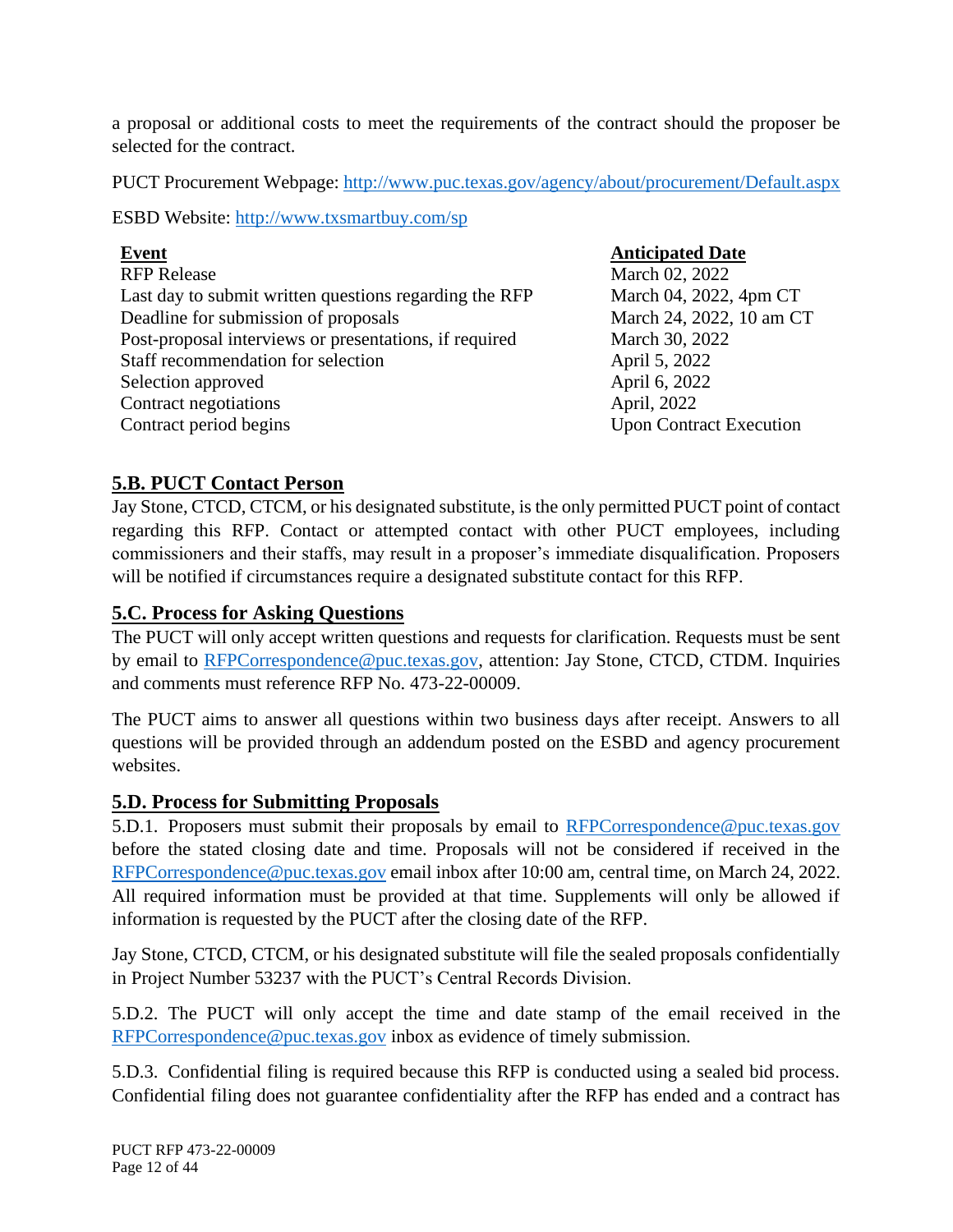been executed. Any portion of the proposal considered to be confidential after the RFP has been cancelled or a contract has been awarded (for example, trade secrets) must be marked with the word, "**CONFIDENTIAL**" in all-caps and bold on each page considered to contain confidential information.

5.D.4. Proposers are advised to seek legal counsel regarding the best way to protect any trade secrets or other proprietary information.

5.D.5. For more information about how the PUCT will respond to PIA requests relating to this RFP, please see Section 7.C. of this RFP, Public Information Act Notice.

### <span id="page-12-0"></span>**5.E. PUCT's Standard Process for Selecting Vendors**

5.E.1. The PUCT will assemble an evaluation team that will begin proposal evaluation as soon as practicable after the submission deadline. Evaluation team members will score each proposal individually based on the factors of Proposal Substance and Competence and Knowledge, described under Section 4.C. of this RFP, Evaluation Criteria. Maximum point values will be assigned to each scoring factor according to the percentage of weight given to that factor and evaluators will assign a point value up to the maximum allowed for each factor. The purchaser will calculate scoring for compensation. The compensation score will be calculated using the following formula: Compensation Score = (Lowest Price / Price of Response Being Evaluated)  $x$ Maximum Number of Available Points for Compensation. Evaluation team members will not have access to compensation information while they are reviewing and scoring the proposals.

5.E.2. After individual scoring for factors other than compensation, the evaluation team will email their scoring sheets to the purchaser. The purchaser will review the individual scoring sheets and compile a summary scoring sheet combining all evaluation team scoring and including the compensation scoring to calculate overall scores.

5.E.3. After overall scores are calculated, the evaluation team, with guidance from the purchaser, will then take one of the following actions: recommend selection of a specific proposer, gather more information before selecting a specific proposer; or recommend that the RFP be withdrawn or reposted.

5.E.4. If the evaluation team needs more information to make a decision, the PUCT may request any of the following from one or more respondents: additional information or clarification, an oral presentation, or a best and final offer. Additional information, clarification, oral presentations or best and final offers will be used to re-score proposals, based upon the same criteria used to score the initial proposals, unless different criteria is specified by the purchaser when the additional information is requested.

5.E.5. The PUCT may require selected proposers to participate in conference calls, attend meetings in Austin, Texas, give presentations, or participate in all of these activities to provide additional information about their proposals. Any cost associated with any such call, meeting, or presentation will be borne solely by the proposer.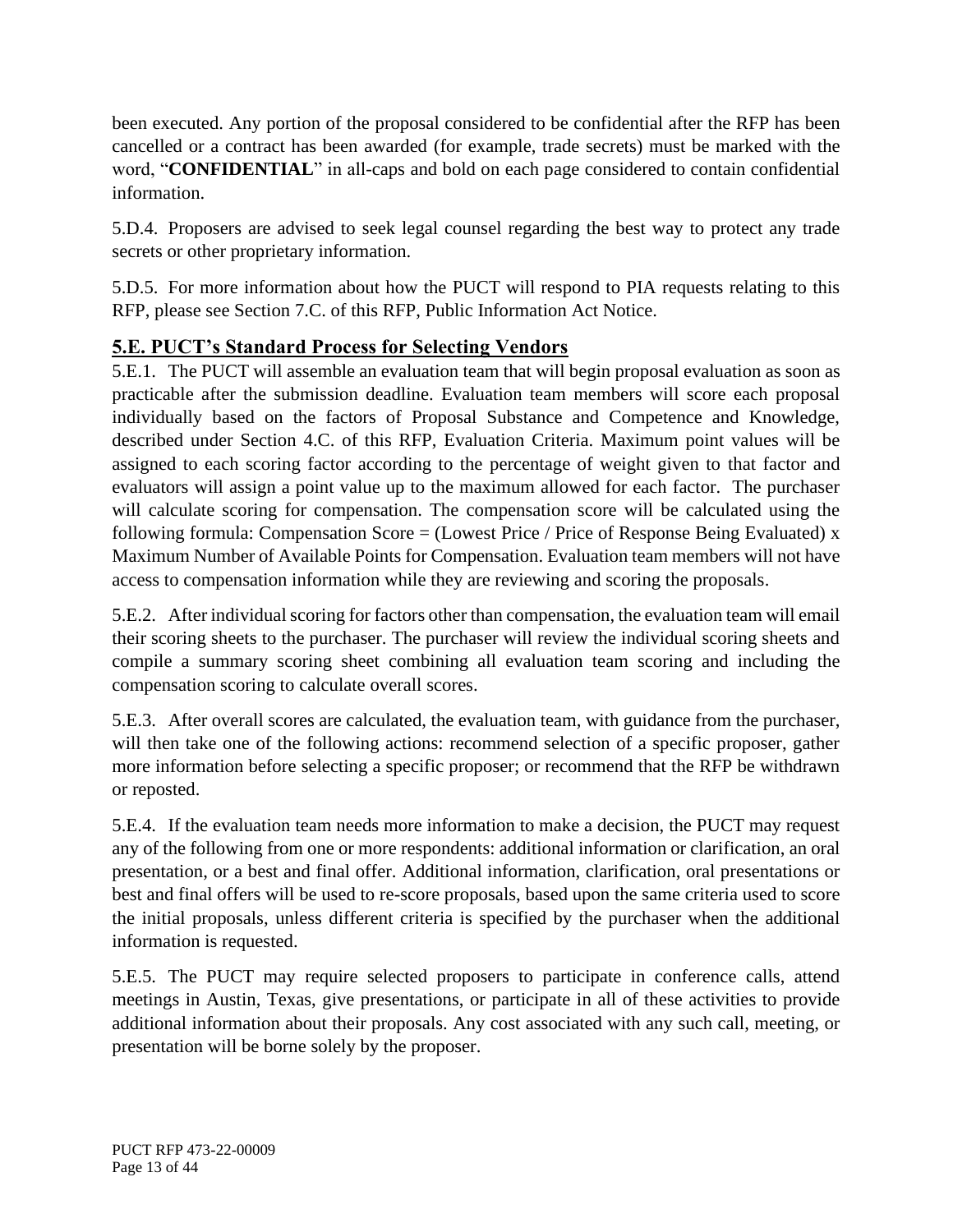5.E.6. If clarification, presentations, or best and final offers are requested, the evaluation team may request the clarification, presentations, or best and final offers from the top-ranked proposer or proposers only, or all of the proposers, at the discretion of the evaluation team.

5.E.7. Final recommendations will be presented to the Executive Director of the PUCT. The Executive Director may do one of the following: approve the recommended selection in whole or in part; disapprove the recommendation; or defer action on the selection.

5.E.8. The PUCT will begin contract negotiations shortly after the Executive Director approves a recommendation to select a specific proposer. The PUCT may negotiate all portions of any proposal, including, but not limited to: the proposed fee, a final schedule for performance to be incorporated into the contract, and any terms of the contract.

5.E.9. The PUCT will notify each proposer of the final action taken upon execution of the contract with the selected proposer.

5.E.10. No questions about the status of the proposals will be answered while proposals are under evaluation.

5.E.11. The PUCT may reject any and all proposals, amend this RFP, or cancel this RFP at any time. After the proposal due date, the PUCT will only notify proposers who submitted a proposal prior to the proposal submission deadline of amendments to the RFP.

# <span id="page-13-0"></span>**SECTION 6 – REQUIRED COMPONENTS AND FORMAT**

### <span id="page-13-1"></span>**6.A. Components**

Proposals must include all required attachments and certifications. The PUCT will not accept attachments or certifications submitted after the proposal deadline. Proposals that do not include all required information will be considered non-responsive and will be disqualified.

Proposals must include the contents described in 6.A.1 through 6.A.10.

6.A.1. Statement of the Requirements

In this section, each proposer must succinctly state its understanding of the RFP's requirements and describe how it would perform the tasks described in Section 3, Statement of Work.

6.A.2. Competence and Knowledge

Each proposer must provide a detailed work plan to demonstrate how it intends to fulfil the requirements identified in Section 3, Statement of Work. The proposal must include an organizational chart identifying functions and reporting relationships of the personnel who will be assigned to this work. The proposer should also describe any prior experience proposer's organization has in providing similar services.

### 6.A.3. Qualifications

For each person a proposer identifies to perform the work described in this RFP, the proposer must provide a detailed resume that describes the services they would perform, their qualifications, and their experience.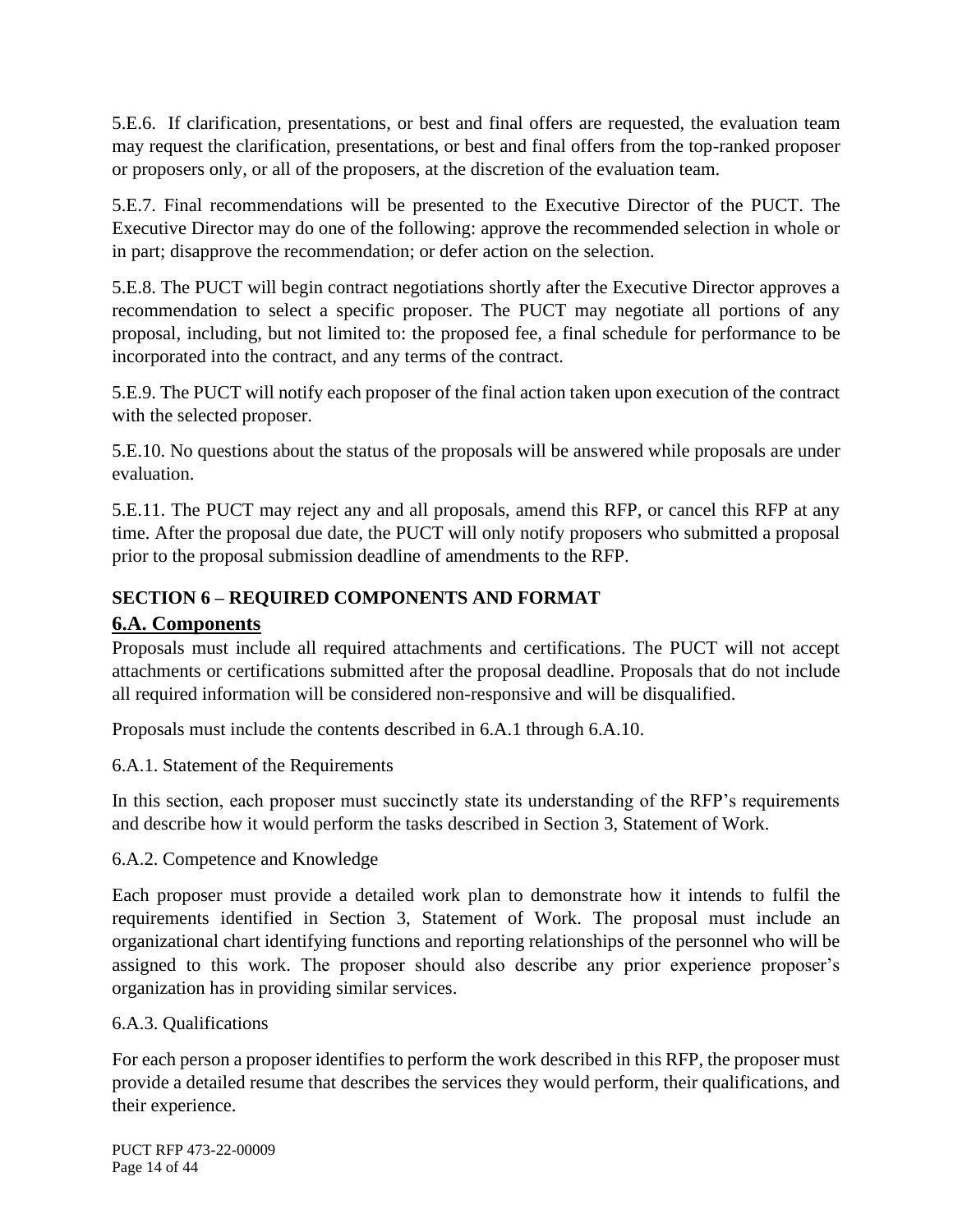#### 6.A.4. Compensation

Each proposer must propose pricing to provide the services identified in Section 3, Statement of Work.

Compensation for the services identified in Section 3, Statement of Work must be proposed as an hourly rate schedule with an estimated number of hours to complete the tasks required.

Unless otherwise approved in writing by the PUCT, payments will be made based upon the invoicing and payment terms of the resulting contract. The PUCT will not reimburse any out-ofpocket expenses or expenses not contemplated at the time of contract execution.

Proposer must demonstrate how elements of the price correspond to elements of the proposed work plan.

#### 6.A.5. References

Each proposer must provide at least three references. Proposers must include a phone number and email address for each reference.

The PUCT prefers references from clients for whom the proposer has performed similar work, including other state commissions or boards.

Proposers must not use the PUCT or any individuals employed by the PUCT as a reference.

#### 6.A.6. Conflicts Statement

Proposers must be neutral and impartial, must not be an entity that has a specific interest in the PUCT's regulation, and must not have a direct financial interest in the provision of electric, telephone, water, or sewer service in the state of Texas.

Proposers having a conflict of interest, as determined by the PUCT will not be eligible for contract award. Proposers may also be disqualified if there are facts that would create an appearance of impropriety, even if no actual conflict exists.

The PUCT will determine whether a conflict of interest or an appearance of impropriety exists from the perspective of a reasonable person uninvolved in the matters covered by the resulting contract. The PUCT is the sole arbiter of whether a conflict or an appearance of impropriety exists.

The requirements for the conflicts statement are as follows:

- It must be signed and notarized by the highest-ranking officer of proposer's entity having responsibility for vetting corporate conflicts of interest.
- It must identify any personal or business relationships of proposers, including all employees and subcontractors of proposers, with: ERCOT; any electric, telecommunications, water, or sewer utility, or any utility affiliate operating in Texas; any entity having a pending application at the PUCT to enter the Texas retail electric market, telecommunications market, water utility market, or sewer utility market; and any entity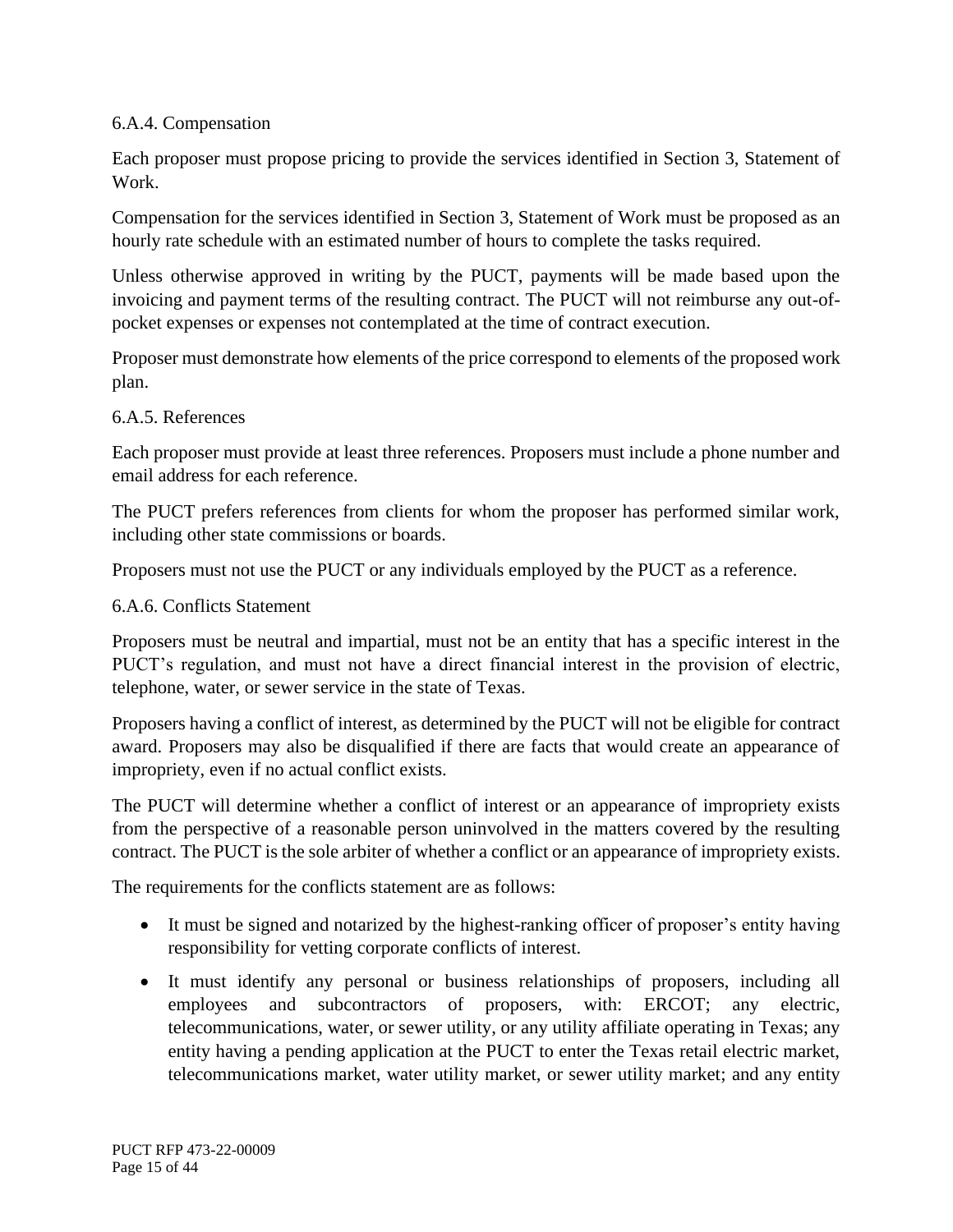likely to have a direct interest in the market redesign that is the subject of this RFP. It must identify the extent, nature, and time aspects of those relationships.

- If a proposer does not have any known or potential conflict of interest or appearance of impropriety, the conflicts statement must include a statement that there is no known or potential conflict of interest or appearance of impropriety. Failure to provide either a statement describing potential conflicts of interest or appearances of impropriety or a statement that no potential conflict or appearance of impropriety exists will automatically disqualify the proposer.
- The conflicts statement must address how the proposer intends to address any known conflicts of interest or appearance of impropriety.
- The conflicts statement must address how the proposer intends to ensure that no interest may arise as a result of its activities or those of its parent, affiliate, or other related entity that will conflict with the proposer's duty should it be selected to provide the services described in Section 3, Statement of Work.
- The conflicts statement must identify a proposer's lobbyists who are registered or required to register with the Texas Ethics Commission and their compensation. The conflicts statement must also describe any involvement the proposer's lobbyists will have in connection with this engagement or electric utility, telecommunication utility, water utility, or sewer utility legislation or policy.
- The conflicts statement must identify any owner, executive, board member, employee, or subcontractor of proposer who has been employed by the PUCT or another state agency in Texas fewer than four years ago. If any individual is identified under this provision, the conflicts statement must disclose: 1) the former PUCT or state agency employee's name and current position with proposer; 2) the name of the state agency; 3) the nature of the previous employment with the state agency; and 4) the dates the employment ended with the state agency and began with proposer. The PUCT is restricted in its ability to enter into contracts with individuals and entities that employ these individuals under some circumstances. See Texas Government Code Section 669.003.
- The conflicts statement must certify either that the proposer does not employ an individual who has been employed by the PUCT or another agency of the State of Texas at any time during the two years preceding the submission of the proposal or that it has disclosed in its proposal the following: (i) the nature of the previous employment with the PUCT or the other agency; (ii) the date the employment was terminated; and (iii) the annual rate of compensation for the employment at the time of its termination. The PUCT is restricted in its ability to enter into contracts with individuals and entities that employ certain individuals under some circumstances. See Texas Government Code Sections 2254.033 and 2252.901.
- If the circumstances described by a proposer change or additional information is obtained subsequent to the submission of proposals, the proposer must supplement its conflicts statement as soon as reasonably possible upon learning of any change to their statement. If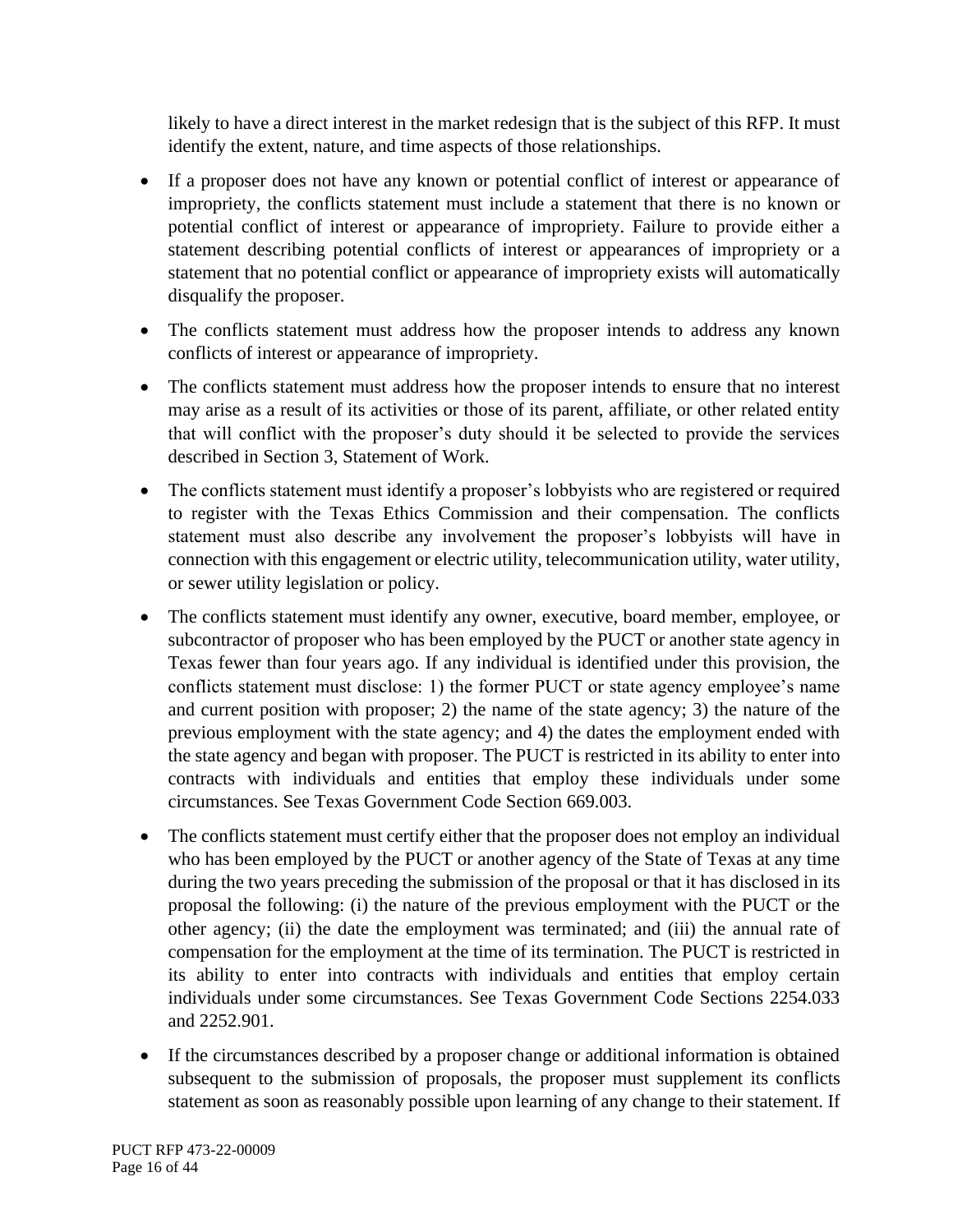a supplement to the conflicts statement is required after the deadline for submission of proposals, the supplement is exempt from the requirement that all proposal documents must be submitted before the deadline in order for the proposal to be considered.

• The PUCT encourages proposers to provide complete disclosure of any matters that might be considered a conflict of interest or appearance of impropriety. The PUCT may consider completeness of disclosure in evaluating whether a conflict of interest or an appearance of impropriety exists.

### 6.A.7. Historically Underutilized Business (HUB) Certification and HUB Subcontracting Plan (HSP)

Any proposer that is HUB certified by the Statewide Procurement Division (SPD) of the Comptroller of Public Accounts (CPA) or one of its predecessors must submit a copy of its HUB certificate.

Additionally, the PUCT has determined that subcontracting opportunities may be available under this contract. Therefore, all proposers, including State of Texas certified HUBs, must complete and submit a State of Texas HSP with their proposal if the total dollar amount of the proposal response is \$100,000 or more.

Proposers can find HSP forms and instructions on the Texas CPA website at: <https://comptroller.texas.gov/purchasing/vendor/hub/forms.php>

Responses that do not include a completed HSP will be rejected as required by Texas Government Code Section 2161.252(b).

### 6.A.8. Certifications

Each proposal must contain a signed statement with the following certifications:

- The proposer has made a good faith effort to ensure all statements and information proposer submitted in response to this RFP are current, complete, and accurate. The proposer represents and warrants that all statements and information prepared and submitted in this document are current, complete, true, and accurate. Submitting a proposal with a false statement or making material misrepresentations during the performance of a contract is a material breach of contract and may void the submitted response and any resulting contract.
- The proposer has not given nor offered to give, and does not intend to give at any time hereafter, any economic opportunity, future employment, gift, loan, gratuity, special discount, trip, favor, or service to a public servant in connection with this proposal.
- The proposer is not currently delinquent in the payment of any franchise tax owed to the State of Texas.
- The proposer, the firm, corporation, partnership, institution, or other legal entity represented by the proposer, and anyone acting for such a firm, corporation, partnership, institution, or other legal entity, have not, in connection with this RFP:
	- o Violated the antitrust laws of this state or federal antitrust laws;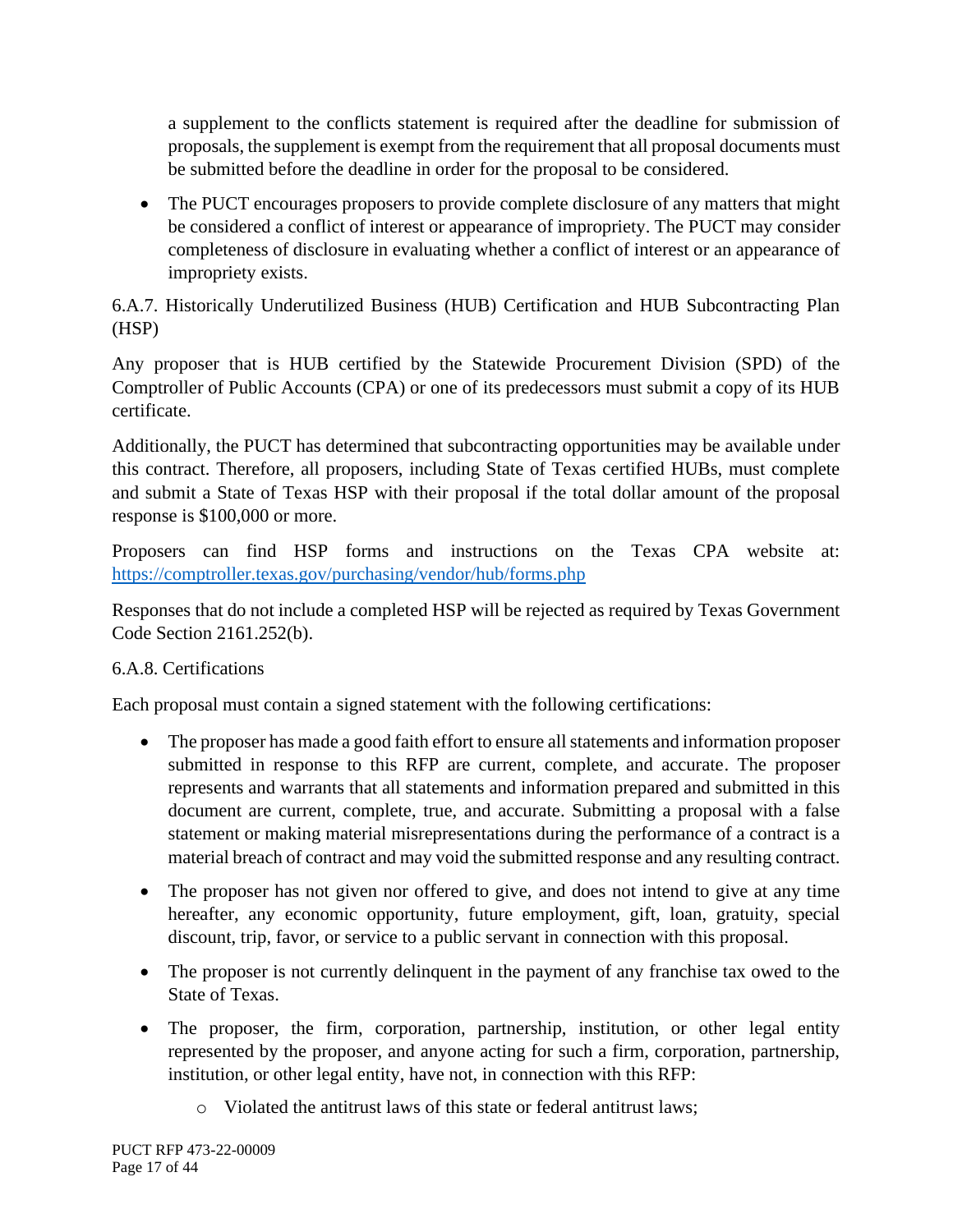- o Communicated directly or indirectly the bid made to any competitor or other person engaged in such line of business; or
- o Otherwise violated 15 U.S.C. Section 1, et. seq., or Texas Business and Commerce Code Section 15.01, *et.seq*,
- Under Texas Government Code Section 2155.004, the proposer certifies that the individual or business entity named in this proposal is not ineligible to receive the specified contract and acknowledges that this contract may be terminated and payment withheld if this certification is inaccurate.
- (A proposer is ineligible to receive a contract award if the proposer is "a person who received compensation from the agency to participate in preparing the specifications or request for proposals on which the bid or contract is based." See Texas Government Code Section 2155.004(a).)
- The proposer is in compliance with Texas Government Code Section 669.003, relating to contracting with the current or former executive head of a state agency.
- Under Texas Government Code Section 2155.006, the proposer certifies that the individual or business entity named in this proposal is not ineligible to receive the specified contract and acknowledges that any contract may be terminated and payment withheld if this certification is inaccurate. (A proposer is ineligible to receive a contract award if the proposer has violated certain laws or been subject to certain penalties in connection with hurricane relief, recovery, or reconstruction efforts. See Texas Government Code Section 2155.006.)
- Under Texas Family Code Section 231.006, the proposer certifies that the individual or business entity named in this proposal is not ineligible to receive payment under the proposed contract and acknowledges that any contract resulting from this proposal may be terminated and payment may be withheld if this certification is inaccurate. (A child support obligor who is more than 30 days delinquent in paying child support, or a business entity in which the obligor is a sole proprietor, partner, shareholder, or owner with an ownership interest of at least 25 percent, is not eligible to receive payments from state funds under a contract to provide property, materials, or services. See Texas Family Code Section 231.006(a).)
- If a proposer includes a Texas address in its proposal, the proposer must certify whether or not it qualifies as a Texas Resident Bidder, as defined in Texas Government Code Section 2155.444(c).
- Proposer represents and warrants that it is not aware of any court or government agency actions, proceedings or investigations pending or threatened against proposer or any of the individuals or entities included in the response within the five calendar years immediately preceeding the submission of the proposal that would impair respondent's performance under the contract, relate to the solicited or similar goods or services, or otherwise be relevant to the PUCT's consideration of the proposal. If proposer is unable to make the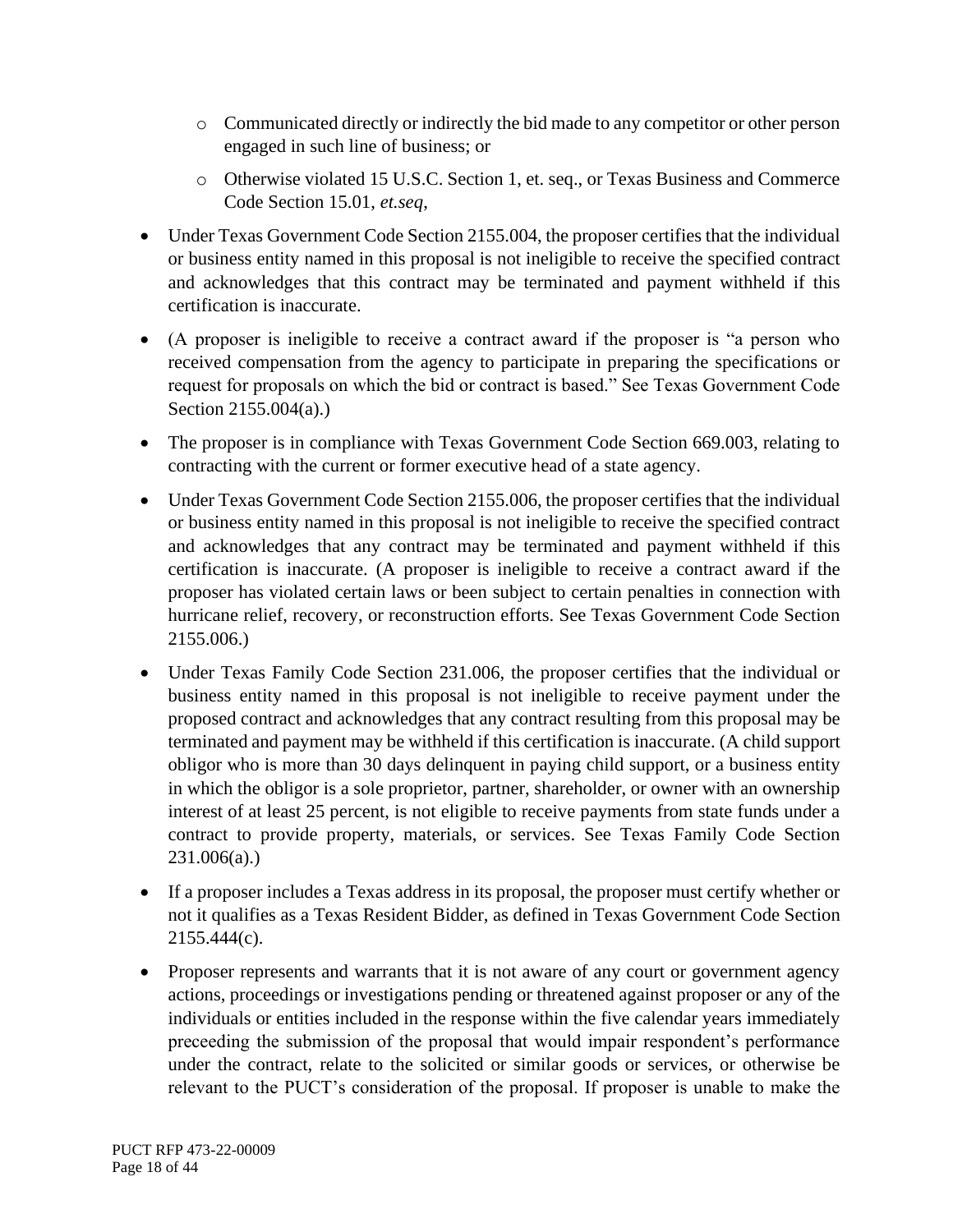preceeding representation and warranty, then proposer instead represents and warrants that it has included as a detailed attachment in its proposal a complete disclosure of any such court or governmental agency actions, proceedings or investigations. In addition, proposer represents and warrants that it will notify the PUCT in writing within five business days of any changes to the representations or warranties in this clause and understands that failure to timely update the PUCT may result in the proposer's disqualification at the PUCT's sole discretion, or if during the performance of the contract, will constitute a breach of contract and may result in immediate termination of the contract for cause at the PUCT's sole discretion.

#### 6.A.9. Evidence of Financial Capability

Proposer must provide evidence of financial capability. The preferred evidence of financial capability is an audited financial statement, if proposer has a current audited financial statement available or if it is practicable to obtain one for the proposal. If no audited financial statement is available, proposer must demonstrate its financial capability in whatever manner it deems appropriate. Evidence of financial capability will be considered in evaluating the competence of the proposer.

6.A.10. Other Required Items

- Contact information, including, but not limited to, a phone number and an email address, that can be used to contact the proposer during the pendency of the solicitation. If a proposer is selected, the proposer will be expected to maintain current contact information with the PUCT during the term of the contract.
- Any proposer incorporated in Texas must include a copy of its current franchise tax Certificate of Good Standing, issued by the Texas State Comptroller's Office, and the corporation's charter number, issued by the Texas Secretary of State's Office.
- Each proposer must provide its 9-digit Federal Employer's Identification Number (EIN) or its 5-digit State of Texas Vendor's Identification Number (VIN).
- Each proposer must provide the name and social security number of each of the following, as applicable: an individual or sole proprietor; or each partner, shareholder, or owner with an ownership interest of at least 25 percent of the business entity submitting the proposal.

Proposers may decline to provide social security numbers at the time of submission, but will be required to provide the information before the contract is executed.

FEDERAL PRIVACY ACT NOTICE: This notice is given pursuant to the Federal Privacy Act. Disclosure of each applicable SSN is required under Texas Family Code Sections 231.006(c) and  $231.302(c)(2)$ . The SSN will be used to identify persons that may owe child support. The SSN will be kept confidential to the fullest extent allowed under Texas Family Code Section 231.302(e).

### <span id="page-18-0"></span>**6.B. Format Requirements**

6.B.1. Information Sheet – The first page of the proposal submission must be an information sheet that clearly states: the name of the proposer, the name address, and telephone number of the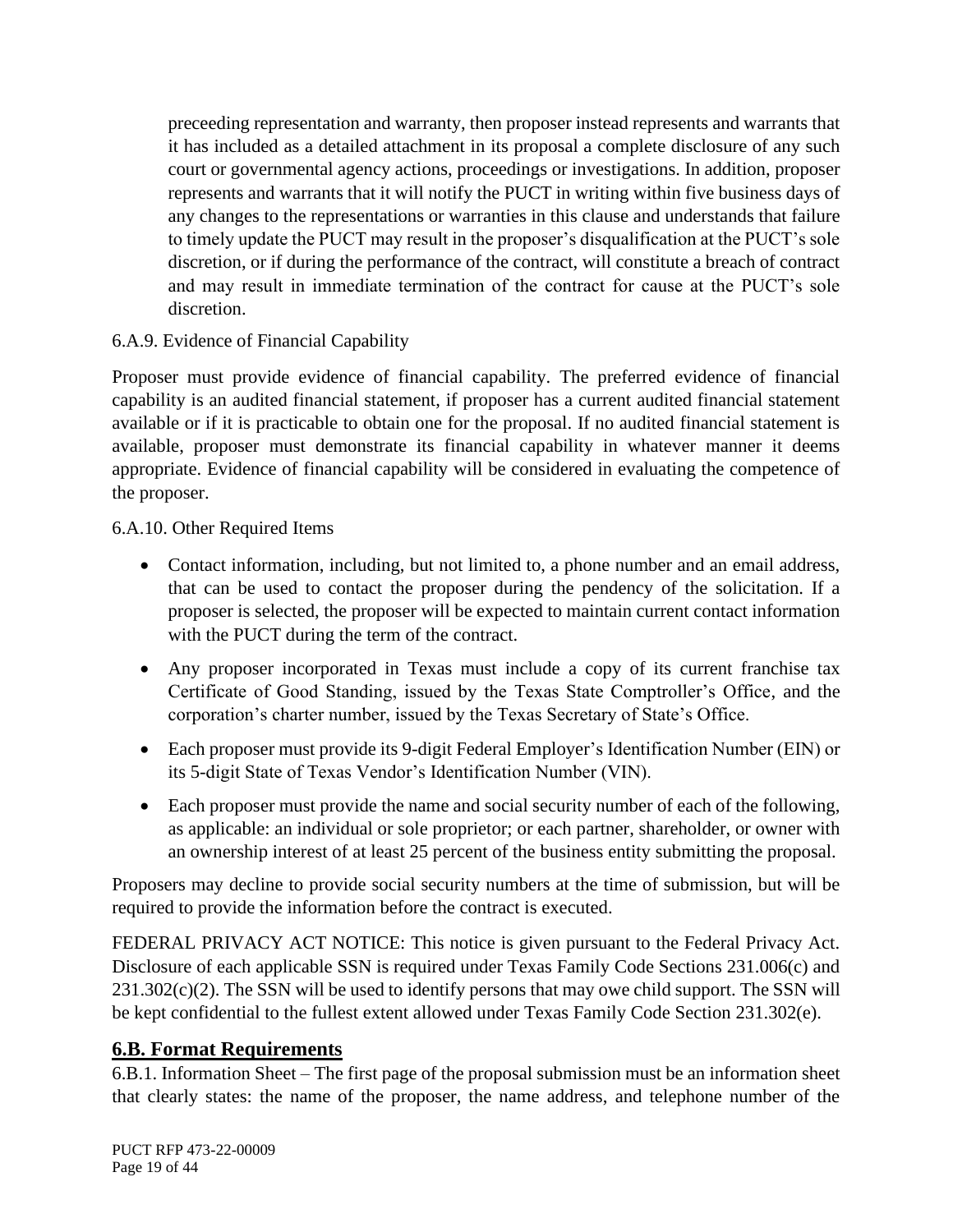proposer's point of contact, the project number, and the RFP title and number. The information sheet will be the only portion of the proposal that will not be filed under seal. Information sheets will be filed publicly in Project No. 53237.

6.B.2 Copies and Price Information – Proposers must submit via email four versions of their proposals: one PDF and one Word version with the compensation component, and one PDF and one Word version without the compensation component. The PDF copy with the compensation component must be clearly marked "Original" and include all required signatures and notarized statements. Each proposal must include a table of contents.

Price information must be excluded from one PDF and one Word version. This requirement is to allow the evaluation team to review proposals for the evaluation factors of Proposal Substance and Competence and Knowledge only. Each proposal will separately be given a score for pricing and that score will be applied to the scoring matrix to ensure that price does not inadvertently influence the evaluation of the other factors.

The copies of the proposal must be identical to the original except for the omission or redaction of the price information and the Word rather than PDF file format.

6.B.3. Proposers are prohibited from using the Texas State Seal or the PUCT Seal in or on the proposal.

6.B.4. Proposals must not contain any extrinsic items, such as promotional items or other things not contemplated in this Request for Proposals.

6.B.5. Page Limit – Proposals must be limited to 150 pages, including all attachments and certifications, but excluding financial capability submittal, sample work product or outline of work, and resumes. The PUCT may reject any proposals longer than 150 pages without review. In any case, evaluation team members will not be provided any pages past the 150th page.

### <span id="page-19-0"></span>**SECTION 7 – CONDITIONS**

### <span id="page-19-1"></span>**7.A. Irrevocable Offer**

Proposals may be withdrawn in writing before the deadline for receipt of proposals. After the deadline, a proposal becomes an irrevocable offer to provide the services described in Section 3, Statement of Work, with the terms and conditions specified in Attachment A, for the shorter of: a period of 90 days from the RFP closing date or until a contract resulting from this RFP is signed. The PUCT will not return withdrawn proposals.

### <span id="page-19-2"></span>**7.B. Proposals are the Property of the PUCT**

All proposals and copies of proposals, as well as any best and final offer, and any records provided to the PUCT by the proposer associated with the evaluation of the proposal, will become the property of the PUCT after receipt and will be retained in accordance with the PUCT's records retention schedule.

### <span id="page-19-3"></span>**7.C. Public Information Act Notice**

Following the award of a contract, all proposals are public information and subject to release. If the PUCT receives a request for any information submitted to the PUCT in connection with this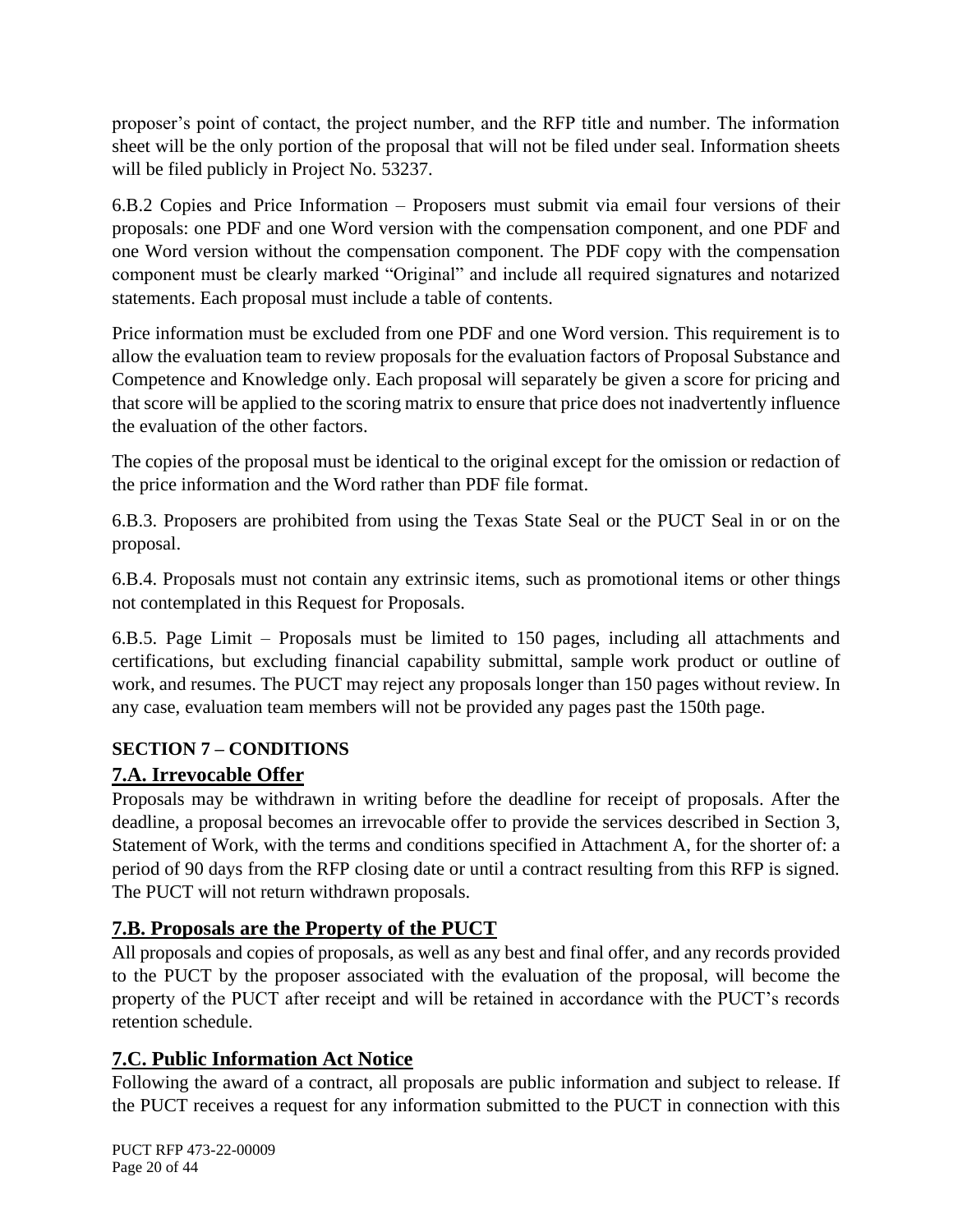RFP, the PUCT will follow the requirements of the Texas Public Information Act (Texas Government Code Chapter 552). This includes notifying proposers and the Office of the Attorney General if information that the PUCT knows proposer considers to be confidential is requested under the Texas Public Information Act. The PUCT assumes no obligation to assert legal arguments on behalf of a proposer. The PUCT may release portions of proposals and other information provided by a proposer without notifying the proposer if the information is not conspicuously marked "confidential" on each page.

A copy of the contract resulting from this RFP will be posted on the PUCT's public website. Information in PUCT contracts is public information unless it is made confidential by law. See Texas Government Code Section 552.022(a)(3).

# <span id="page-20-0"></span>**7.D. Publicity**

Proposers are prohibited from making any public disclosures or news releases pertaining to this RFP, any resulting contract, or any results or findings based on information provided or obtained to fulfill the requirements of this RFP or resulting contract. This prohibition may only be waived by prior written approval of the PUCT for the specific disclosure or news release.

### <span id="page-20-1"></span>**7.E. No Proposal Costs Reimbursed**

Neither the PUCT nor the State of Texas will reimburse any proposer for any costs related to: preparing a response to this RFP, preparing a best and final offer, providing additional information requested as part of the evaluation of proposals, or making any presentation requested as part of the evaluation of proposals.

### <span id="page-20-2"></span>**7.F. Contract Terms and Conditions**

Any contract resulting from this RFP will use the standard general terms and conditions found in Attachment A to this RFP, and the ERCOT Supplemental Terms and Conditions relating to access to confidential information found in Attachment B to this RFP, unless changes are negotiated in advance. Many of the terms and conditions are required by law and the PUCT will not negotiate when a term or condition is required by law. Proposers must include any requested changes to the terms and conditions in their proposals.

### <span id="page-20-3"></span>**7.G. Vendor Performance Tracking System**

At the end of any contract resulting from this RFP, the PUCT will input required information into the Vendor Performance Tracking System regarding the Contractor's performance and whether the Contractor satisfied the best value standard for this contract. This information is public and other state agencies seeking goods or services are required, under most circumstances, to use the information in the Vendor Performance Tracking System to determine whether or not a particular vendor will meet the best value standard for the purchase of the goods or services.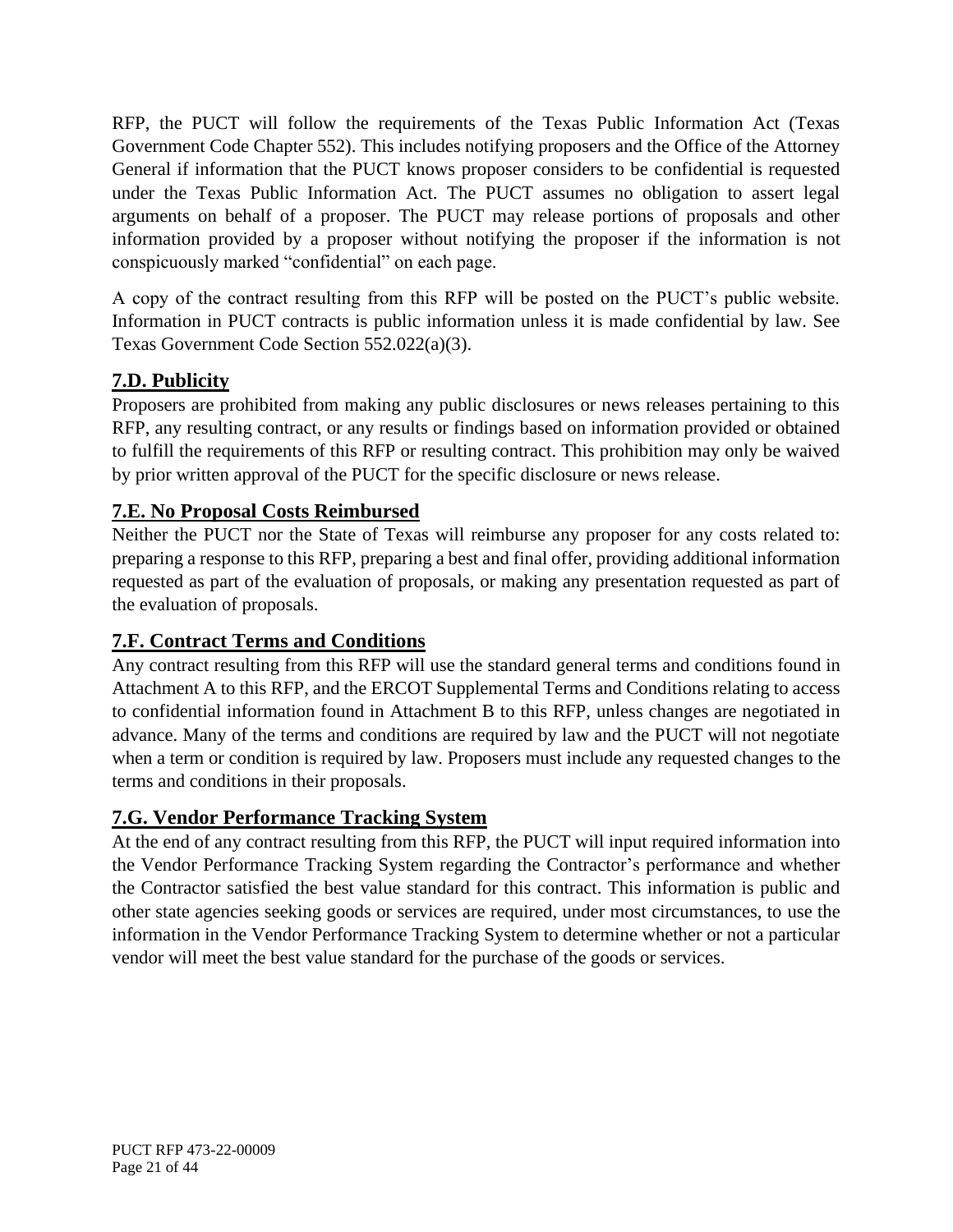### <span id="page-21-1"></span><span id="page-21-0"></span>**ATTACHMENT A –General Terms and Conditions for Proposed Contract Article 1. DEFINITIONS**

When used in this contract, the following terms have the following meanings:

1.1 "**PUCT**," means the Public Utility Commission of Texas, an agency of the state of Texas, acting through its Executive Director and the agency's designated contract administrator.

1.2 "**Business day**" means a day the PUCT is open for business and is not observing a holiday.

1.3 "**Commission**" means the governing body of the PUCT.

1.4 "**Contractor**" includes NAME, and any successors, heirs, and assigns.

1.5 "**May**" means "is authorized to."

1.6 "**Services**" means any and all services performed and any and all goods and products delivered by Contractor as specified in the Statement of Work.

1.7 "**Statement of Work**" means the description of goods and services to be provided under this contract found in Exhibit 1 to this contract.

1.8 "**Parties**" means PUCT and Contractor. "**Party**" means PUCT or Contractor.

#### <span id="page-21-2"></span>**Article 2. COMPENSATION**

2.1 **Compensation**. Contractor agrees to provide all Services (including labor, expenses, and any other services) described in the Statement of Work, as follows: [insert summary of payment terms]. Contractor understands that neither the PUCT are responsible for payment of any costs or expenses exceeding this amount.

If Contractor believes that changes in the scope of Services to be performed will require Contractor to increase its fee, it must request the PUCT's written authorization to increase its fee. Contractor must document the changes in the scope of Services and why they will require additional effort. The PUCT must approve the increase in fee by written amendment to this contract before Contractor performs any Services or may invoice the increased fee.

2.2 **Payment Process**. Contractor must submit an invoice to the PUCT contract administrator and PUCT accounts payable no later than the 15th business day after the month that the Services were performed. The invoice must contain the name of the person performing Services and a brief description of work performed. No payment will be made for administrative overhead, overtime, or other costs not contemplated under this contract.

On the statement or invoice, Contractor must include a statement that the invoice accurately describes the Services performed and the Services were performed in compliance with the contract. The statement or invoice must include the vendor identification number issued by the Texas Comptroller or Contractor's federal taxpayer identification number, a description of the Services provided, and the name and division of the PUCT contract administrator.

Contractor must submit the invoice to the PUCT as follows: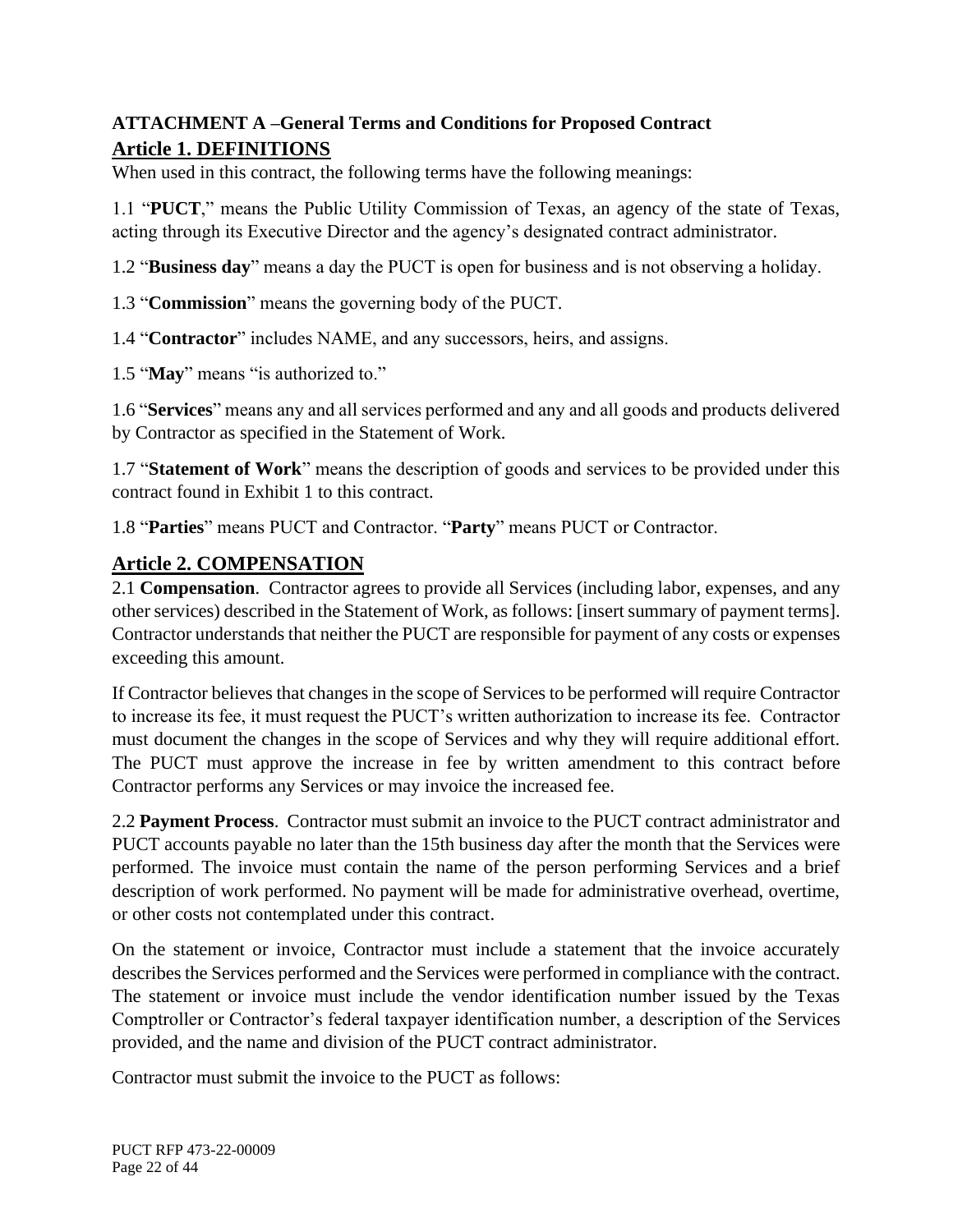By email to: Payables@puc.texas.gov Or by mail to: Accounts Payable Public Utility Commission of Texas P.O. Box 13326 Austin, TX 78711-3326

The PUCT contract administrator will review the invoice and any other relevant documentation to ensure the Services were performed in compliance with the contract. If the invoice does not contain required information or documentation, or if the PUCT disputes that the Services were performed in compliance with the contract, the PUCT will reject the invoice and give the Contractor its reasons and the opportunity to submit a corrected invoice.

Upon approval of the invoice, the PUCT will pay the invoice. The PUCT will pay all undisputed invoices within 30 days of receipt.

2.3 **Release of Claims**. Contractor's acceptance of payment releases the PUCT of all claims for compensation owed in connection with this contract.

2.4 **Refund**. Contractor will promptly refund or credit within thirty calendar days any funds erroneously paid by the PUCT which are not expressly authorized under the contract.

2.5 **Payments Made to Subcontractors**. Contractor must pay any subcontractor hereunder the appropriate share of payments received not later than the 10th day after the date Contractor receives the payment. The subcontractor's payment is overdue on the 11th day after the date Contractor receives the payment. The PUCT must approve Contractor's use of any subcontractor before Contractor engages the subcontractor (see Section 5.1 of this contract).

2.6 **Records**. Contractor and its subcontractors, if any, must maintain records and books of account relating to Services provided under this contract. Contractor must, for a period of seven (7) years following the expiration or termination of this contract, maintain its records (electronic and paper) of the work performed under this contract. Records include but are not limited to correspondence concerning the subject of this contract between Contractor and the PUCT; Contractor's internal correspondence; and correspondence between Contractor and any third party. Contractor must make all records that support the performance of Services and payment available to any of the following PUCT, PUCT's designees, or the State Auditor during normal business hours with reasonable notice, upon the request of the PUCT contract administrator.

2.7 **Sole Compensation**. Payments under this Article are Contractor's sole compensation under this contract. Contractor must not incur expenses not contemplated under the Statement of Work, with the expectation that PUCT or the state of Texas will pay the expense.

# <span id="page-22-0"></span>**Article 3. CONTRACT ADMINISTRATION**

3.1 **PUCT Contract Administration**. The PUCT designates Ben Haguewood to serve as its primary point of contact and contract administrator throughout the term of this contract. Contractor acknowledges that the contract administrator does not have any authority to amend this contract on behalf of the PUCT, except as expressly provided herein. Contractor further acknowledges that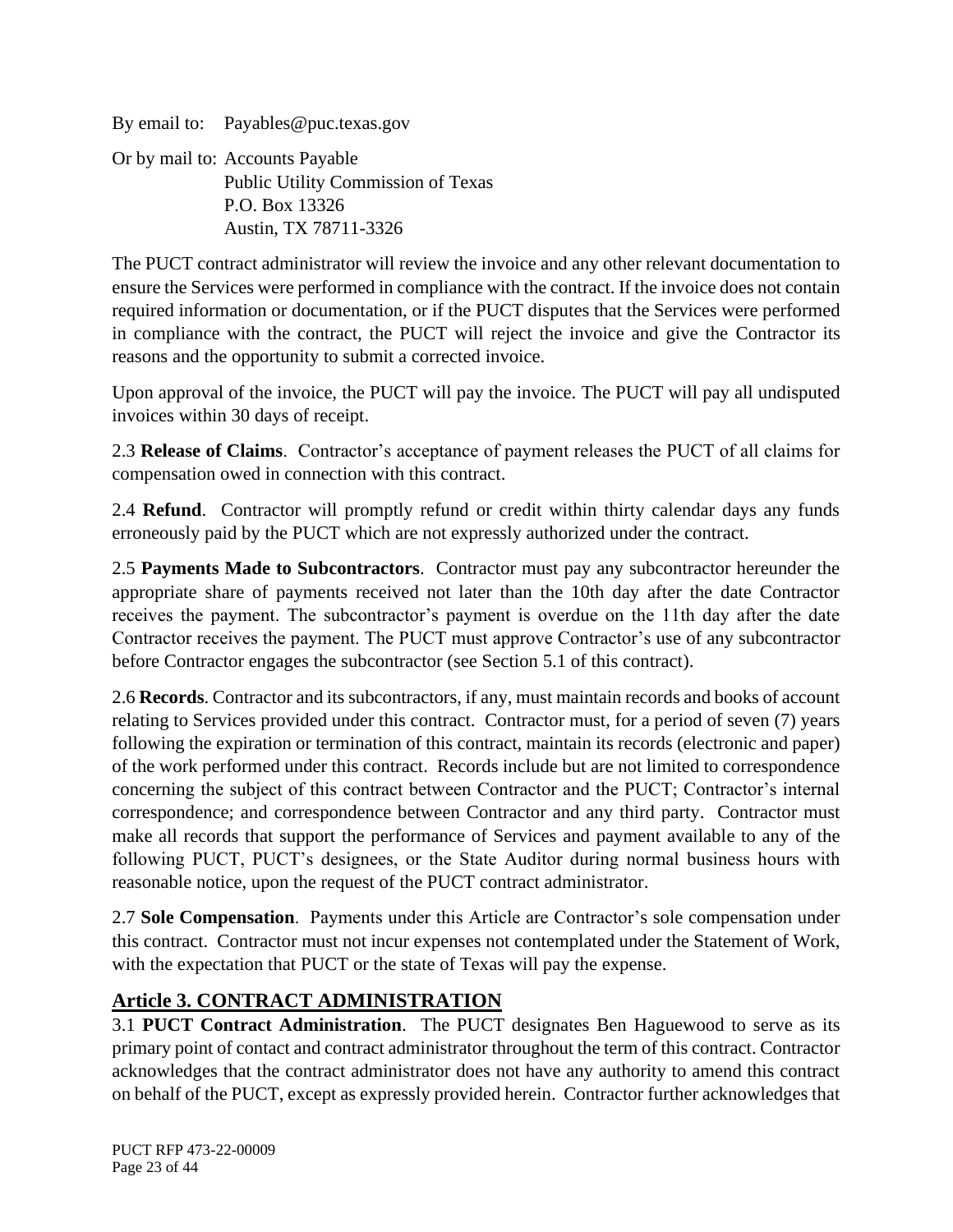such authority is exclusively held by the Commission exercising its authority through a vote in an open meeting, or the Executive Director of the PUCT as the Commission's authorized designee.

3.2 **Contractor Contract Administration**. Contractor designates its contract administrator as follows: [Insert Designee(s) Here]

3.3 **Reporting**. Contractor must report directly to the PUCT contract administrator and must perform all activities in accordance with the reasonable instructions, directions, and requests conveyed to Contractor by the PUCT contract administrator.

3.4 **Cooperation**. The Parties' respective contract administrators must handle all communications between them in a timely and cooperative manner. The Parties must timely notify each other by email or other written communication of any change in designee or contact information.

3.5 **Inquiries and Prompt Referral**. Contractor will promptly refer all inquiries regarding this contract received from state legislators, other public officials, the media, or anyone else not a Party to this contract to the PUCT contract administrator.

# <span id="page-23-0"></span>**Article 4. REPORTS AND RECORDS**

4.1 **Written Reports**. Contractor must provide written reports to the PUCT in the form and with the frequency specified in the Statement of Work, or as otherwise agreed in writing between the Parties.

4.2 **Distribution of Consultant Reports**. Contractor agrees the PUCT has the right to distribute any consultant report associated with this contract, or to allow another Texas state agency or the Texas legislature to distribute it. The PUCT will also have the right to post any consultant report associated with this contract to the PUCT's website or to the website of a standing committee of the legislature. This provision does not waive any right to confidentiality that the PUCT may assert for the report or any portion thereof.

### <span id="page-23-1"></span>**Article 5. SUBCONTRACTING PARTIES**

5.1 **Use of Subcontractors**. The Parties acknowledge and agree that, at the time of execution of this contract, Contractor intends to perform the Services required under this Contract using its own employees [or intends to perform the Services required under this Contract using the following subcontractors:]. Contractor will notify the PUCT contract administrator of any other proposed subcontract and will work with the PUCT HUB Coordinator to procure such other subcontractor and to submit appropriate subcontractor selection documentation for approval prior to engaging any other subcontractor, such approval not to be unreasonably withheld. Any subcontract not contemplated at the initiation of this contract and any subsequent substitution of a subcontractor must be approved by an amendment according to the terms of Article 7.

5.2 **Sole Responsibility**. Contractor is solely responsible for the quality and timeliness of the work produced by all subcontractors that Contractor may engage to provide Services hereunder and for the timely payment for all work produced by all subcontractors that the PUCT accepts in accordance with the terms of this contract.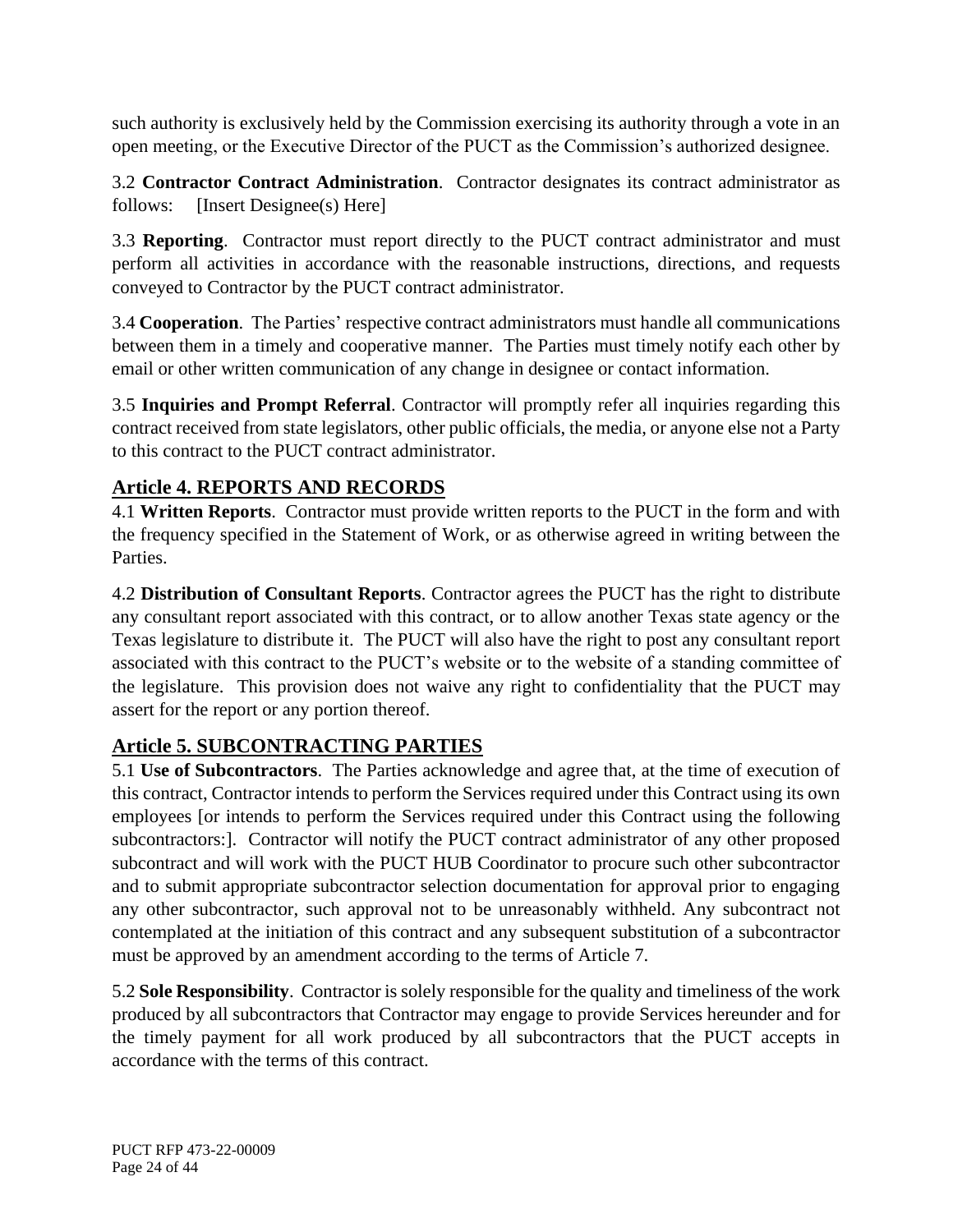5.3 **Prime Vendor Contract**. The Parties expressly agree that this Contract is intended to constitute a prime vendor contract, with Contractor serving as the prime vendor for delivery of the Services made the subject hereof. Contractor acknowledges and agrees that it is fully liable and responsible for timely, complete delivery of the Services described in this Contract, notwithstanding the engagement of any subcontractor to perform an obligation under this Contract.

### <span id="page-24-0"></span>**Article 6. TERM AND TERMINATION**

6.1 **Term**. The term of this Contract will begin on [DATE] and will continue in effect for a period of 18 months until [DATE] unless sooner terminated under Sections 6.2 or 6.3 of this Contract.

6.2 **Termination for Cause by the PUCT**. If Contractor fails to provide the goods or services contracted for according to the provisions of the contract, or fails to comply with any terms or conditions of the Contract, the PUCT may serve upon Contractor written notice requiring Contractor to cure such default. Unless within thirty (30) days after receipt of said notice by Contractor, said default is corrected or arrangements satisfactory to the PUCT, as applicable, for correcting the default have been made by Contractor, the PUCT may terminate this contract for default and will have all rights and remedies provided by law and under this contract. If the PUCT terminates Contractor for a violation of Section 18.12, of this contract, the PUCT need not provide any notice or opportunity for curing the default. The PUCT will not be liable for any damages or loss to Contractor as a result of termination for convenience.

6.3 **Termination for the Convenience of the PUCT**. The PUCT may, upon thirty (30) days written notice to Contractor, terminate this contract whenever the interests of the PUCT so require. The PUCT will only reimburse those expenses already incurred at the time the notice is provided or expenses approved in writing, prior to Contractor incurring those expenses, for the purpose of wrapping up the contract. The PUCT will not be liable for any damages or loss to Contractor as a result of termination for convenience.

6.4 **Transfer of Duties**. In the event of termination, Contractor will provide reasonable cooperation to transfer its duties under the contract to another entity without disruption to the provision of Services.

6.5 **Remedies for Breach**. All remedies available to the PUCT for breach or anticipatory breach of this contract by Contractor are cumulative and may be exercised concurrently or separately, and the exercise of any one remedy will not be deemed an election of such remedy to the exclusion of other remedies. Actual damages, cost projections, and injunctive relief may also be invoked either separately or combined with any other remedy in accordance with applicable law.

6.6 **Survival**. In the event that this Contract expires or is terminated pursuant to its terms, the rights and obligations of the Parties under it will end; provided that the provisions of Sections 2.3 through 2.6, 3.5, 4.2, 6.5, 6.6. 7.5, 9.2, 9.4 through 9.6, 17.2 and 19.1 through 19.5, 19.9 and Articles 1, 10, 11, 12, 14, 15, 16, 20, 21, 23, 28, and 29 will survive in their entirety.

### <span id="page-24-1"></span>**Article 7. ASSIGNMENT, AMENDMENTS, AND MODIFICATIONS**

7.1 **Material Change Requests**. The PUCT may propose changes to the Statement of Work. Upon receipt of a written request from the PUCT for a change to the Statement of Work, Contractor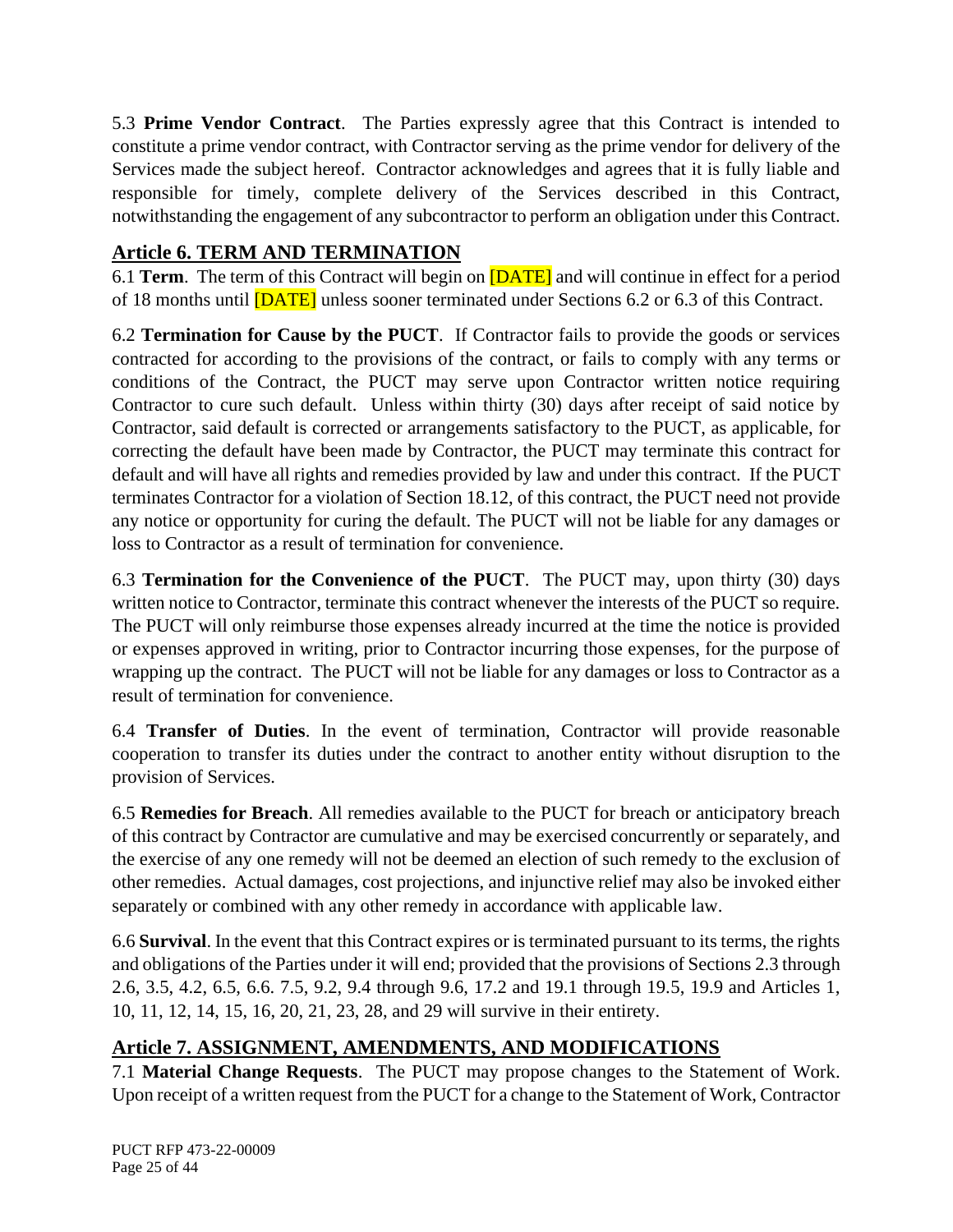must, within the deadline specified in the request, or if no deadline is specified within a reasonable time after the request, submit to the PUCT a detailed written estimate of any proposed price and schedule adjustments to this contract. No changes to the Statement of Work, will occur without the Parties' written consent as provided in accordance with the terms stated in this contract.

7.2 **Changes in Law, Rules, or Rulings**. Changes in federal or state legislation, rules and regulations or rulings by the PUCT after the effective date of this contract may require modification of the terms of this contract, including an increase or decrease in Contractor's duties or compensation. In the event of changes to statutes, rules, or regulations affecting the terms of this contract, the PUCT and Contractor must negotiate the terms of a contract modification in good faith and incorporate the modification into this Contract by written amendment.

7.3 **No Assignment of Duties**. This contract will be binding upon and inure to the benefit of the permitted successors and assigns of any Party (including by merger of Contractor or otherwise by operation of law); provided, however, that Contractor may not otherwise, without the prior written consent of the PUCT, assign or transfer this contract or any obligation incurred under this contract. Any attempt by Contractor to assign or transfer this contract or any obligation incurred under this contract, in contravention of this article, will be voidable at the PUCT's sole discretion.

7.4 **Amendments and Modifications**. This contract may not be amended or modified in any manner except by written instrument executed by authorized representatives of the Parties in accordance with the terms of this contract.

7.5 **Binding on Successors**. The terms of this contract will be binding on any successor organization of any of the Parties.

# <span id="page-25-0"></span>**Article 8. REPRESENTATIONS, WARRANTIES AND COVENANTS**

8.1 **Warranty of Performance**. Contractor represents, warrants, and covenants that it will perform the Services outlined in the Statement of Work, in a professional and workmanlike manner, consistent with professional standards of practice in the professional industry.

8.2 **Warranty of Services**. Contractor warrants that the Services will be rendered by the qualified personnel named in Section 19.8 of this contract. If Services provided under this contract require a professional license, then Contractor represents, warrants, and covenants that the activity will be performed only by duly licensed personnel.

### <span id="page-25-1"></span>**Article 9. RISK OF LOSS AND PROPERTY RIGHTS**

9.1 **Risk of Loss**. The risk of loss for all items to be furnished hereunder will remain with Contractor until the items are delivered to and accepted by the PUCT, at which time the risk of loss will pass to the PUCT.

9.2 **Ownership**. Except for materials where any intellectual property rights are vested in a third party, such as software or hardware, in which case such rights remain the property of the third party, all finished materials, deliverables, conceptions, or products created or prepared for or on behalf of the PUCT and purchased by the PUCT, or on behalf of the PUCT, that the PUCT has accepted as part of the performance of Services hereunder, will be the PUCT's property exclusively and will be given to the PUCT either at the PUCT's request during the term of the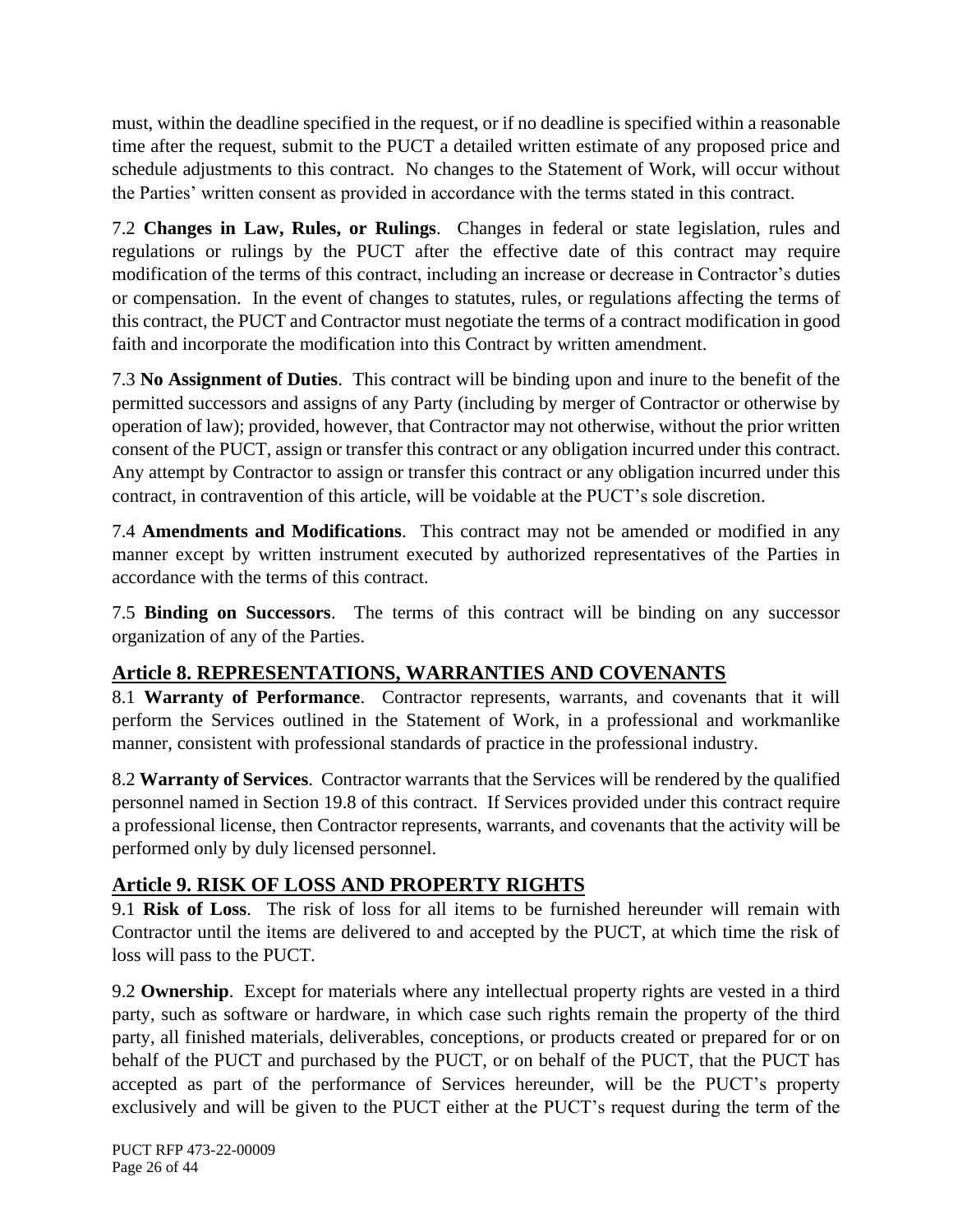Contract or upon termination or expiration of the contract. Notwithstanding the foregoing, materials created, prepared for, or purchased exclusively by the PUCT or on behalf of the PUCT are the PUCT's exclusive property regardless of whether delivery to the PUCT is effectuated during or upon termination or expiration of this contract.

9.3 **Licensed Software**. With PUCT's advanced written consent, Contractor may obtain software licenses as an agent of the PUCT for software that is used by Contractor solely for the purpose of providing Services under this contract. Contractor must provide the PUCT with a copy of any software license obtained by Contractor as an agent for the PUCT for the purpose of providing Services under this contract.

9.4 **Prior Works**. Except as provided herein, all previously owned materials, conceptions, or products remain the property of Contractor and nothing contained in this contract will be construed to require Contractor to transfer ownership of such materials to the PUCT.

9.5 **Trademarks**. The Parties agree that no rights to any trademark or service mark belonging to another Party or to any non-Party are granted to any other Party by this contract, unless by separate written instrument. The PUCT acknowledges and agree that use of any trademark associated with any software provided by Contractor under this contract does not give the PUCT any rights of ownership in the trademark or the software.

9.6 **Program Information**. Program information, data, and details relating to Contractor's Services under this contract must be maintained separately from Contractor's other activities. Contractor must undertake all reasonable care and precaution in the handling and storing of this information.

9.7 **Provision to be Inserted in Subcontracts**. Contractor must insert a provision containing Sections 9.2 and 9.6 of this contract in all subcontracts hereunder except altered as necessary for proper identification of the contracting parties and the PUCT under this contract.

# <span id="page-26-0"></span>**Article 10. PUBLIC INFORMATION**

10.1 **Texas Public Information Act**. (Texas Government Code Chapter 552). The Parties acknowledge that notwithstanding any other provisions of this contract, the Texas Public Information Act ("PIA") governs the treatment of all information held by or under the control of the PUCT. The PUCT will notify Contractor of requests for Contractor's information as required under the PIA.

10.2 **Agreement Not Confidential.** The Parties acknowledge that not all terms of this contract may be confidential under the PIA, regardless of whether those terms are marked "Proprietary," "Trade Secret," or "Confidential." Contractor further acknowledges that in the event of a dispute over the release of a proposal or part of a proposal the PUCT is bound by the decision made by the Office of the Attorney General of Texas.

10.3 **Contractor's Duty to Provide Public Information**. Contractor is required, at no additional cost to the state, to make available in a format that is accessible by the public any information created or exchanged with the state pursuant to this contract. For the purpose of Section 10.3 of this contract, paper documents, Adobe Portable Document Format files (.pdf), Microsoft Excel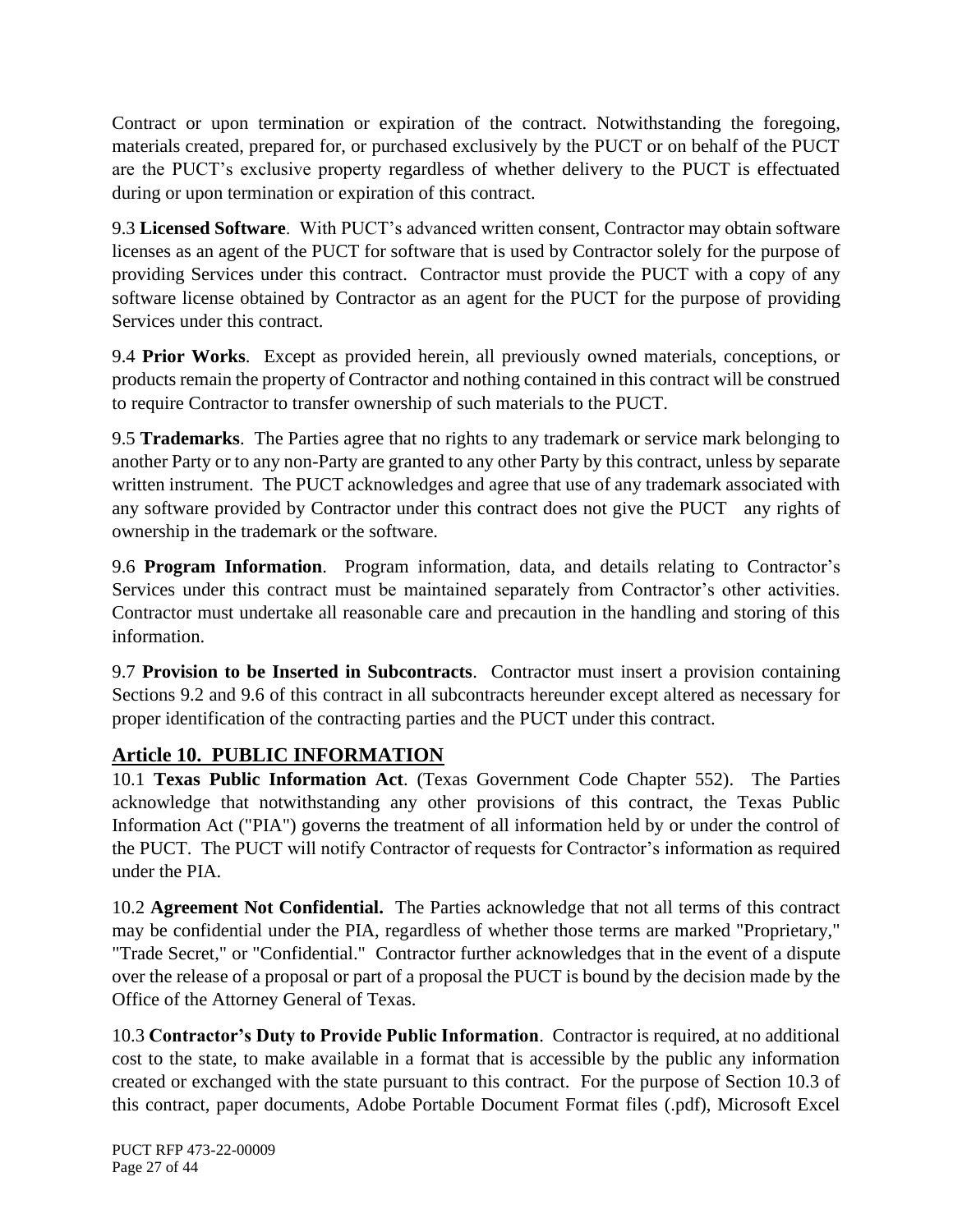spreadsheets (.xls), Microsoft Word documents (.docx), and Hypertext Markup Language (.html) files will be considered "accessible by the public," unless another format is specified by the PUCT, at the PUCT's sole discretion. If information created or exchanged with the state pursuant to this contract is excepted from disclosure under the PIA, Contractor will not be required to make the information available to the public, but may be required to facilitate the PUCT's provision of the information to the Texas Attorney General for a decision on the information's confidentiality. The PUCT has no duty or responsibility to argue a defense of confidentiality to Contractor's information or data; it will be Contractor's sole responsibility to do so.

# <span id="page-27-0"></span>**Article 11. CONFLICTS OF INTEREST AND EMPLOYMENT RESTRICTION**

11.1 **No Conflicting Relationships**. Contractor certifies to the PUCT that no existing or contemplated relationship exists between Contractor and the PUCT that interferes with fair competition or is a conflict of interest, and that no existing or contemplated relationship exists between Contractor and another person or organization, whether or not located within the State of Texas, that constitutes or will constitute a conflict of interest for Contractor with respect to the PUCT.

11.2 **Prohibition on Transactions with Parties Adverse to the PUCT**. Contractor agrees that during the term of this contract and any extensions or renewals thereof, it will neither provide contractual services nor enter into any agreement, oral or written, to provide services to a person or organization that is regulated or funded by the PUCT or that has interests that are directly or indirectly adverse to those of the PUCT. The PUCT may waive this provision in writing if, in the PUCT's sole judgment, such activities of the Contractor will not be adverse to the interests of the PUCT.

11.3 **Notice of Conflict**. Contractor agrees to promptly notify the PUCT of any circumstance that may create a real or perceived conflict of interest, whether arising prior to or during the term of the contract. Contractor agrees to use its best efforts to resolve any real or perceived conflict of interest to the satisfaction of the PUCT. If Contractor fails to do so, it will be grounds for termination of this contract for cause, pursuant to Section 6.2 of this contract.

11.4 **Prohibited Employment**. Contractor agrees that it will not hire any person whose employment with Contractor would violate any of the employment restrictions in Texas Government Code Chapter 572 or Texas Utilities Code Chapter 12.

### <span id="page-27-1"></span>**Article 12. INDEMNIFICATION**

Contractor must indemnify, defend and hold harmless the PUCT, the State of Texas and their officers, agents, employees, representatives, contractors, assignees, and designees from any and all liabilities, claims, suits, assessments, penalties, losses, damages, demands or causes of action, and all related costs, attorney fees and expenses of whatever kind or nature asserted by a third party and occurring in any way incident to, arising out of, or in connection with acts or omissions of Contractor, its agents, employees and subcontractors, committed in the conduct of this contract. Contractor will have the obligation to undertake the defense of any such claim, process, or legal proceeding at Contractor's expense; provided, however, that the PUCT may participate in the defense with counsel of their own choosing. Any defense must be coordinated by Contractor with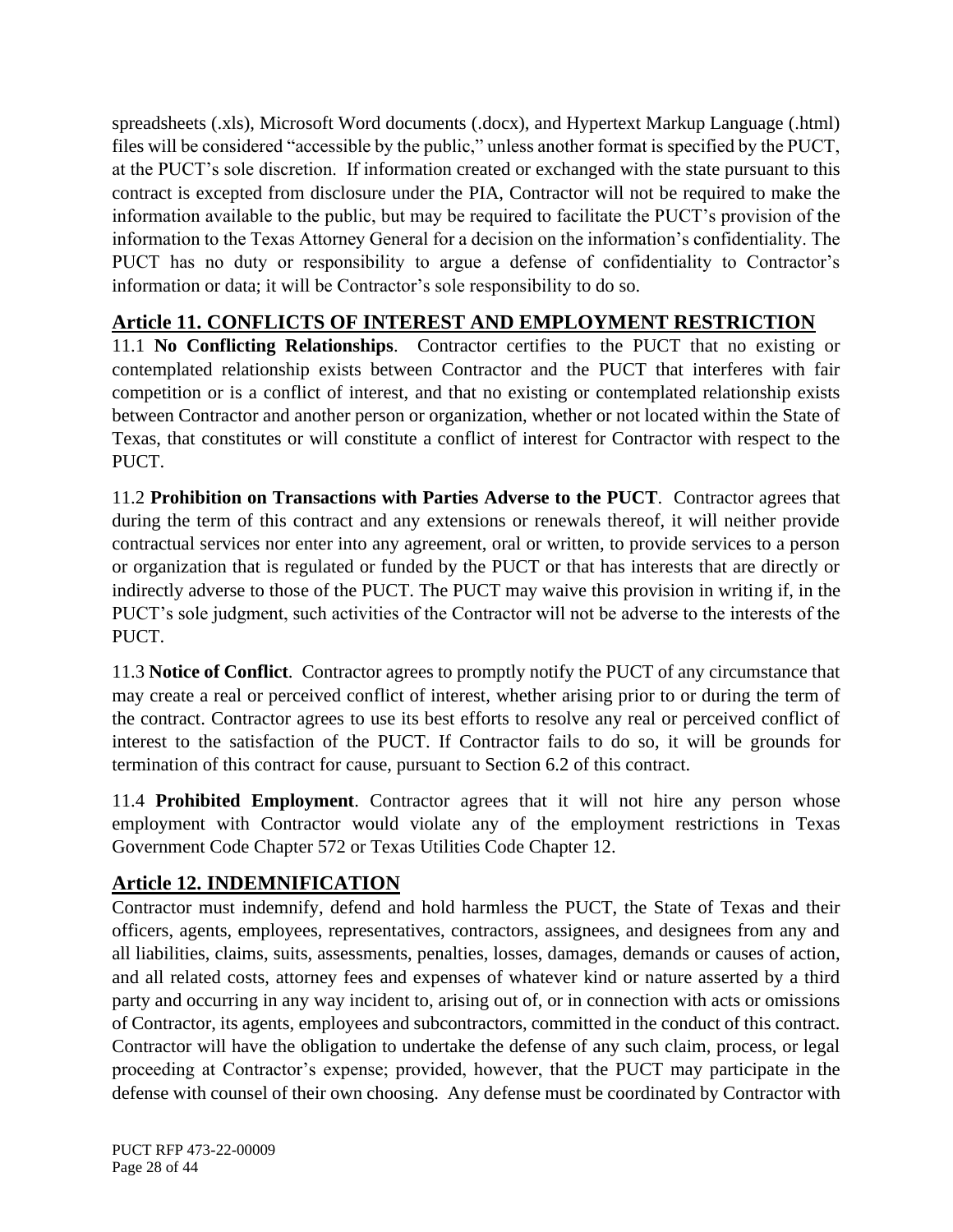the Office of the Attorney General when Texas State Agencies are named defendants in any lawsuit. Contractor may not agree to any settlement without first obtaining concurrence from the Office of the Attorney General when Texas State Agencies are named defendants in any lawsuit. Contractor and the PUCT agree to furnish timely written notice to each other of any claim.

If all or any part of the deliverables of this contract is the subject of any claim, suit, or proceeding for infringement or misappropriation of any intellectual property right, Contractor may, and in the event of any adjudication that the deliverables or any part thereof infringes or misappropriates any patent, trademark, copyright, or trade secret, or if the licensing or use of any of the deliverables or any part thereof is enjoined, Contractor must, at its expense do one of the following things: (i) procure for the PUCT the right under such patent, trademark, copyright or trade secret to fully use the deliverables or the affected part thereof; or (ii) replace the deliverable or affected part thereof with another non-infringing deliverable; or (iii) suitably modify the deliverable or affected part thereof to make it non-infringing.

### <span id="page-28-0"></span>**Article 13. INSURANCE**

13.1 **Contractor Responsibility**. Contractor agrees to comply with all state and federal laws applicable to the liability and payment of Contractor and Contractor's employees, including laws regarding wages, taxes, insurances, and workers' compensation. Neither the PUCT nor the State of Texas will be liable to the Contractor, its employees, agents, or others for the provision of unemployment insurance or workers' compensation or any benefit available to a state employee.

13.2 **Minimum Insurance**. Contractor must, at its sole cost and expense, secure and maintain as a minimum, from the effective date of this contract and thereafter during the term of this contract and any renewals or extensions thereof, for its own protection and the protection of the PUCT and the State of Texas:

- a) commercial liability insurance, covering, at a minimum, the following categories of liability within the following limits: (i) bodily injury and property damage - \$1,000,000 limit per occurrence, \$2,000,000 aggregate, (ii) medical expense - \$5,000 limit per person, (iii) personal injury and advertising liability - \$1,000,000 limit, (iv) products or completed operations  $-$  \$2,000,000 aggregate, (v) damage to premises rented  $-$  \$50,000 limit;
- b) automobile liability coverage for vehicles driven by Contractor's employees (\$500,000 per occurrence);
- c) workers' compensation insurance in accordance with the statutory limits, as follows: (i) employer's liability - \$1,000,000 each incident, (ii) disease - \$1,000,000 each employee and \$1,000,000 policy limit;
- d) cyber incident coverage to include: privacy breach related legal expenses to review and determine responsibilities under privacy breach laws; expenses related to compliance with privacy law notification requirements; credit and identification monitoring for up to 12 months after a cyber incident; expenses related to forensic investigations to investigate a system intrusion into the Contractor's computer system; and expenses to hire a public relations firm for public communications response; and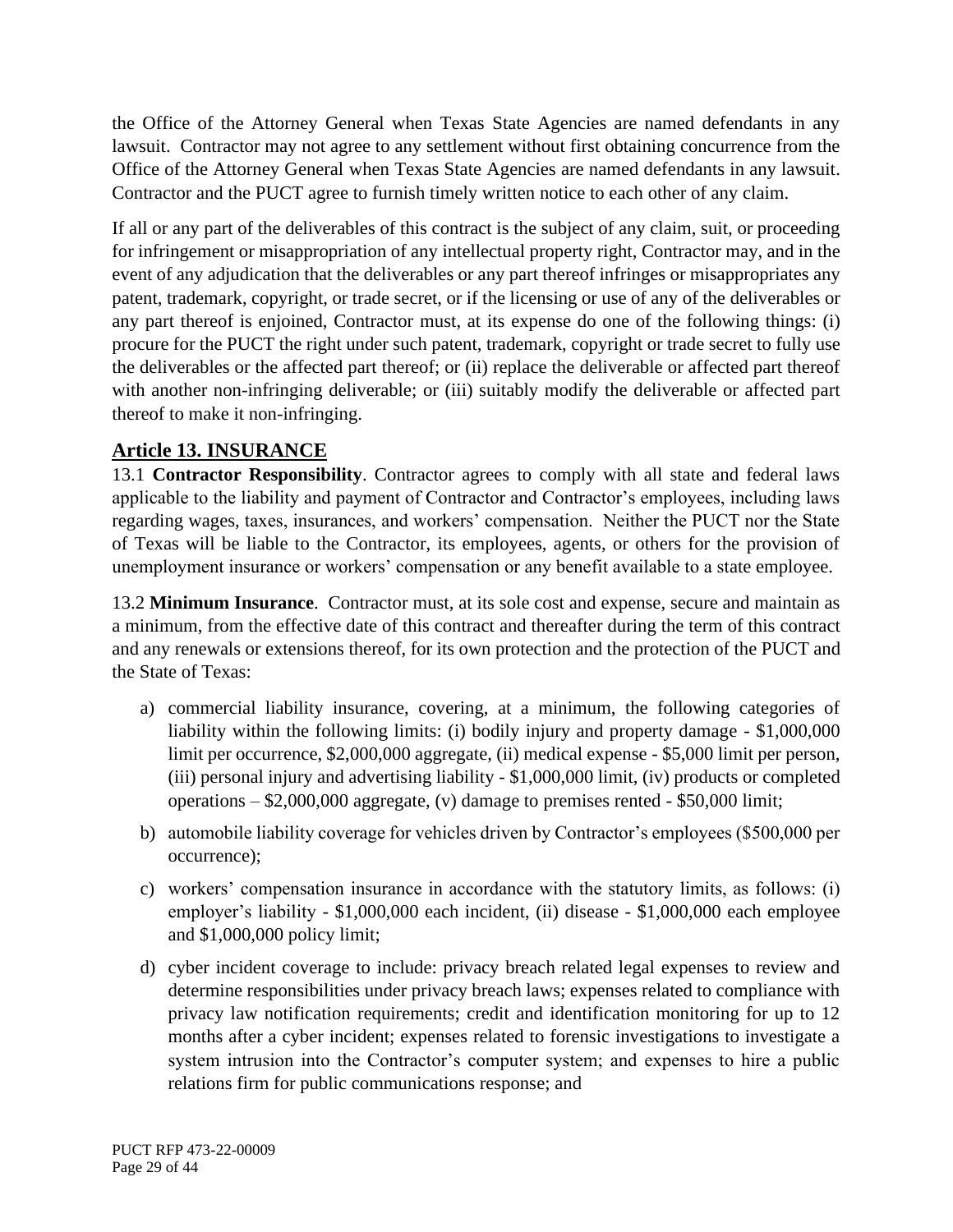e) a fidelity bond or crime policy in the amount of \$1,000,000 with third party coverage for the PUCT for Contractor's employees working proprietary information, or Confidential Information.

The PUCT and the State of Texas must be named an additional insured on the commercial liability and automobile policies.

Insurance coverage must be from companies licensed by the State of Texas to provide insurance with an "A" rating from A.M. Best and authorized to provide the corresponding coverage.

13.3 **Certificates of Insurance**. Contractor must furnish to the PUCT certificates of insurance and any applicable endorsements, signed by authorized representatives of the surety or insurers, of all such bonds and insurance and confirming the amounts of such coverage within ten (10) days of the effective date of this contract, and upon request thereafter. Contractor must provide the PUCT contract administrator with timely renewal certificates as the coverage renews. Failure to maintain such insurance coverage specified herein, or to provide such certificates or endorsements promptly, will constitute a material breach of this Contract. Contractor must provide thirty (30) days written notice of any notice for renewal or cancellation of insurance.

### <span id="page-29-0"></span>**Article 14. DISPUTE RESOLUTION**

The Parties agree to resolve disputes arising under this contract through the dispute resolution process provided for in Chapter 2260 of the Texas Government Code and Subchapter C of the PUCT Rules for Administrative Services.

### <span id="page-29-1"></span>**Article 15. SOVEREIGN IMMUNITY**

The State of Texas and the PUCT do not waive sovereign immunity by entering into this contract and specifically retain immunity and all defenses available to them under the Constitution, the laws of the State of Texas, or the common law.

### <span id="page-29-2"></span>**Article 16. GOVERNING LAW**

Notwithstanding anything to the contrary in this contract, this contract will be deemed entered into in the State of Texas and will be governed by, construed and interpreted in accordance with the laws of the State of Texas that apply to contracts executed in and performed entirely within the State of Texas, without reference to any rules of conflict of laws. The Parties consent to the exclusive jurisdiction of the State of Texas. The Parties hereby submit to the jurisdiction of the courts located in, and venue is hereby stipulated to, the state courts located in Travis County, Texas. Each Party stipulates that it is subject to the jurisdiction of the courts located in Travis County, Texas, for any cause of action arising from any act or omission in the performance of this contract. Further, each Party hereby waives any right to assert any defense to jurisdiction being held by the courts located in Travis County, Texas, for any cause of action arising from any act or omission in the performance of this contract.

### <span id="page-29-3"></span>**Article 17. COMPLIANCE WITH LAW**

17.1 **General**. Contractor must comply with all federal, state, and local laws, executive orders, regulations, and rules applicable at the time of performance. Contractor warrants that all Services sold hereunder will have been produced, sold, delivered, and furnished in strict compliance with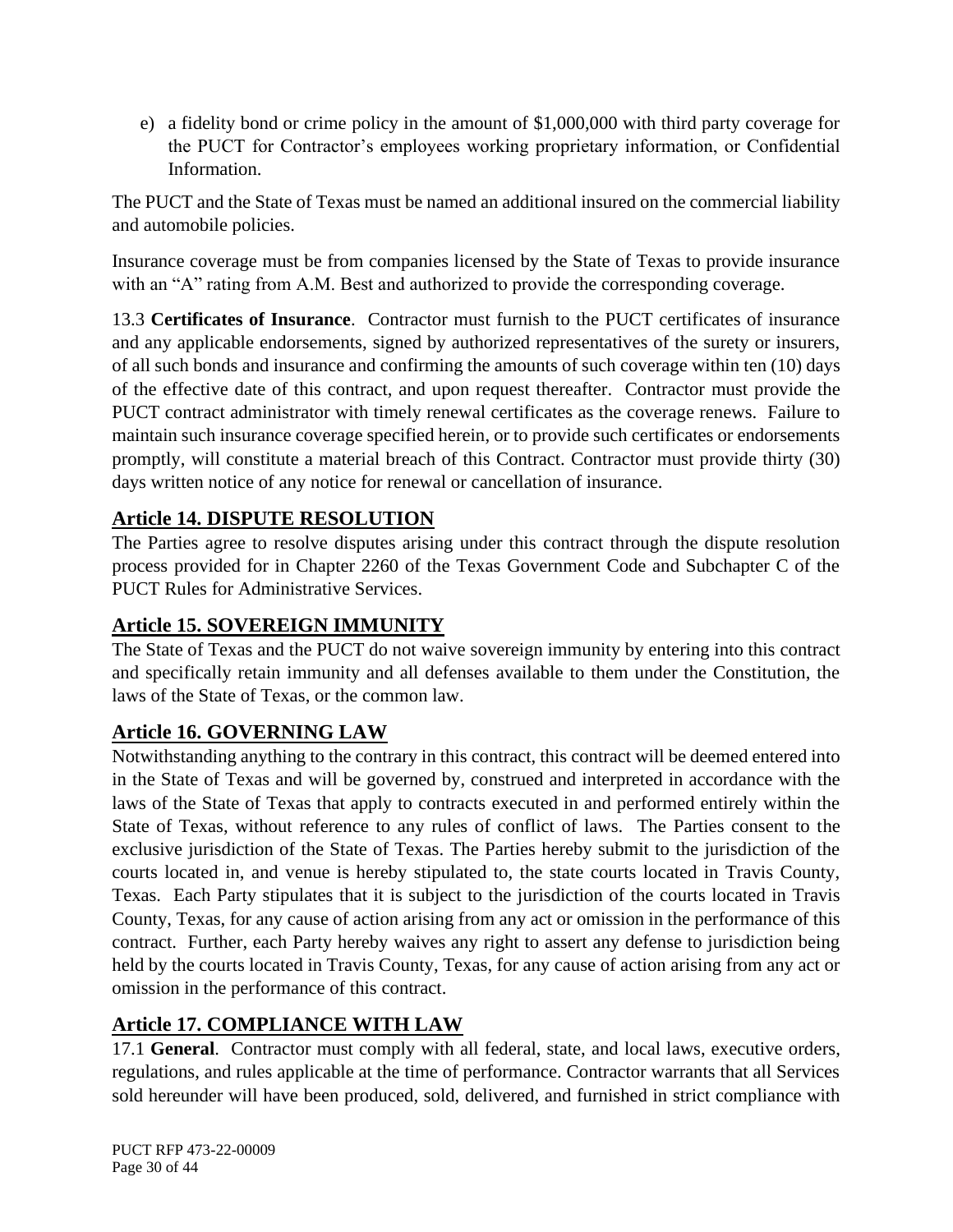all applicable laws and regulations to which they are subject, including, but not limited to, Equal Employment Opportunity laws. All laws and regulations required in agreements of this character are hereby incorporated by this reference.

17.2 **Taxes**. Contractor agrees to comply with any and all applicable state tax laws that may require any filing with or payment to the State of Texas as a result of any action taken as a result of this contract.

17.3 **Workers' Compensation**. Contractor agrees that it will be in compliance with applicable state workers' compensation laws throughout the term of this contract and any renewals or extensions thereof.

17.4 **Conflicts**. Contractor agrees to abide by the requirements of and policy directions provided by the Texas statutes, the rules and regulations of the PUCT. Contractor agrees to inform and consult with the PUCT when further interpretations or directions are needed in order to fully implement the rules and regulations of the PUCT. In the event that Contractor becomes aware of inconsistencies between this Contract and a Texas statute or PUCT rule, Contractor will so advise the PUCT immediately and will cooperate fully to revise applicable provisions of this contract as necessary.

17.5 **Compliance with Deceptive Trade Practices Act**. Contractor must comply with Texas Business and Commerce Code Chapter 17.

17.6 **Compliance with Americans with Disabilities Act**. Contractor must comply with the Americans with Disabilities Act, 42 U.S.C. Chapter 126.

17.7 **Prohibited Use of Appropriated or Other Funds**. Contractor must comply with Texas Government Code Sections 556.005 and 556.0055 related to prohibited uses of appropriated and other funds.

17.8 **Certificate of Interested Parties Form**. At the time Contractor submits a signed contract to the PUCT, Contractor must submit a "Certificate of Interested Parties" form to the PUCT and file the form with the Texas Ethics Commission. The form and instructions for filing the form can be found at: https://www.ethics.state.tx.us/tec/1295-Info.htm. Contractor must not perform any work under the contract, nor receive any compensation prior to filing the form with the Texas Ethics Commission.

### <span id="page-30-0"></span>**Article 18. CONTRACTOR'S CERTIFICATION**

By accepting the terms of this Contract, Contractor certifies that, to the extent applicable, it is in compliance with the following requirements and prohibitions. Contractor understands and agrees that a false certification may lead to termination of this contract for cause.

18.1 **Prohibitions on Gifts**. Contractor has not given, offered to give, nor intends to give at any time hereafter any economic opportunity, future employment, gift, loan, gratuity, special discount, trip, favor, or service to a public servant in connection with this contract.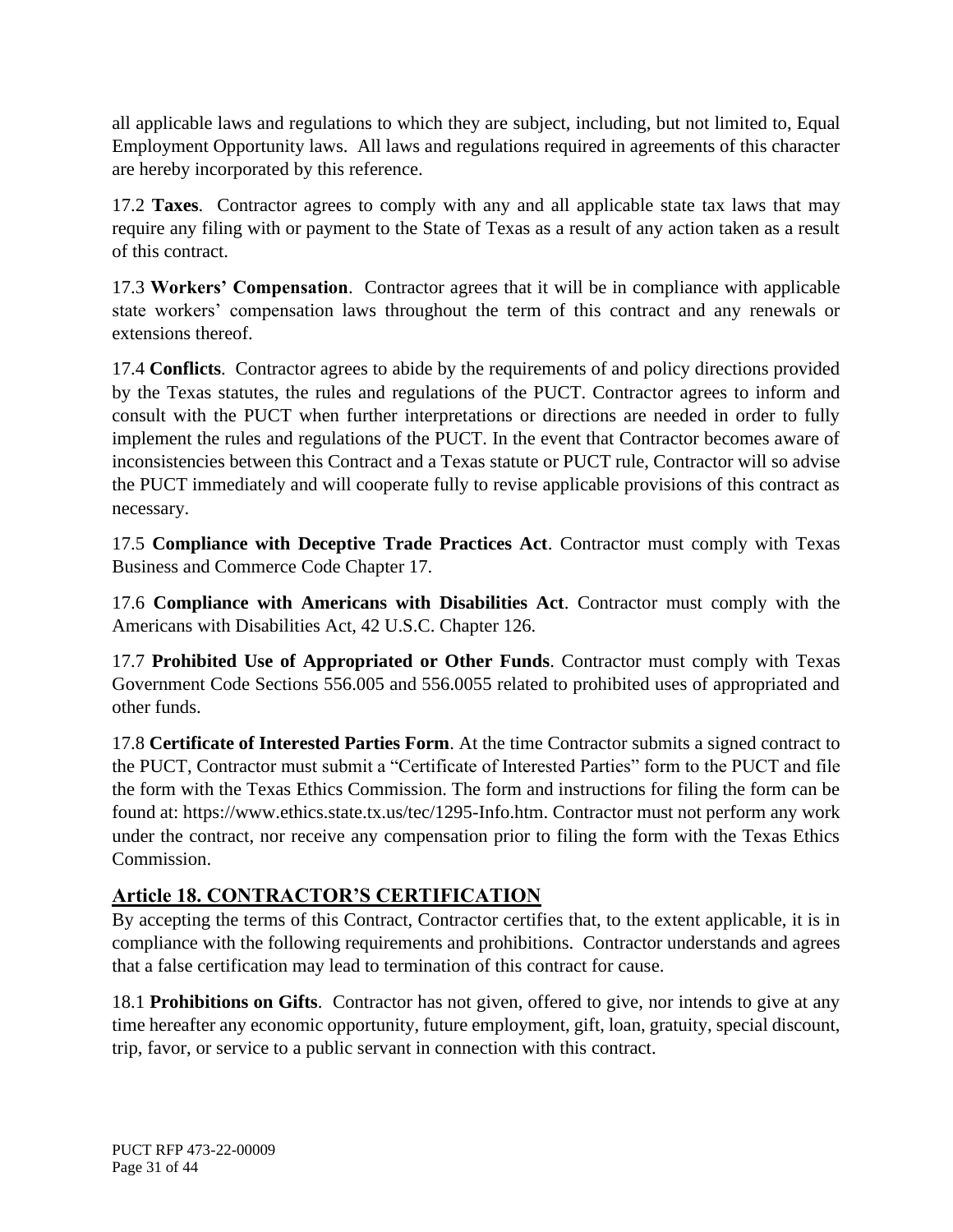18.2 **Delinquent Obligations**. Contractor is not currently delinquent in the payment of any franchise or sales tax owed to the State of Texas, and is not delinquent in the payment of any child support obligations under applicable state law.

18.3 **Terrorist Financing**. The PUCT is federally mandated to adhere to the directions provided in the President's Executive Order (EO) 13224, Executive Order on Terrorist Financing – Blocking Property and Prohibiting Transactions With Persons Who Commit, Threaten to Commit, or Support Terrorism, effective  $9/24/2001$  and any subsequent changes made to it, via cross referencing proposers or vendors with the Federal General Services Administration's System for Award Management (SAM), https://www.sam.gov/, which is inclusive of the United States Treasury's Office of Foreign Assets Control (OFAC) Specially Designated National (SDN) list.

http://www.treasury.gov/resource-center/sanctions/SDN-List/Pages/default.aspx

Contractor certifies that the Contractor and its principals are eligible to participate in this transaction and have not been subjected to suspension, debarment, or similar ineligibility determined by any federal, state or local governmental entity and that Contractor is not listed on the federal government's terrorism watch list as described in Executive Order 13224. Entities ineligible for federal procurement are listed at:<https://www.sam.gov/>

Contractor further certifies that it is not engaged in business with Iran, Sudan, or a foreign terrorist organization as prohibited by Section 2252.152 of the Texas Government Code.

18.4 **Antitrust**. Neither Contractor nor anyone acting for Contractor has violated the antitrust laws of this state, codified in Section 15.01, et seq. of the Texas Business and Commerce Code or the Federal Antitrust Laws, nor has communicated directly or indirectly to any competitor or any other person engaged in such line of business for the purpose of obtaining an unfair price advantage.

18.5 **Family Code**. Contractor has no principal who is ineligible to receive funds under Texas Family Code Section 231.006 and acknowledges that this contract may be terminated and payment may be withheld if this certification is inaccurate.

18.6 **Prohibited Compensation**. Contractor has not received compensation from the PUCT, or any agent, employee, or person acting on the PUCT's behalf for participation in the preparation of this contract.

18.7 **Government Code**. Under Texas Government Code Section 2155.004, Contractor certifies that the individual or business entity named in this contract is not ineligible to receive the specified contract and acknowledges that this contract may be terminated or payment may be withheld if this certification is inaccurate.

18.8 **Outstanding Obligations**. Payments due under the contract will be applied towards any debt that is owed to the State of Texas, including but not limited to delinquent taxes and child support.

18.9 **Contracting with Executive Head of State Agency**. Contractor certifies this contract is in compliance with Texas Government Code Section 669.003 relating to contracting with the executive head of a State agency. If Texas Government Code Section 669.003 applies, bidder will provide the following information in order for the bid to be evaluated: Name of Former Executive;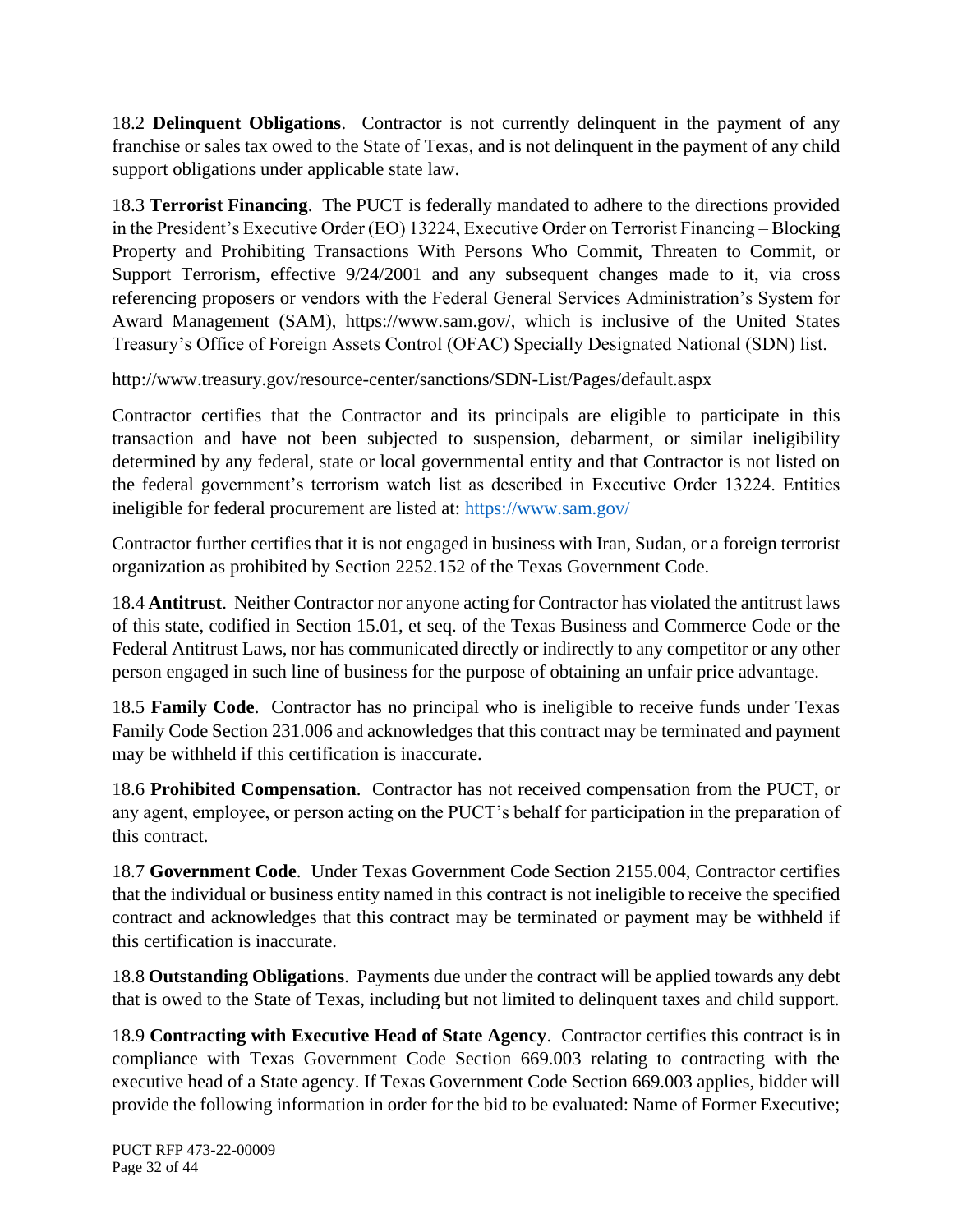Name of State Agency; Date of Separation from State Agency; Position with Bidder; and Date of Employment with Bidder.

18.10 **Buy Texas**. Contractor will comply with Texas Government Code Section 2155.4441, pertaining to service contracts regarding the use of products produced in the state of Texas.

18.11 **Hurricane Recovery**. Under Texas Government Code Section 2155.006, Contractor certifies that the individual or business entity named in this proposal is not ineligible to receive the specified contract and acknowledges that this contract may be terminated and payment withheld if this certification is inaccurate.

18.12 **E-Verify**. Contractor certifies and ensures that it utilizes and will continue to utilize, for the term of this Contract, the U.S. Department of Homeland Security's E-Verify system to determine the eligibility of:

1. All persons hired to perform duties within Texas, during the term of the contract; and

2. All persons (including subcontractors) hired by the proposer to perform work pursuant to the contract, within the United States of America.

The Contractor must provide, upon request of PUCT, an electronic or hardcopy screenshot of the confirmation or tentative non-confirmation screen containing the E-Verify case verification number for attachment to the Form I-9 for the three most recent hires that match the criteria above, by the Contractor, and Contractor's subcontractors, as proof that this provision is being followed.

If this certification is falsely made, the contract may be immediately terminated, at the discretion of the state and at no fault to the state, with no prior notification. The Contractor will also be responsible for the costs of any re-solicitation that the state must undertake to replace the terminated contract.

This term should not be construed to require Contractor to utilize E-Verify to determine the eligibility of existing employees, or otherwise use E-Verify in violation of the law.

18.13 **Debarred Vendors List**. Contractor certifies that it is not on the Debarred Vendors List located at [http://www.window.state.tx.us/procurement/prog/vendor\\_performance/debarred/.](http://www.window.state.tx.us/procurement/prog/vendor_performance/debarred/)

18.14 **Does Not Boycott Israel**. If Contractor is required to make a certification pursuant to Texas Government Code Section 2270.002, Contractor certifies that Contractor does not boycott Israel and will not boycott Israel during the term of the contract resulting from this solicitation. If Contractor does not make that certification, Contractor certifies that it provided a statement to the PUCT, prior to signing this contract, stating why the certification is not required. Contractor further certifies that no subcontractor of Contractor who is required to make a certification pursuant to Texas Government Code Section 2270.002 boycotts Israel or will boycott Israel during the term of this contract.

18.15 **Does Not Discriminate Against Firearm and Ammunition Industries.** If Contractor is prohibited from discriminating against firearm and ammunition industries under Texas Government Code Chapter 2274, Contractor certifies that it: (1) does not have a practice, policy,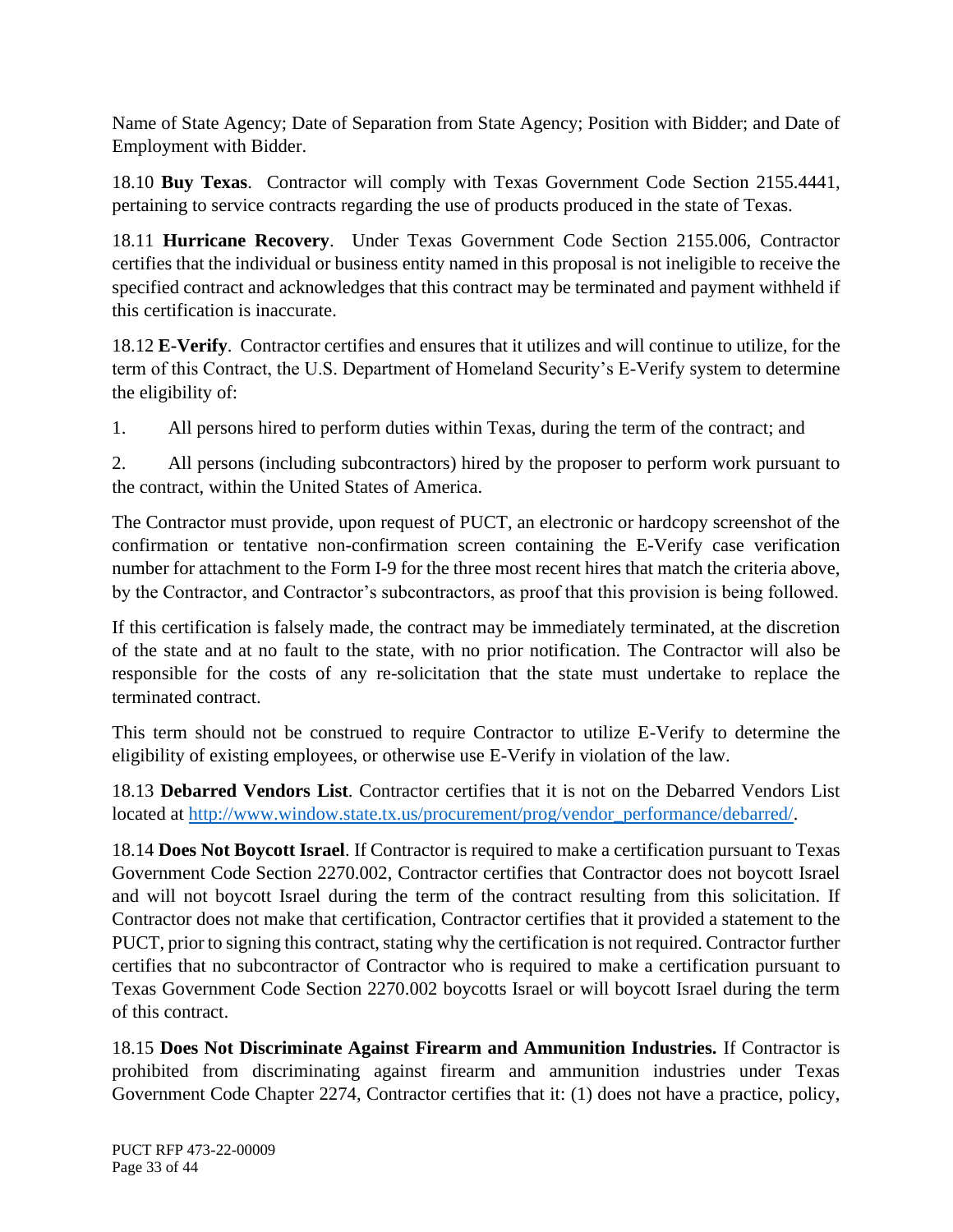guidance, or directive that discriminates against a firearm entity or firearm trade association; and (2) will not discriminate during the term of the contract against a firearm entity or firearm trade association.

# <span id="page-33-0"></span>**Article 19. GENERAL PROVISIONS**

19.1 **Relationship of Parties**. Contractor is and will remain at all times an independent contractor, and nothing in this contract will be deemed to create a joint venture, partnership, employment, franchise, or master-servant relationship between the Parties. Notwithstanding anything to the contrary, the Parties will have principal-agent relationships as described in the Statement of Work. Except as expressly provided to the contrary elsewhere in this contract, no Party has any right or authority to act on behalf of another Party, nor to assume or create any obligation, liability or responsibility on behalf of another Party. Under no circumstances will the relationship of employer and employee be deemed to arise between the PUCT and Contractor's personnel. Contractor will be solely responsible for achieving the results contemplated by this contract, whether performed by Contractor, its agents, employees or subcontractors.

19.2 **Non-Exclusivity**. Nothing in this contract is intended nor will be construed as creating any exclusive arrangement between Contractor and PUCT. This contract will not restrict from acquiring any similar, equal, or like goods or services from other entities or sources.

19.3 **Taxes and Statutory Withholdings**. Contractor acknowledges that it is not a PUCT employee, but is an independent contractor. Accordingly, it is Contractor's sole obligation to report as income all compensation received by Contractor under the terms of this contract. Contractor is solely responsible for all taxes (federal, state, or local), withholdings, social security, unemployment, Medicare, Workers' Compensation insurance, and other similar statutory obligations (of any governmental entity of any country) arising from, relating to, or in connection with any payment made to Contractor under this contract. Contractor must defend, indemnify and hold the PUCT harmless to the extent of any obligation imposed by law on the PUCT to pay any tax (federal, state, or local), withholding, social security, unemployment, Medicare, Workers' Compensation insurance, or other similar statutory obligation (of any governmental entity of any country) arising from, relating to, or in connection with any payment made to Contractor under this contract. Further, Contractor understands that neither it nor any of its individual employees is eligible for any PUCT employee benefit, including but not limited to holiday, vacation, sick pay, withholding taxes (federal, state, local), social security, Medicare, unemployment or disability insurance, Workers' Compensation, health and welfare benefits, profit sharing, 401(k) or any employee stock option or stock purchase plans. Contractor hereby waives any and all rights to any such PUCT employment benefit.

19.4 **Notice**. Except as otherwise stated in this contract, all notices provided for in this contract must be (a) in writing, (b) addressed to a Party at the address set forth below (or as expressly designated by such Party in a subsequent effective written notice referring specifically to this contract), (c) sent by a national carrier with tracking capability (e.g. FedEx or Certified U.S. Mail), with proper postage affixed and (d) deemed effective upon the third business day after deposit of the notice with the carrier.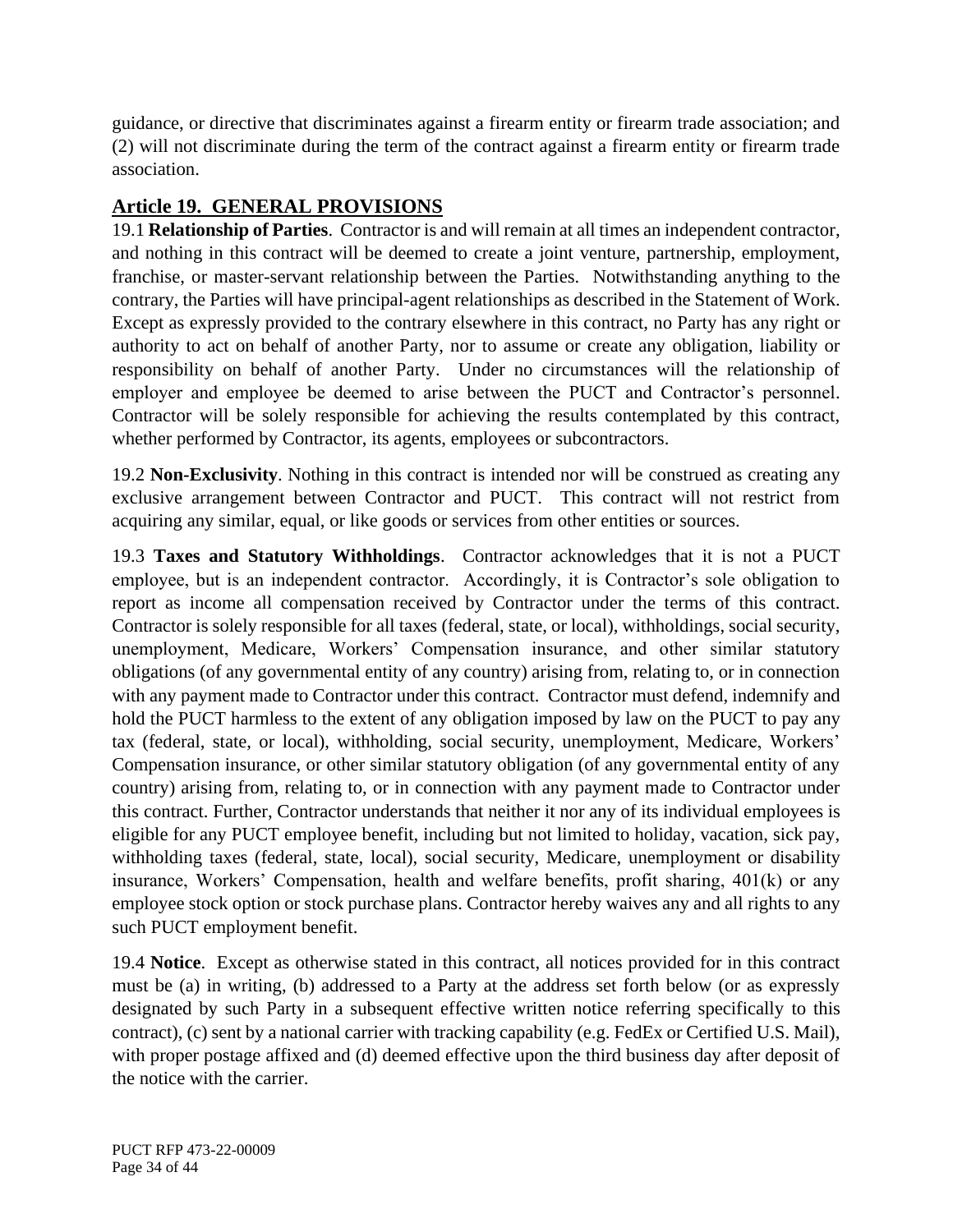IF TO THE PUCT:

ATTENTION: Executive Director 1701 N. Congress Ave., 7th Floor Austin, TX 78701

With copies to the PUCT contract administrator, and Jay Stone, CTCD, CTCM, at the same address.

IF TO CONTRACTOR:

ATTENTION: ADDRESS CITY, STATE, ZIP CODE

19.5 **Headings**. Titles and headings of articles and sections within this contract are provided merely for convenience and must not be used or relied upon in construing this contract or the Parties' intentions with respect thereto.

19.6 **Export Laws**. Contractor represents, warrants, agrees and certifies that it (a) will comply with the United States Foreign Corrupt Practices Act (regarding, among other things, payments to government officials) and all export laws and rules and regulations of the United States Department of Commerce or other United States or foreign agency or authority and (b) will not knowingly permit any non-Party to directly or indirectly, import, export, re-export, or transship any intellectual property or any third Party materials accessed by Contractor during the course of this contract in violation of any such laws, rules or regulations.

19.7 **Preprinted Forms**. The use of preprinted forms, such as purchase orders or acknowledgments, in connection with this contract is for convenience only and all preprinted terms and conditions stated thereon are void and of no effect. The terms of this contract cannot be amended, modified, or altered by any conflicting terms, provisions, or conditions contained in a proposal or a preprinted form, such as purchase orders or acknowledgements. If any conflict exists between this Contract and any terms and conditions on a proposal, purchase order, acknowledgment, or other preprinted form, the terms and conditions of this Contract will govern.

19.8 **Specific Personnel**. Contractor has identified the personnel for this assignment ("Team"), as follows: [list]

Contractor warrants that it will use its best efforts to avoid any changes to the Team during the course of this Contract. Should personnel changes occur during the term of this Contract or any extensions or renewals thereof, Contractor will recommend to the PUCT personnel with comparable experience and required qualifications and training. The PUCT must approve any change in personnel on this project in writing. Contractor must provide individuals qualified to perform the tasks assigned to such individual. At the PUCT's request, Contractor must remove from the project any individual whom the PUCT finds unacceptable for any reason in the PUCT's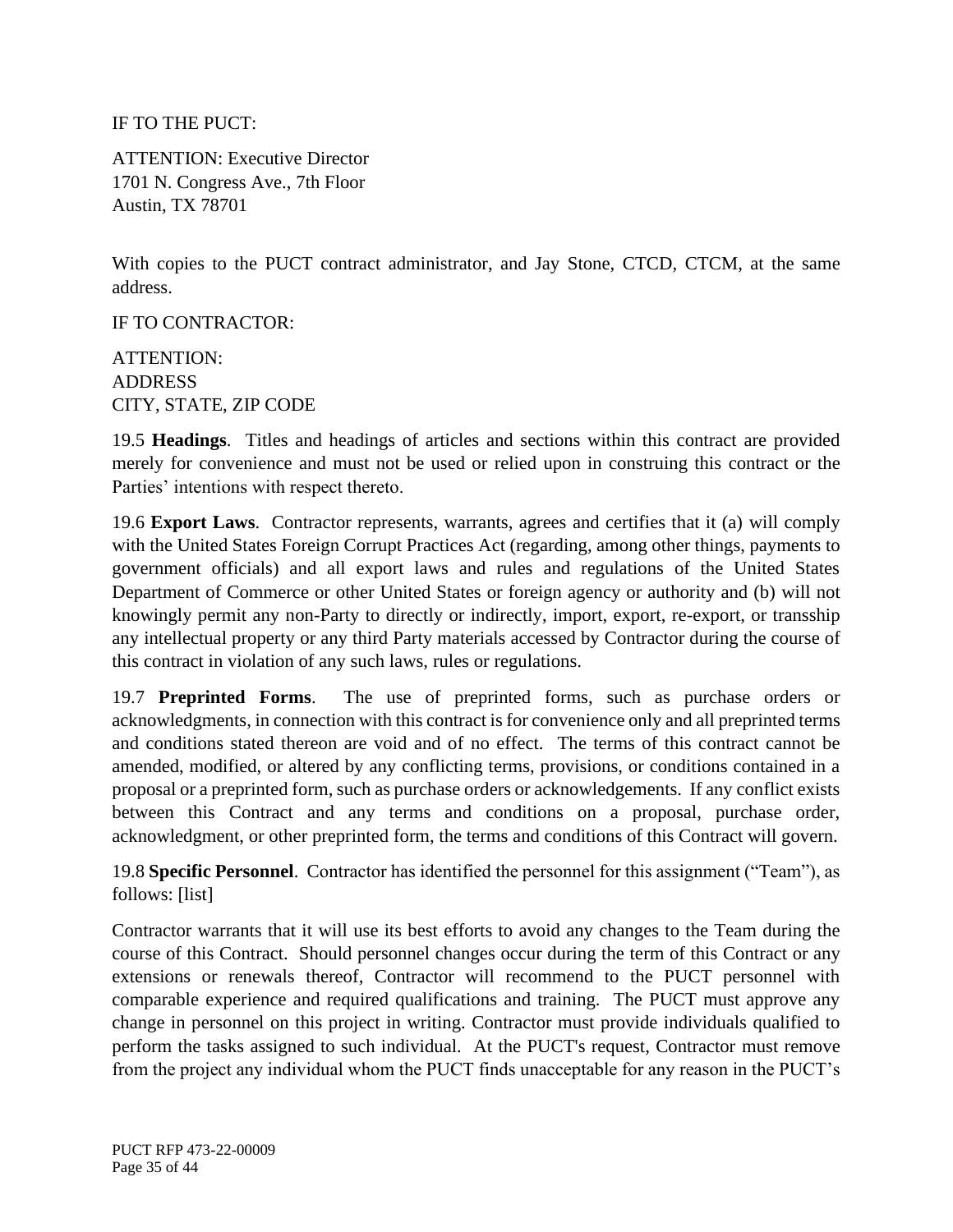sole discretion. Contractor must replace such individual with another individual satisfactory to the PUCT as soon as practicable.

19.9 **No Felony Criminal Convictions**. Contractor represents and warrants that neither Contractor, nor any of its employees, agents, or representatives, including any subcontractors and employees, agents or representatives of such subcontractors, has been convicted of a felony criminal offense or that if such a conviction has occurred Contractor has fully advised of the facts and circumstances surrounding the conviction.

19.10 **Publicity**. Contractor understands and agrees that the PUCT do not endorse any vendor, commodity, or service. Contractor understands and agrees that Contractor, its employees, representatives, other agents, or subcontractors may not issue any public disclosure, media release, advertisement, or publication without prior written approval of the PUCT: which pertains to this contract or any services or project to which this contract relates; or which pertains to any results or findings based on information provided, created, or obtained to fulfill the requirements of this contract; or which mentions the PUCT.

19.11 **No Third Party Beneficiaries**. Nothing contained in the contract, either express or implied, is intended to confer on any person other than the Parties, or their respective permitted successors, assigns, or transferees any interests, rights, remedies, obligations or liabilities.

19.12 **Prompt Payment**. All payments to Contractor, any payments by Contractor to any subcontractor, and any payments by a subcontractor to any other person or entity that provides goods or services under this contract must be made in compliance with Chapter 2251 of the Texas Government Code, commonly known as the Texas Prompt Payment Act

### <span id="page-35-0"></span>**Article 20. NO IMPLIED WAIVER**

The failure of any party, at any time, to enforce a provision of this contract will not constitute a waiver of that provision; will not affect the validity of this contract or any part of it; and will not affect the right of any party to enforce each and every provision.

### <span id="page-35-1"></span>**Article 21. ORDER OF PRECEDENCE**

In the event of conflicts or inconsistencies between the provisions of this contract and any attachments or exhibits, the following are given preference in the order listed below:

- 1) The terms and conditions of this contract;
- 2) The Statement of Work, including any exhibits;
- 3) The Request for Proposals;
- 4) The ERCOT Supplemental Terms and Conditions;
- 5) The Contractor's proposal.

### <span id="page-35-2"></span>**Article 22. FORCE MAJEURE**

Neither the PUCT nor Contractor will be considered in default in the performance of its obligations under this contract to the extent that the performance of such obligations is prevented or delayed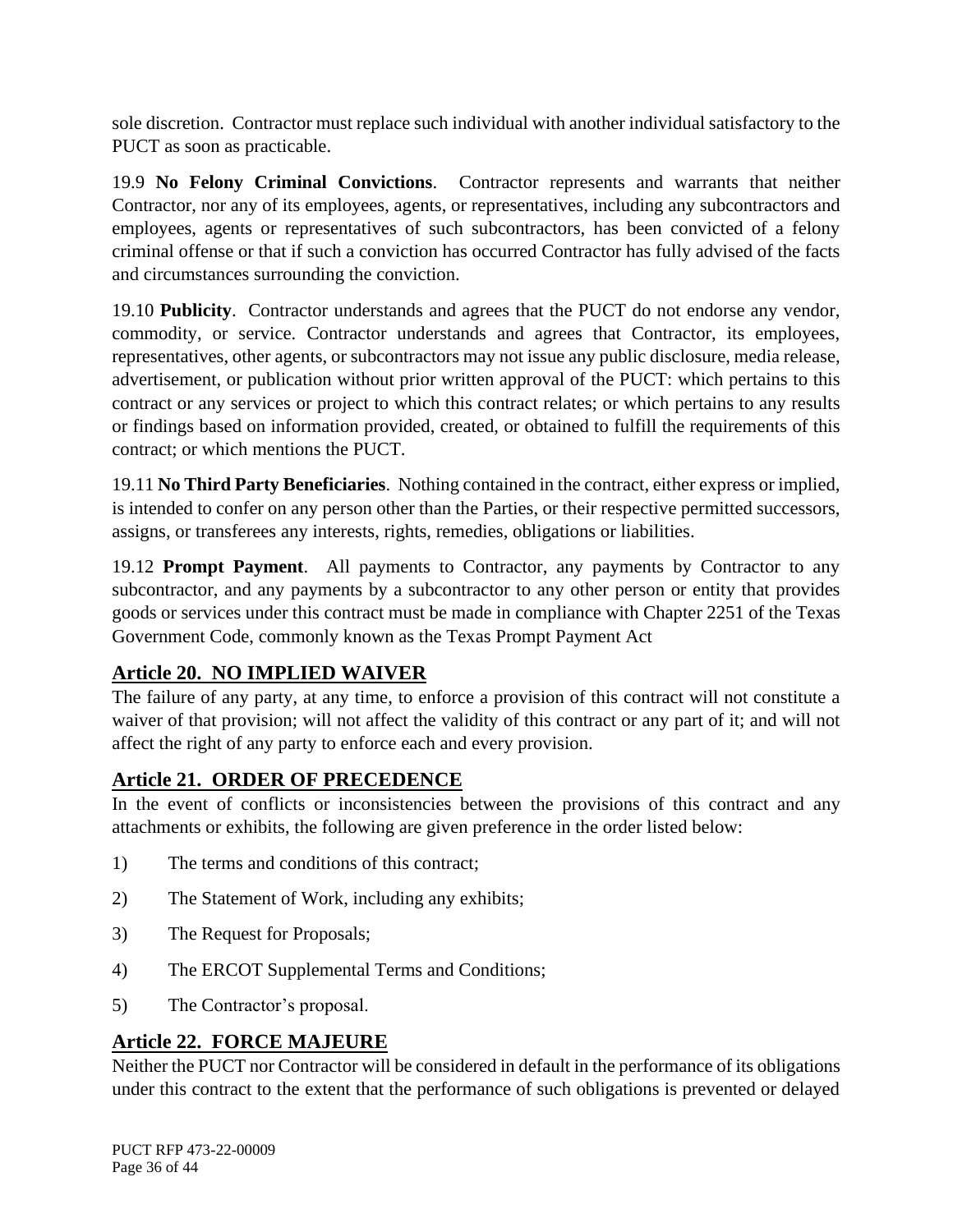by any cause beyond the reasonable control of the affected party, which such party could not, by due diligence have avoided, including but not limited to acts of God, severe weather, explosions, riots, acts of war, or orders of legal authority. Such causes will not relieve either party of liability in the event of its failure to use due diligence to remedy the situation and remove the cause in an adequate manner, with all reasonable dispatch, and to give notice and full particulars of the same in writing to the other party as soon as possible after the occurrence of the cause that prevented or delayed performance of the obligations. If the event of Force Majeure continues for a period of more than one hundred and eighty (180) days, either party thereafter may terminate this contract upon giving at least ten (10) days prior written notice to the other party. The COVID-19 pandemic is a known circumstance at the time this contract is being entered into, so the parties agree it will not be considered a "Force Majeure" event preventing performance of this contract.

### <span id="page-36-0"></span>**Article 23. SEVERABILITY**

If any provision of this contract is held unlawful or otherwise unenforceable, that provision will be severed and deemed deleted and the remainder of this contract will continue in full force and effect, as if the provision had never existed.

# <span id="page-36-1"></span>**Article 24. FUNDING OUT CLAUSE**

This contract is contingent upon the continued availability of funding. If funds become unavailable through lack of appropriations, legislative or executive budget cuts, amendment of the Appropriations Act, state agency consolidations, or any other disruptions of current appropriations, provisions of Section 6.3 of this contract will apply. Any contract resulting from this solicitation is contingent upon the continued availability of lawful appropriations by the Texas Legislature. See Texas Constitution, Article III Section 49, State Debts; and Texas General Appropriations Act for the 2020-2021 Biennium, Article IX, Section 6.03, Excess Obligations Prohibited.

# <span id="page-36-2"></span>**Article 25. DRUG FREE WORKPLACE POLICY**

Contractor must maintain a drug-free work environment and a drug-free work environment policy. Contractor must enforce its drug-free work environment policy during the pendency of this contract. Contractor must provide the PUCT a copy of its drug-free work environment policy upon request.

# <span id="page-36-3"></span>**Article 26. SUBSTITUTIONS**

Substitutions are not permitted without written approval of the PUCT.

# <span id="page-36-4"></span>**Article 27. RIGHT TO AUDIT**

Pursuant to Section 2262.154 of the Texas Government Code, the State Auditor may conduct an audit or investigation of Contractor or any other entity or person receiving funds from the state directly under this Contract or indirectly through a subcontract under this contract. The acceptance of funds by Contractor or any other entity or person directly under this contract or indirectly through a subcontract under this contract acts as acceptance of the authority of the state auditor, under the direction of the legislative audit committee, to conduct an audit or investigation in connection with those funds. Under the direction of the legislative audit committee, Contractor or any other entity that is the subject of an audit or investigation by the state auditor must provide the state auditor with access to any information the state auditor considers relevant to the investigation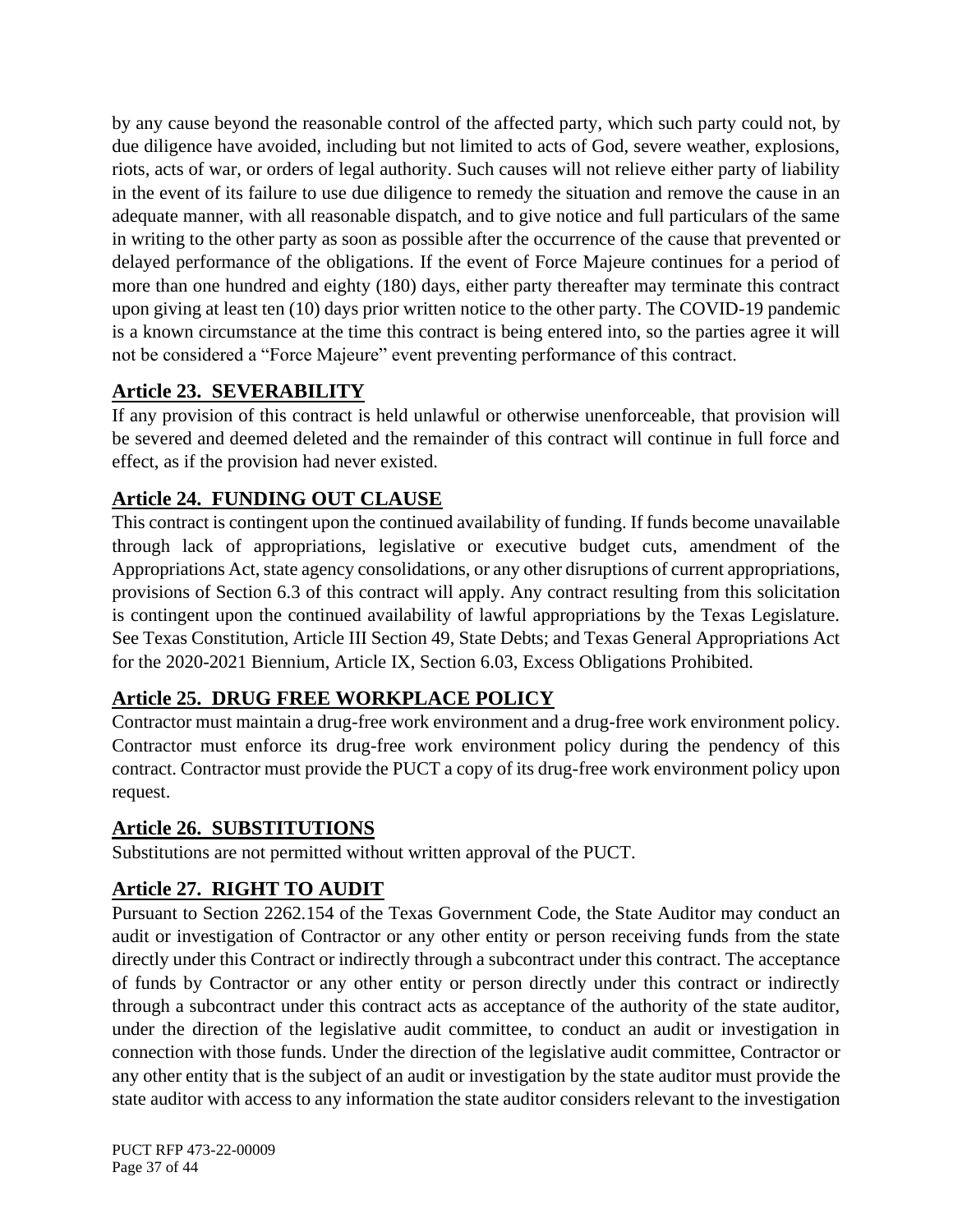or audit. Contractor will ensure that this clause concerning the authority to audit funds received indirectly by subcontractors through the vendor and the requirement to cooperate is included in any subcontract awards.

#### <span id="page-37-0"></span>**Article 28. SIGNATORIES**

The undersigned signatories represent and warrant that they have full authority to enter into this contract on behalf of the respective parties.

#### <span id="page-37-1"></span>**Article 29. ENTIRE AGREEMENT**

This contract, including the Statement of Work, constitutes the entire agreement and understanding between the parties with regard to its subject matter and supersedes and merges all prior discussions, writings, negotiations, understandings, and agreements concerning the provision of these Services. Any terms and conditions attached to a solicitation will not be considered unless incorporated into this contract by specific reference.

In WITNESS WHEREOF both parties by their duly authorized representatives have executed this contract effective as of [DATE].

**The Public Utility Commission of Texas**

\_\_\_\_\_\_\_\_\_\_\_\_\_\_\_\_\_\_\_\_\_\_\_\_\_\_\_\_\_\_\_\_\_\_\_

By:

Thomas J. Gleeson

Executive Director

Date Signed: \_\_\_\_\_\_\_\_\_\_\_\_\_\_\_\_\_\_\_\_\_\_\_

\_\_\_\_\_\_\_\_\_\_\_\_\_\_\_\_\_\_\_\_\_\_\_\_\_\_\_\_\_\_\_\_\_\_\_

**Contractor**

By:

Name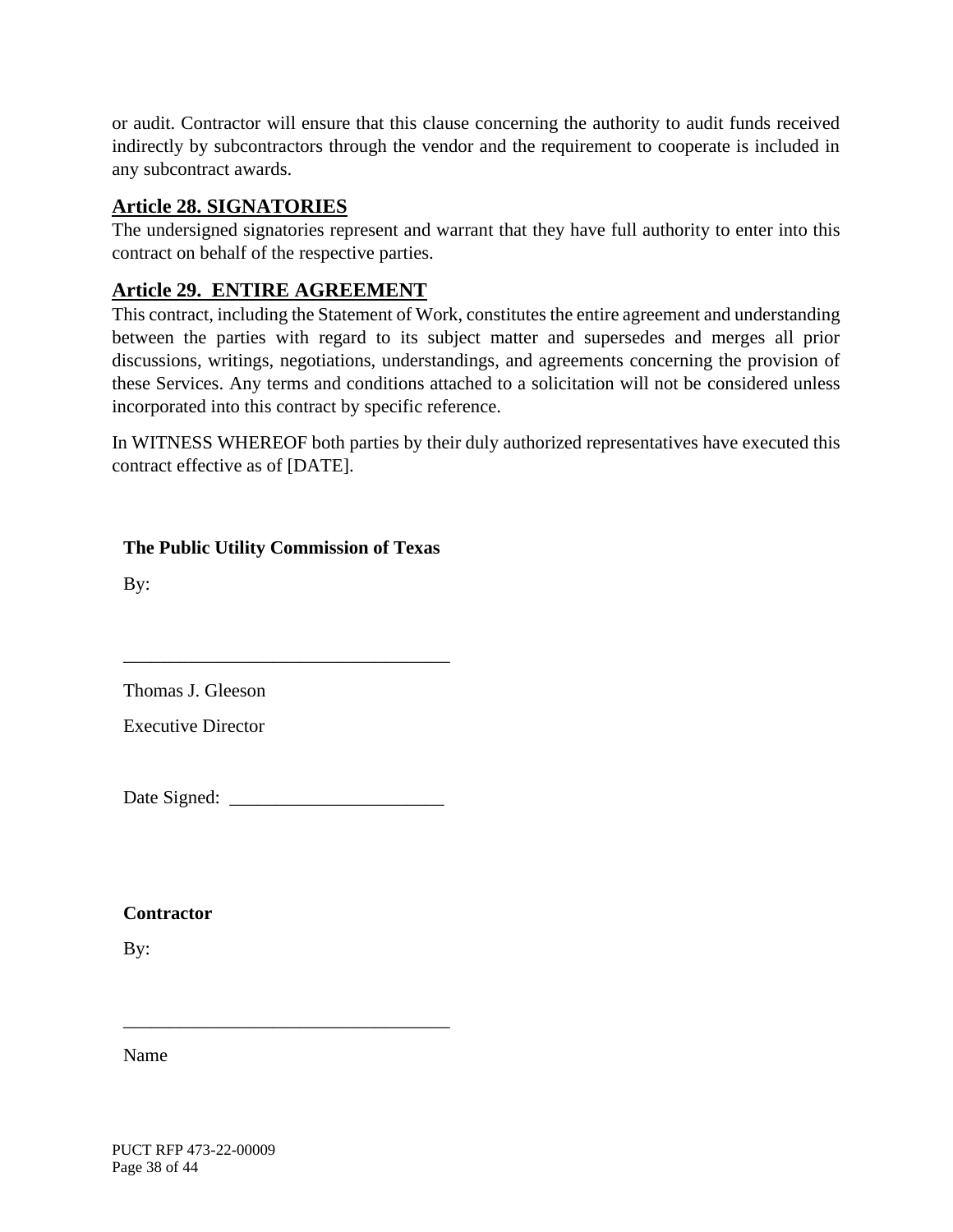Title

Date Signed: \_\_\_\_\_\_\_\_\_\_\_\_\_\_\_\_\_\_\_\_\_\_\_\_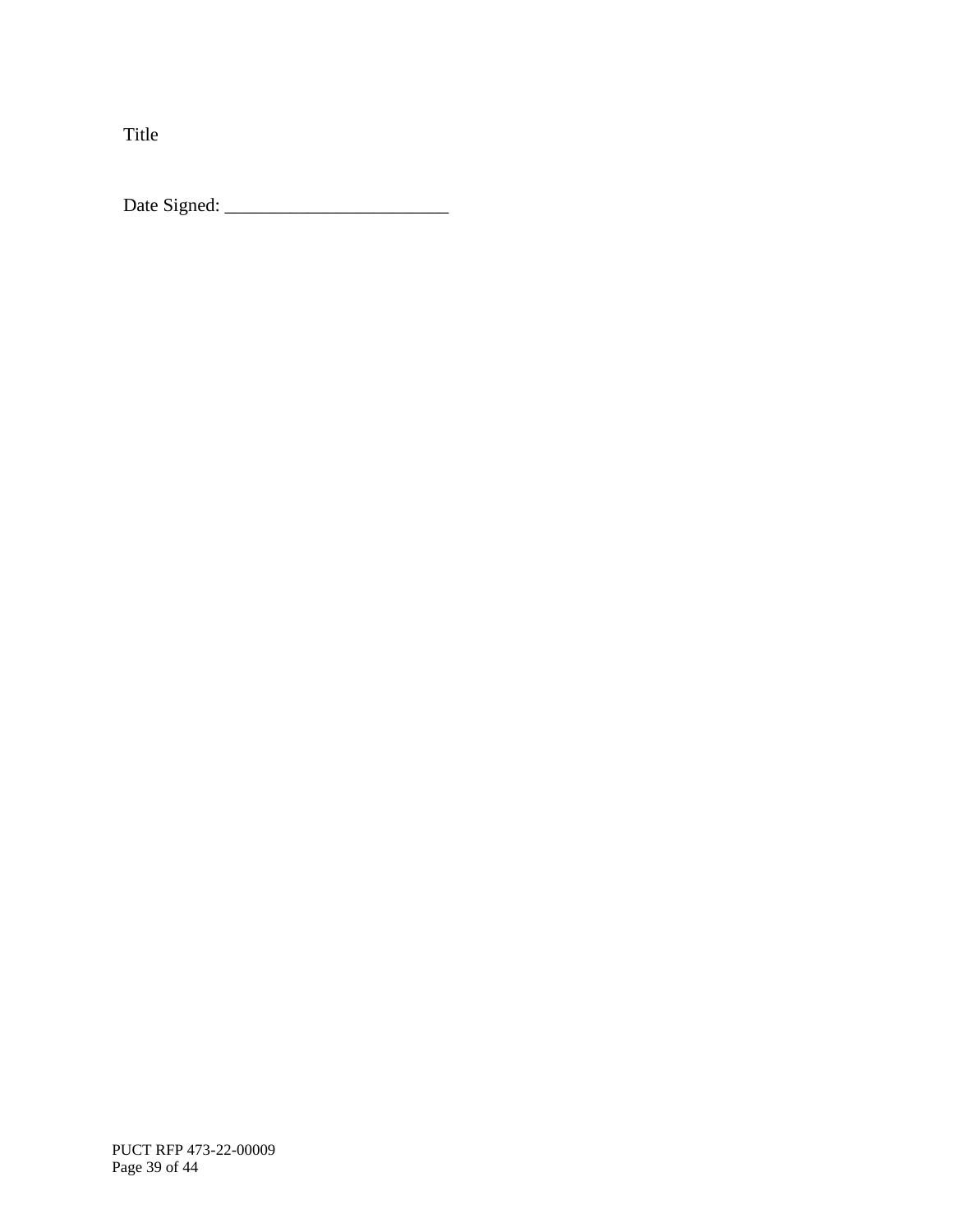#### **ATTACHMENT B –Supplemental Terms and Conditions**

#### 1. BACKGROUND INVESTIGATION AND CONDUCT

- 1.1 Background Investigation
	- A. Contractor will ensure that all individuals performing Services on behalf of Contractor under this Agreement ("Individuals" or, singularly, an "Individual") are legally authorized to perform the Services in the United States and Texas, and that the education and background on resumes submitted to ERCOT for Individuals are accurate.
	- B. Prior to any Individual having unescorted physical access to ERCOT's facilities, or electronic access to ERCOT computers or information systems ("Access Privileges"), such Individual must successfully pass a background investigation, including:
		- 1. a criminal background check for the previous seven (7) years in each county, state, and country in which the Individual has worked, lived, or attended school showing no felonies and no misdemeanors except those misdemeanors that ERCOT accepts in writing, using a reputable vendor of consumer report services;
		- 2. verification of the Individual's identity and confirming each Individual's social security number by (a) a reputable vendor of consumer report services, (b) receipt of a properly-completed Form I-9, or (c) other reliable process acceptable to ERCOT; and
		- 3. a clean, supervised drug screen to detect cocaine, amphetamines, opiates, phencyclidine, and marijuana, administered by a reputable medical office or drug testing service.
	- C. For each Individual for whom Contractor requests Access Privileges, Contractor must:
		- 1. arrange and pay for the above background investigation; and
		- 2. provide written confirmation to ERCOT that the Individual has successfully passed the requisite background investigation.
		- 3. ensure compliance with all procedural requirements of the Fair Credit Reporting Act, including but not limited to providing notification and securing authorization allowing ERCOT to receive the results of background checks, both to ensure eligibility for assignment to perform Services to ERCOT and for ERCOT to use as evidence of performance of the background investigations in the event of an audit by ERCOT or its regulators; and
		- 4. maintain and allow ERCOT or its authorized representative access to audit Contractor's records relating to the background investigation of any Individual for a period of three (3) years after the End Date of the applicable SOW.
	- D. All information regarding an Individual obtained during the background check and drug screen will be kept confidential by ERCOT to the extent allowed by law.
- 1.2 Conduct
	- A. Contractor agrees that it and all Individuals will abide by ERCOT's Code of Conduct and Ethics Corporate Standard ("Code of Conduct") and all other policies and procedures applicable to ERCOT independent contractors while performing Services for ERCOT, on ERCOT premises, or using ERCOT equipment or networks.
	- B. Further, all Individuals requiring Access Privileges must participate in any accessrelated training required by ERCOT and execute the then-current Consultant Ethics Agreement (the "Ethics Agreement") acknowledging and agreeing to be bound by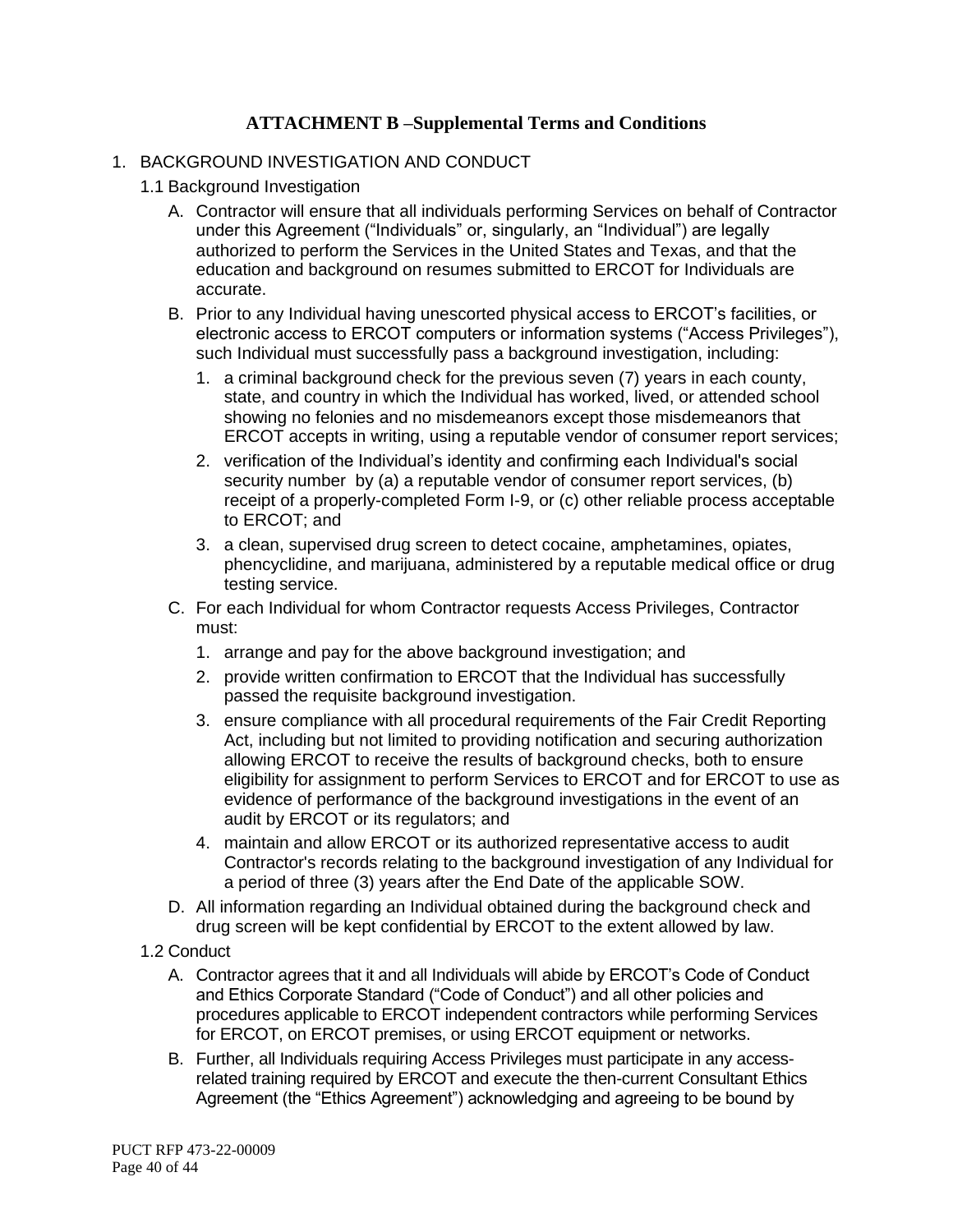ERCOT's Code of Conduct and Information Protection Corporate Standard prior to being granted Access Privileges or beginning Services for ERCOT. All Individuals will execute such updated agreements as are reasonably requested by ERCOT.

- C. The form of the current required Ethics Agreement and Code of Conduct may be found at [www.ercot.com.](http://www.ercot.com/)
- D. Contractor agrees that it will abide by ERCOT's Information Governance Corporate Standard and associated operating procedures, including those regarding legal holds and retention/disposition.
- E. Contractor acknowledges that the following items are subject to inspection by ERCOT personnel at any time with or without notice:
	- 1. any e-mail, voicemail, or computer usage by any Individual using ERCOT computer, network, or electronic equipment; and
	- 2. any tangible item situated on ERCOT's premises (including filing cabinets, desks, or other work areas).
- F. On-site Safety
	- 1. Contractor is responsible for complying with all ERCOT safety precautions and programs in connection with the Services provided.
	- 2. Contractor will take all necessary precautions and provide all necessary protection from damage, injury, or loss to persons or property in providing the Services.
	- 3. Contractor is liable for all damage or loss to any person or property to the extent caused by Contractor or an Individual.

#### 2. CONFIDENTIALITY

2.1 Exchange of Confidential Information

For the purposes of this Agreement, the Parties will be exchanging certain Confidential Information, as defined in Section 2.2.A below (i.e., the "Disclosing Party" provides Confidential Information to the "Receiving Party"). Notwithstanding anything herein to the contrary, this confidentiality provision remains subject to the terms of Article 10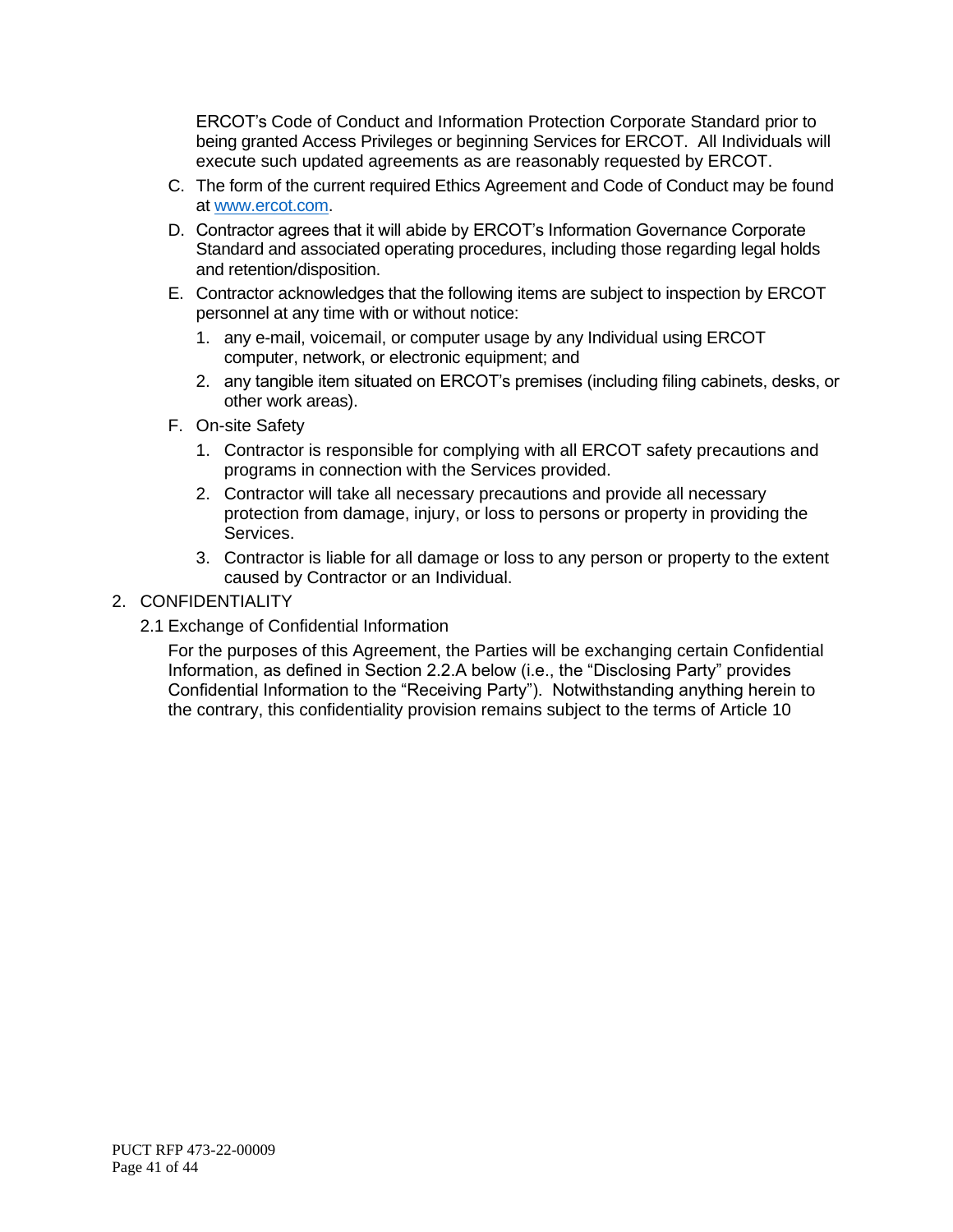(Public Information), of Contract No. 473-19-00007 among Contractor, the PUCT, and ERCOT.

- 2.2 Confidential Information
	- A. "Confidential Information" is information that by its nature or purpose would reasonably be considered by a person to be confidential, proprietary, or trade secret information and specifically includes, but is not limited to, anything designated as Protected Information or ERCOT Critical Energy Infrastructure Information under the ERCOT Protocols. Confidential Information also includes all information, technical data, and know-how that relates to the business, services, or products of Disclosing Party, or Disclosing Party's Market Participants (as defined below), customers, or other vendors, including without limitation, any research, products, services, developments, inventions, processes, techniques, designs, and scientific, technical, engineering, distribution, marketing, financial, merchandising, pricing, and sales information that is disclosed to Receiving Party directly or indirectly in writing, electronically, orally, by drawings, or through inspection. A "Market Participant" is an entity other than ERCOT that engages in any activity that is in whole or in part the subject of the ERCOT Nodal Protocols, regardless of whether it has signed an agreement with ERCOT, as further described in the ERCOT Nodal Protocols, which may be found on ERCOT's website at [www.ercot.com.](http://www.ercot.com/)
	- B. The Parties agree that all materials and information exchanged in connection with the performance of Services under this Agreement are considered Confidential Information.
	- C. Confidential Information does not include information, technical data, or know-how that:
		- 1. is already published or available to the public, or subsequently becomes available, other than by a breach of this Agreement;
		- 2. is received from a third party without Receiving Party's knowledge of any obligation of confidentiality;
		- 3. is independently developed by personnel or agents of Receiving Party without reliance on the Confidential Information; or
		- 4. is proven by written evidence to be known to Receiving Party at the time of disclosure.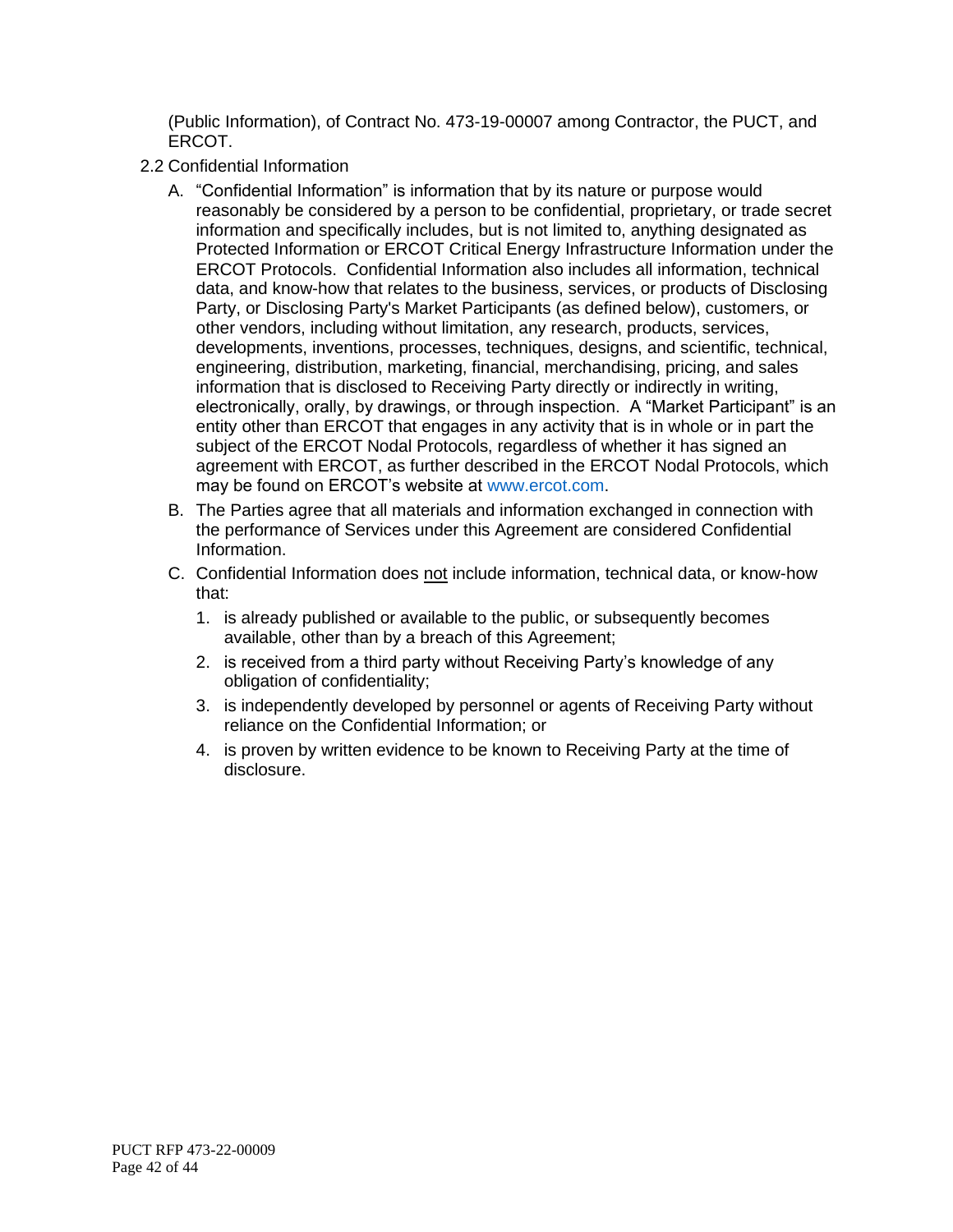- 2.3 Precautions Taken to Protect Confidential Information
	- A. Receiving Party agrees not to disclose or use the Confidential Information for any purposes other than those under this Agreement.
	- B. Receiving Party will ensure policies and procedures are in place to securely maintain Confidential Information at all times and to reasonably restrict distribution to employees, representatives, or agents of Receiving Party necessary to perform a purpose permitted under this Agreement.
	- C. Confidential Information and all copies are and will remain the property of Disclosing Party.
	- D. Except as to Confidential Information that also makes up a part of prior works or Confidential Information that constitutes a "state record," as defined by Texas Government Code § 441.180(11) and must be retained by the PUCT in accordance with a records management program established under Texas Government Code § 441.183, upon request of Disclosing Party or immediately upon termination of this Agreement, Receiving Party will promptly return to Disclosing Party all Confidential Information via bonded courier or some other similarly secure means agreed upon in advance, or destroy all Confidential Information using a destruction method that ensures such data is unrecoverable and providing documentation to Disclosing Party detailing the destruction method and process used, provided that each Party may keep a copy of this Agreement.
	- E. Receiving Party agrees to immediately notify Disclosing Party upon discovery of any unauthorized use or disclosure of Confidential Information, and to cooperate in any reasonable way to help Disclosing Party regain possession of the Confidential Information and prevent further unauthorized use or disclosure.
	- F. If Receiving Party is required by an order, rule, or law of any federal, state, local, or municipal body having jurisdiction over a Party to disclose any Confidential Information, Receiving Party will provide Disclosing Party notice, to the extent reasonably possible, of such requirements so that Disclosing Party may seek, at Disclosing Party's expense, to limit production. If Receiving Party remains legally compelled to make such disclosure, it will: (i) only disclose that portion of the Confidential Information that it is required to disclose; and (ii) use reasonable efforts to ensure that such Confidential Information is afforded confidential treatment.
- 2.4 Loopholes
	- A. Contractor recognizes that by performing Services under this Agreement, Contractor may become aware of methods by which Market Participants could manipulate or "game" the ERCOT system ("Loopholes") and thereby take unethical advantage of the ERCOT system.
	- B. Contractor agrees that to the extent Contractor becomes aware of such information, it will promptly notify a member of ERCOT management of the existence of such Loopholes and that it will treat such information as Confidential Information.
- 2.5 Notwithstanding anything to the contrary in this Agreement, no Individual or Party will be held criminally or civilly liable under any federal or state trade secret law for the disclosure of a trade secret that is made (A) in confidence to a federal, state, or local government official, either directly or indirectly, or to an attorney, and solely for the purpose of reporting or investigating a suspected violation of law; or (B) in a complaint or other document filed in a lawsuit or other proceeding, if such filing is made under seal. An Individual who files a lawsuit for retaliation by a Party for reporting a suspected violation of law may disclose the trade secret to his or her attorney and use the trade